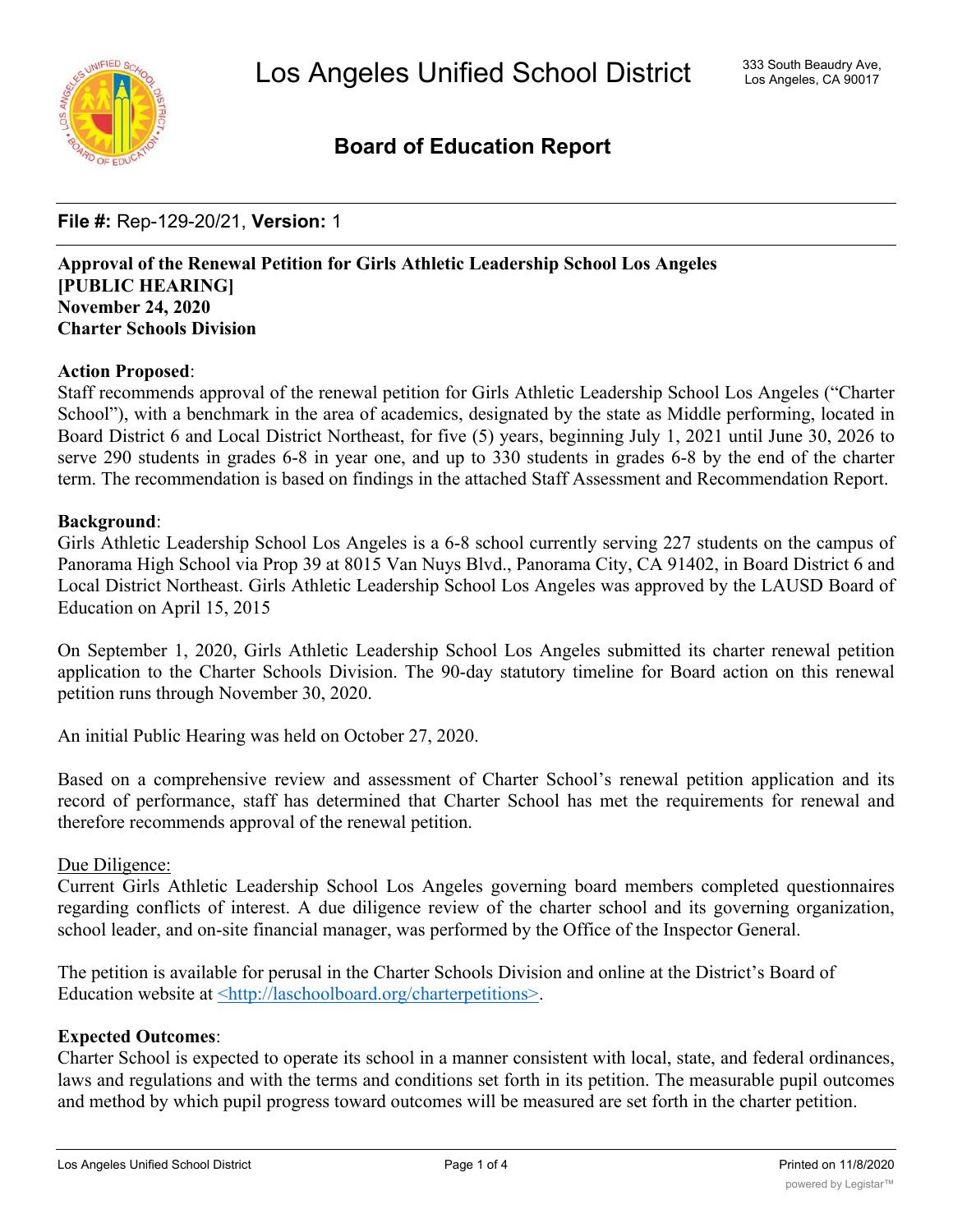### **File #:** Rep-129-20/21, **Version:** 1

### **Board Options and Consequences**:

"Yes" - If the Board adopts the recommendation of approval of the renewal petition, with a benchmark, Charter School would be authorized to continue operating as a charter school under the terms of the approved renewal petition for a five (5) year period beginning July 1, 2021.

"No" - If the Board does not adopt the recommendation of approval of the renewal petition, and instead takes specific action to deny the renewal petition, Charter School would not be authorized to continue operating as a charter school under the terms of the renewal petition. Charter School's current charter expires on June 30, 2021. The petitioners may appeal a denial to Los Angeles County Board of Education ("LACBOE") If the appeal is approved by LACBOE, Charter School would be authorized by the LACBOE. If LACBOE denies a petition on appeal, the Charter School may appeal to the State Board of Education ("SBE") which will review the appeal using an abuse of discretion standard. If the denial is reversed by the SBE, the SBE shall designate, in consultation with the petitioner, the LAUSD Board of Education or LACBOE as the chartering authority.

This Board Report No. 129-20/21, accompanying documents, and transcript of the Board meeting, shall constitute the Board of Education's adopted written findings of fact for the denial of the Charter School renewal petition.

### **Policy Implications**:

There are no policy implications at this time.

### **Budget Impact**:

State income and various other income sources to the District are reduced when current District students enroll at a charter school, and comparable or offsetting expenditure reduction may not occur in such cases. Under Education Code section 47604(c), a school district that grants a charter to a charter school to be operated by, or as, a nonprofit public benefit corporation is not held liable for the charter school's debts or obligations as long as the school district complies with all oversight responsibilities. The District will continue to have monitoring and oversight responsibility for charter school finances, as specified in the Charter Schools Act. Any modifications to the charter school's petition or operations with significant financial implications would require District approval prior to implementation. Petition approval is also contingent upon adequate liability insurance coverage.

Charter School has selected to join the LAUSD SELPA Option 3. The Charter School's fair share contribution to special education will be 10% of the charter schools' AB 602 (rate includes Base, COLA, and Growth/Decline reduced by the amount withheld for Program Specialist/Regionalized Services) and Federal IDEA revenues. This amount will be paid from the Charter School's Local Control Funding Formula ("LCFF") funds or other unrestricted revenue sources and will be allocated to support the existing District-wide administration of special education supports and services. The revenue rate will be adjusted to account for changes in the State's funding formula beginning in fiscal year 2013-2014. The amount withheld by the District from the Program Specialist/Regionalized Services in fiscal year will continue to be withheld and adjusted annually for COLA. An additional 10% of special education revenues will be retained by the District and allocated as directed by the Advisory Board and members of the LAUSD SELPA Option 3, with the leadership of the Charter-operated Program special education director. These funds will be used to support the personnel for the members of the LAUSD SELPA Option 3; build management and operating procedures to create an infrastructure to support schools in meeting the needs of students with mild to severe disabilities; and, to create and implement new programs that serve students in charter schools. If Charter School does not spend their allocation of special education funds during a fiscal year of the charter petition period, the allocation of special education funds to Charter School for the next fiscal year will be reduced in an amount equal to the unspent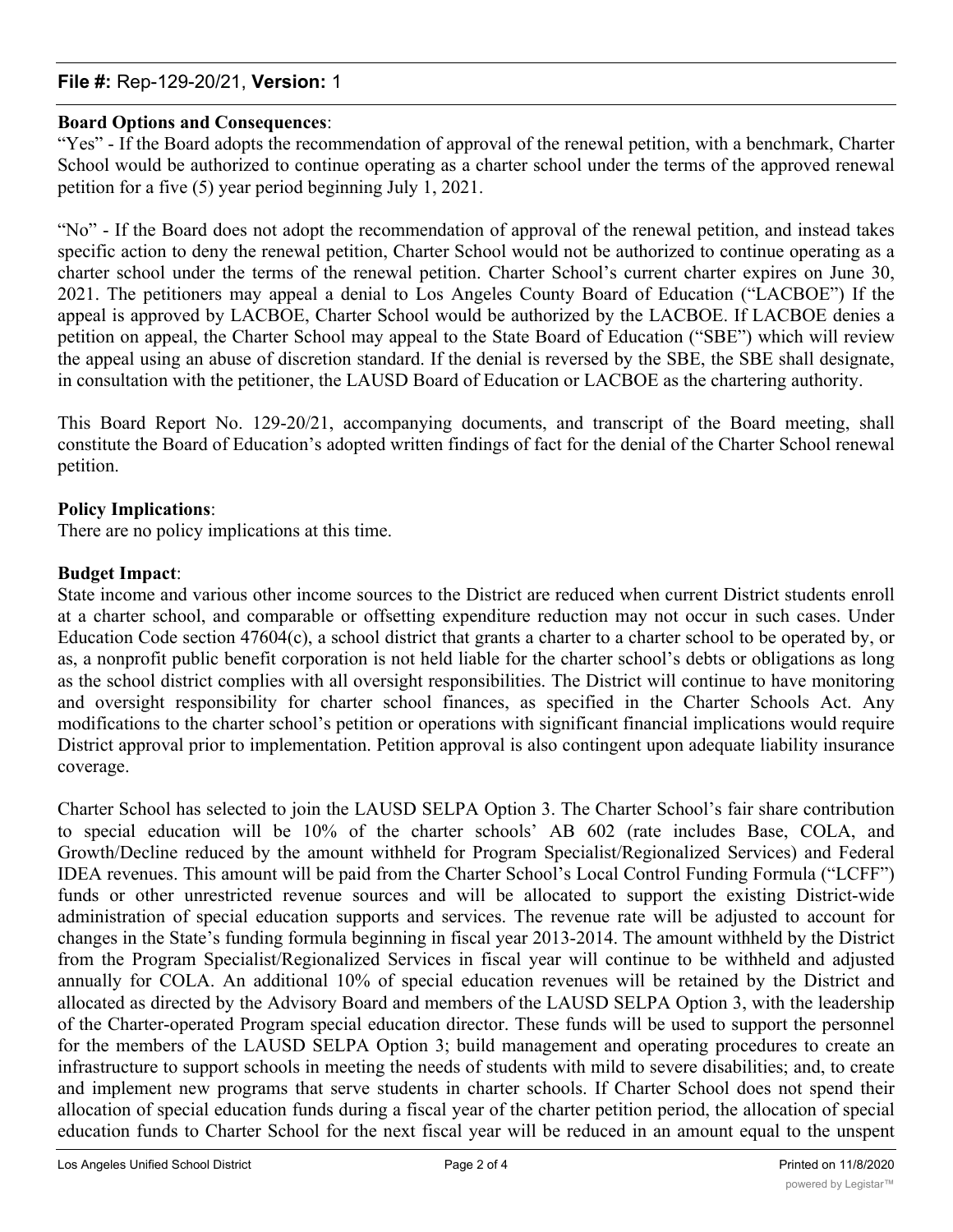### **File #:** Rep-129-20/21, **Version:** 1

special education funds of the previous fiscal year.

In addition to the payments required under this Section, the Charter School may request specific special education related services from the District through fee-for-service arrangements that will reflect the calculated cost of the requested services and will be contingent on the District's available resources.

Any change in the Option election that occurs during the term of Charter School's petition period shall be mutually agreed upon and addressed in an MOU between the charter school and the District. The new Option election shall be effective on July 1 of the next school year with the corresponding fair share contribution.

#### **Student Impact**:

As stated in the Board of Education's Policy on Charter School Authorizing, "[W]hen the Board of Education authorizes a charter school, it establishes a partnership to advance its vision and mission and to accelerate gains in academic achievement and accountability for *all* of its students and public schools (*Policy*, p.2)." Based on a comprehensive review and assessment of Charter School's renewal petition application and its record of performance, staff has determined that Charter School has met the requirements for charter school renewal and therefore recommends approval of the renewal petition.

#### **Issues and Analysis**:

If all pending issues, including but not limited to special education requirements, special education local planning area (SELPA) requirements, governance, fiscal and facilities matters, are not resolved at the time of the Board meeting, the item may be pulled from the agenda.

Budget and Petition available for perusal at the following link: <https://www.dropbox.com/sh/da1qoc1xcaihlh4/AADkp99mkSIECthOLg9\_9p0Ha?dl=0>

#### **Attachments:**

Attachment A - Staff Assessment and Recommendation Report Attachment B - DFS Data, DFS Resident School Data and High vs Low Performance Data Sets Attachment C - Desegregation Impact Statement

### **Informatives:**

Not applicable

**Submitted:** 11/06/20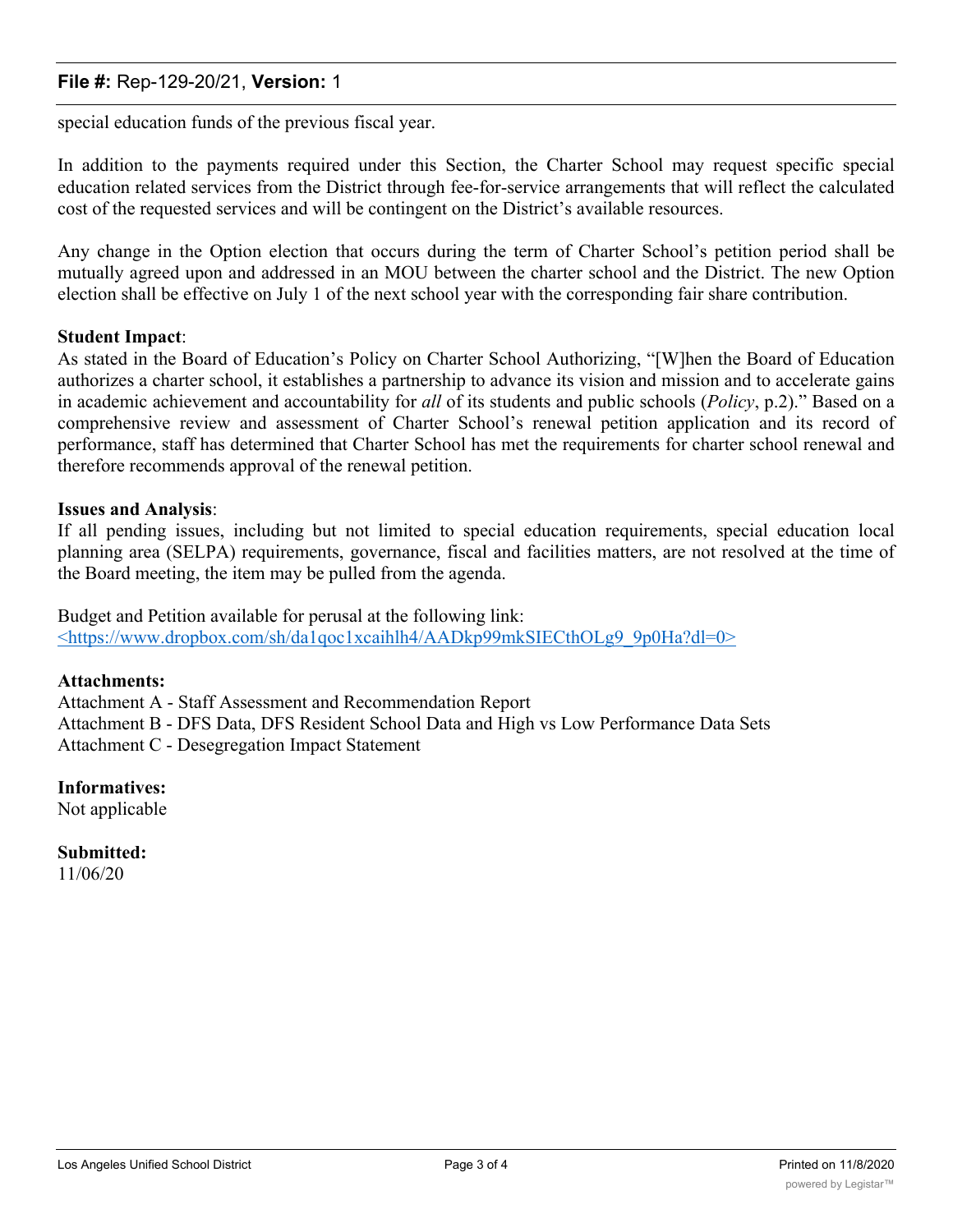**File #:** Rep-129-20/21, **Version:** 1

### **RESPECTFULLY SUBMITTED, APPROVED & PRESENTED BY:**

**AUSTIN BEUTNER JOSÉ COLE-GUTIÉRREZ** Superintendent of Schools Director

Charter Schools Division

**REVIEWED BY:**

DEVORA NAVERA REED Interim General Counsel

Approved as to form.

**REVIEWED BY:**

TONY ATIENZA Director, Budget Services and Financial Planning

\_\_\_ Approved as to budget impact statement.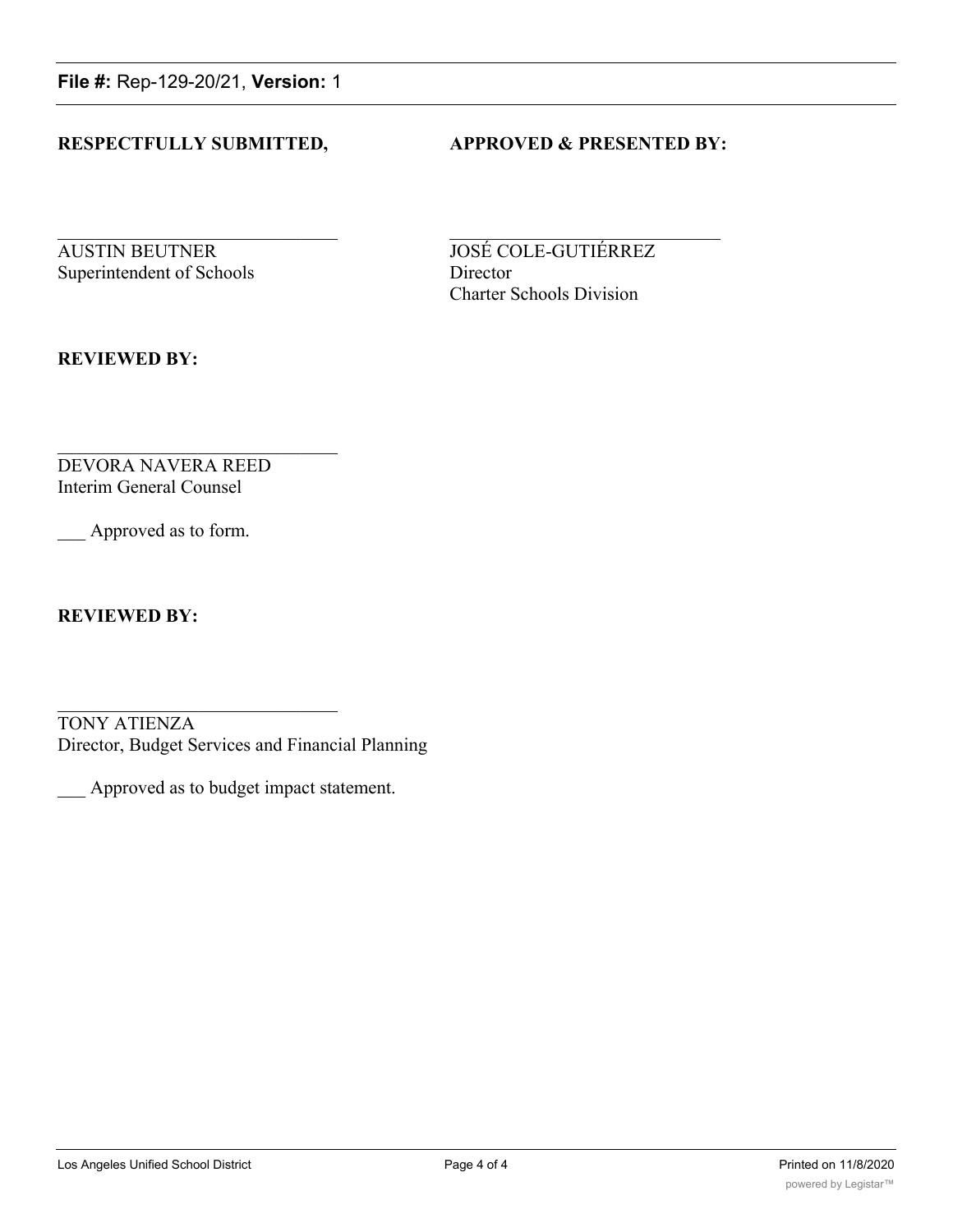### ATTACHMENT A

# **STAFF ASSESSMENT AND RECOMMENDATION REPORT RENEWAL PETITION**

Board of Education Report 129-20/21 November 24, 2020

| <b>School Name:</b>                                   | <b>Girls Athletic Leadership School Los Angeles</b>                                                                                           | <b>BOARD IS</b>                                                                                                                                                                                                                                                                                                                                                                                                                                                                                                                                                                                                                                                                                                                                                                                                                                                                                                                                                                                                                                                                                                                                                            |                          |  |  |  |  |  |
|-------------------------------------------------------|-----------------------------------------------------------------------------------------------------------------------------------------------|----------------------------------------------------------------------------------------------------------------------------------------------------------------------------------------------------------------------------------------------------------------------------------------------------------------------------------------------------------------------------------------------------------------------------------------------------------------------------------------------------------------------------------------------------------------------------------------------------------------------------------------------------------------------------------------------------------------------------------------------------------------------------------------------------------------------------------------------------------------------------------------------------------------------------------------------------------------------------------------------------------------------------------------------------------------------------------------------------------------------------------------------------------------------------|--------------------------|--|--|--|--|--|
| <b>Type of Charter School:</b>                        | <b>Start-Up Independent Charter School</b>                                                                                                    | <b>REQUIRED TO</b><br><b>TAKE ACTION BY:</b>                                                                                                                                                                                                                                                                                                                                                                                                                                                                                                                                                                                                                                                                                                                                                                                                                                                                                                                                                                                                                                                                                                                               |                          |  |  |  |  |  |
| <b>Charter Operator</b>                               | <b>Girls Athletic Schools Los Angeles</b>                                                                                                     |                                                                                                                                                                                                                                                                                                                                                                                                                                                                                                                                                                                                                                                                                                                                                                                                                                                                                                                                                                                                                                                                                                                                                                            |                          |  |  |  |  |  |
| <b>Location Code:</b>                                 | 7585                                                                                                                                          |                                                                                                                                                                                                                                                                                                                                                                                                                                                                                                                                                                                                                                                                                                                                                                                                                                                                                                                                                                                                                                                                                                                                                                            | <b>November 30, 2020</b> |  |  |  |  |  |
| Type of Site(s):                                      | <b>Proposition 39 Co-Location</b>                                                                                                             |                                                                                                                                                                                                                                                                                                                                                                                                                                                                                                                                                                                                                                                                                                                                                                                                                                                                                                                                                                                                                                                                                                                                                                            |                          |  |  |  |  |  |
| Site Address(es):                                     | (Panorama Senior High Campus)                                                                                                                 | 8015 Van Nuys Blvd., Panorama City, CA, 91402                                                                                                                                                                                                                                                                                                                                                                                                                                                                                                                                                                                                                                                                                                                                                                                                                                                                                                                                                                                                                                                                                                                              |                          |  |  |  |  |  |
| <b>Board District(s):</b>                             | 6                                                                                                                                             | Local District(s):                                                                                                                                                                                                                                                                                                                                                                                                                                                                                                                                                                                                                                                                                                                                                                                                                                                                                                                                                                                                                                                                                                                                                         | <b>Northeast</b>         |  |  |  |  |  |
| <b>Grade Levels Served:</b>                           | $6 - 8$                                                                                                                                       | <b>Current Enrollment:</b>                                                                                                                                                                                                                                                                                                                                                                                                                                                                                                                                                                                                                                                                                                                                                                                                                                                                                                                                                                                                                                                                                                                                                 | 227                      |  |  |  |  |  |
| <b>Grade Levels Authorized</b><br>in Current Charter: | $6 - 8$                                                                                                                                       | <b>Approved Enrollment in Current</b><br>Charter:                                                                                                                                                                                                                                                                                                                                                                                                                                                                                                                                                                                                                                                                                                                                                                                                                                                                                                                                                                                                                                                                                                                          | 375                      |  |  |  |  |  |
| <b>CONSIDERATION:</b>                                 | <b>Renewal</b>                                                                                                                                |                                                                                                                                                                                                                                                                                                                                                                                                                                                                                                                                                                                                                                                                                                                                                                                                                                                                                                                                                                                                                                                                                                                                                                            |                          |  |  |  |  |  |
| <b>CDE PERFORMANCE</b><br>LEVEL:                      | <b>Middle Performing</b>                                                                                                                      |                                                                                                                                                                                                                                                                                                                                                                                                                                                                                                                                                                                                                                                                                                                                                                                                                                                                                                                                                                                                                                                                                                                                                                            |                          |  |  |  |  |  |
| <b>STAFF</b><br><b>RECOMMENDATION:</b>                | <b>Approval with a Benchmark</b>                                                                                                              |                                                                                                                                                                                                                                                                                                                                                                                                                                                                                                                                                                                                                                                                                                                                                                                                                                                                                                                                                                                                                                                                                                                                                                            |                          |  |  |  |  |  |
| <b>SUMMARY OF</b><br><b>STAFF FINDINGS:</b>           | <b>Criterion 1:</b><br>٠<br>٠<br>٠<br>declarations.<br><b>Criterion 2:</b><br>٠<br><b>Criterion 3:</b><br>٠<br>forth in the renewal petition. | Based on a comprehensive review of the renewal petition application and the<br>school's record of performance, staff has determined that the charter school has<br>met the criteria for renewal (Ed. Code § 47605, 47607 and 47607.2).<br>The charter school has presented a sound educational program.<br>The petition, as revised through the petition review and revisions process,<br>contains reasonably comprehensive descriptions of all required<br>elements, including the Federal, State, and District Required Language.<br>Petitioners are demonstrably likely to successfully implement the<br>educational program set forth in the renewal petition.<br>The petition contains required affirmations,<br>Charter School qualifies for renewal as a [low, middle, high] performing<br>charter school based on performance indicators and pursuant to the statutory<br>renewal framework. (See full analysis below).<br>At the time of renewal, Charter School does not have substantial fiscal or<br>substantial governance factors that would lead to a finding that the Charter<br>School is demonstrably unlikely to successfully implement the program set | and<br>assurances,       |  |  |  |  |  |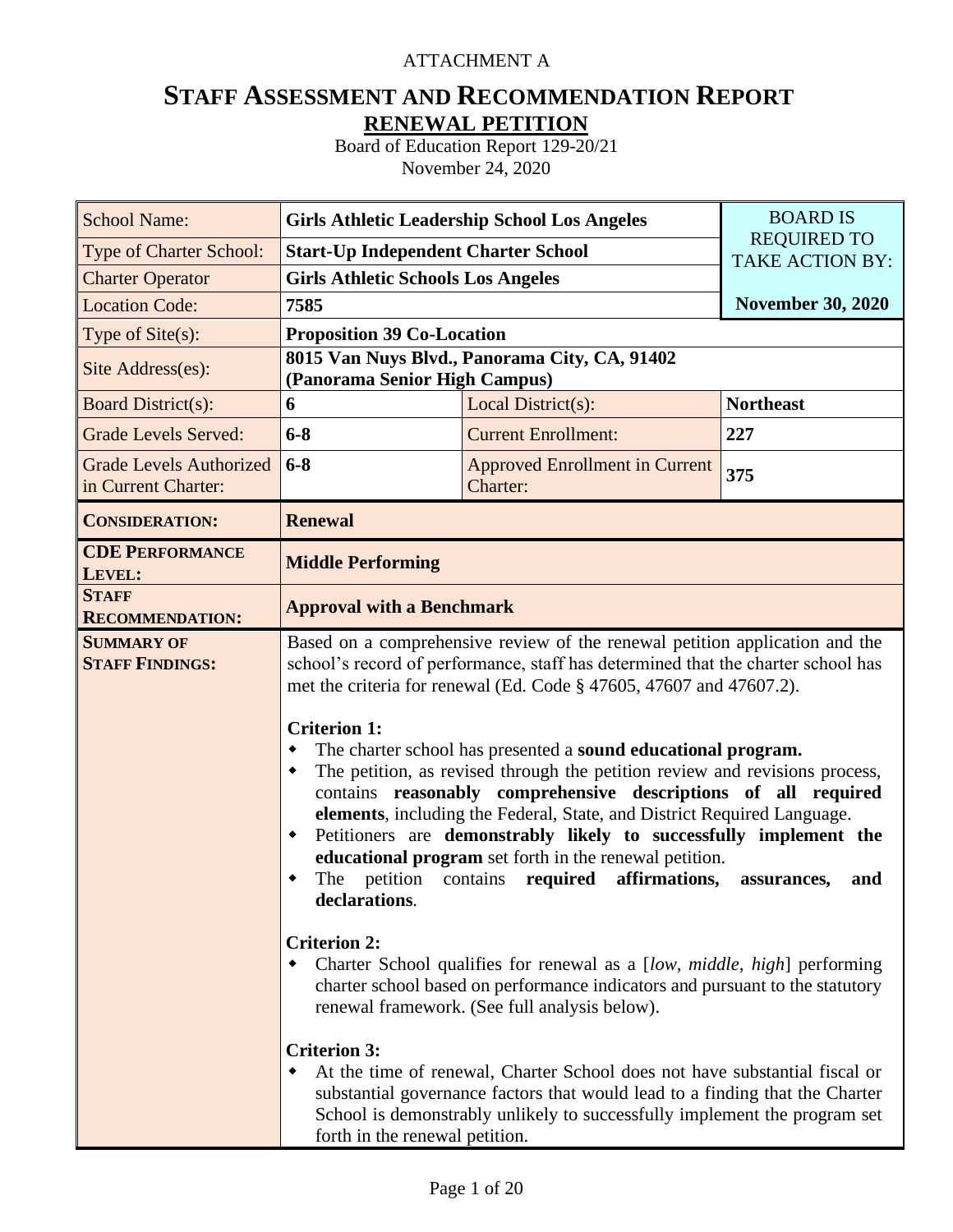|                                       | There is no evidence at the time of renewal that Charter School is not serving<br>all pupils who wish to attend based on data on pupil enrollment patterns.<br>In addition to the above, the petition contains a declaration of whether or not<br>the charter school shall be deemed the exclusive public employer of the<br>employees of the charter school for purposes of Chapter 10.7. Please see "Staff"<br>Review and Assessment" section below for further detail.                                                                                                                                                                                                                                                                                                                                                                                                                                                                                                                                                                                                                                                                               |
|---------------------------------------|---------------------------------------------------------------------------------------------------------------------------------------------------------------------------------------------------------------------------------------------------------------------------------------------------------------------------------------------------------------------------------------------------------------------------------------------------------------------------------------------------------------------------------------------------------------------------------------------------------------------------------------------------------------------------------------------------------------------------------------------------------------------------------------------------------------------------------------------------------------------------------------------------------------------------------------------------------------------------------------------------------------------------------------------------------------------------------------------------------------------------------------------------------|
| <b>PROPOSED</b><br><b>BENCHMARKS:</b> | Girls Athletic Leadership School Los Angeles must meet the following<br>benchmark during the 2021-2026 charter term in order to address concerns<br>regarding academic performance.<br>The school will achieve Increased or Increased Significantly in Change Level<br>for the majority of its numerically significant subgroups on the California<br>School Dashboard Math Indicator over the term of the charter with the goal of<br>achieving a Status level that is the same or higher than the applicable state<br>levels by the time the charter is presented for renewal. The school's annual<br>progress will be reviewed at the school's Annual Performance-Based<br>Oversight Visit by the district.<br>If the benchmark remains unmet by the timeline(s) indicated, at that time the<br>District will review the charter school's status reports and any additional<br>relevant information, and determine next steps accordingly, up to and<br>including recommendation for revocation during the school's charter term or<br>recommendation of non-renewal upon submission of a renewal petition at the<br>end of the term of the charter. |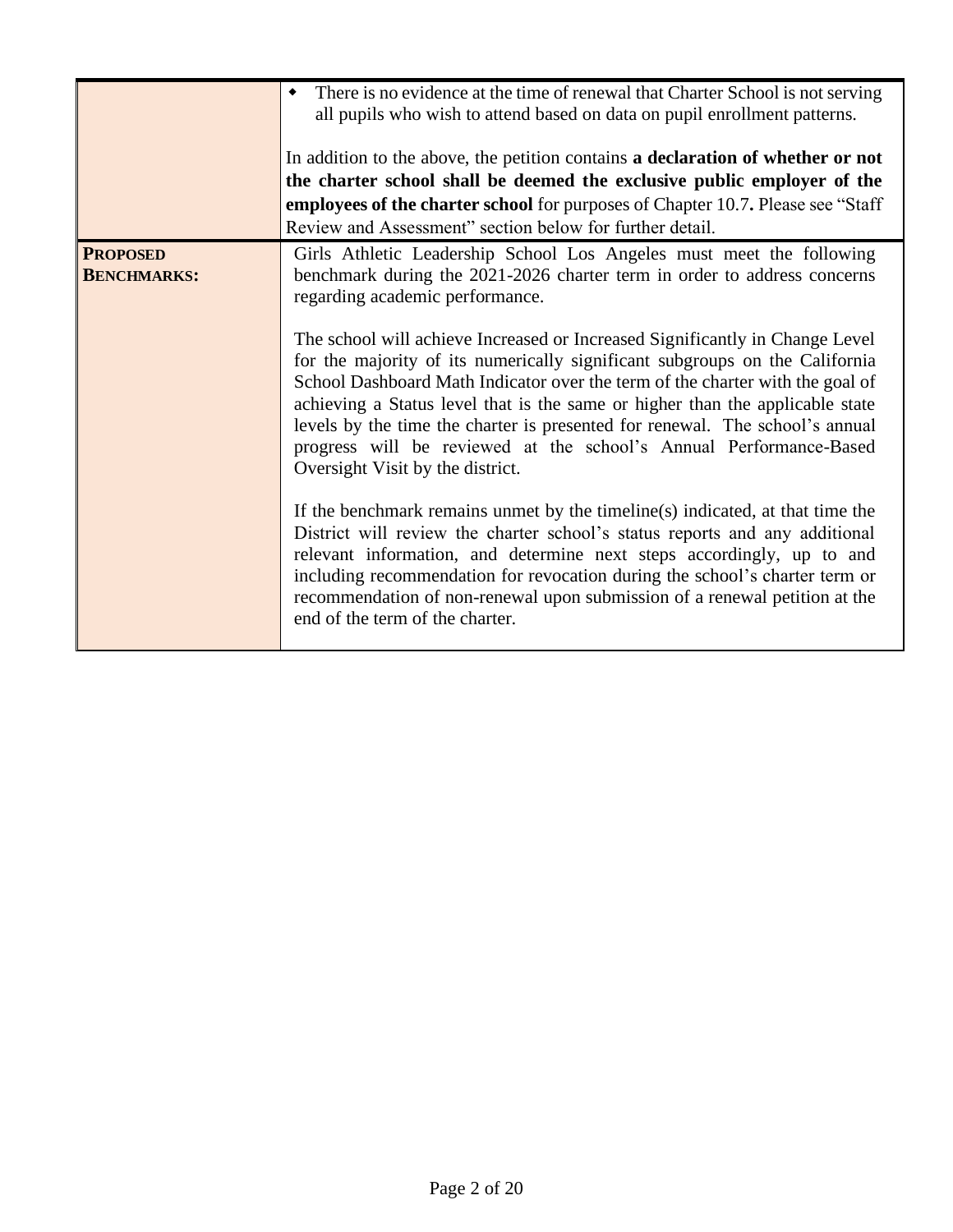# **STAFF ASSESSMENT**

### **I. ACTION PROPOSED**

Staff recommends approval with a benchmark, of the renewal petition for Girls Athletic Leadership School Los Angeles ("GALS" or "Charter School"), located in Board District 6 and Local District Northeast, for a term of 5 years, beginning July 1, 2021, until June 30, 2026 to serve up to 330 students in grades 6-8 in each year of the charter term. The charter school seeks to reduce its enrollment capacity to align to the school's current enrollment trends.

### **II. CRITERIA FOR RENEWAL**

Upon submission, District staff comprehensively reviews each renewal petition application to determine whether the school has met the requirements for renewal set forth in California Education Code sections 47605, 47607, and 47607.2. As part of staff's holistic review of the renewal petition application, the charter school must be determined to be eligible for renewal under the renewal criteria prescribed in Education Code sections 47607 and 47607.2 requires a three-pronged analysis:

- **Criterion 1:** Does the renewal petition include a sound educational program, a reasonably comprehensive description of the 15 elements required for petitions, an affirmation of each of the conditions described in Education Code section 47605(e), and are petitioners likely to successfully implement the program set forth in the petition? (Ed. Code, § 47607(b).)
- **Criterion 2:** Is the charter school "high," "middle," or "low" performing? (see Ed. Code, §§ 47607(c), 47607.2(a), and 47607.2(b).) Has the charter school attained measurable increases in academic achievement schoolwide and for numerically significant numerically significant student groups served by the charter school, and does the charter school have strong postsecondary outcomes, if applicable?
- **Criterion 3:** Is the charter school serving all pupils who wish to attend, or does the charter school have substantial fiscal or governance issues? (Ed. Code, § 47607(e).)

Charter schools designated as Dashboard Alternative School Status ("DASS") will work with LAUSD to establish renewal targets locally. (Ed. Code, § 47607(c)(7).) Please see *LAUSD Policy and Procedures for Charter School Authorizing* (LAUSD Board of Education, August 11, 2020) for more information regarding renewal criteria.

### **III. GENERAL SCHOOL INFORMATION**

|                                         | <b>Girls Athletic Leadership School Los Angeles</b>                                                                            |
|-----------------------------------------|--------------------------------------------------------------------------------------------------------------------------------|
| <b>Initial</b><br><b>Authorization:</b> | On April 14, 2015, Girls Athletic Leadership School Los Angeles<br>was authorized by the LAUSD Board of Education to serve 375 |
|                                         | students in grades 6-8.                                                                                                        |
| <b>Most Recent</b>                      | N/A                                                                                                                            |
| <b>Renewal</b>                          |                                                                                                                                |
| <b>Approved Material</b>                | N/A                                                                                                                            |
| <b>Revisions of Current</b>             |                                                                                                                                |
| <b>Charter:</b>                         |                                                                                                                                |
|                                         |                                                                                                                                |
|                                         |                                                                                                                                |

### **A. School History**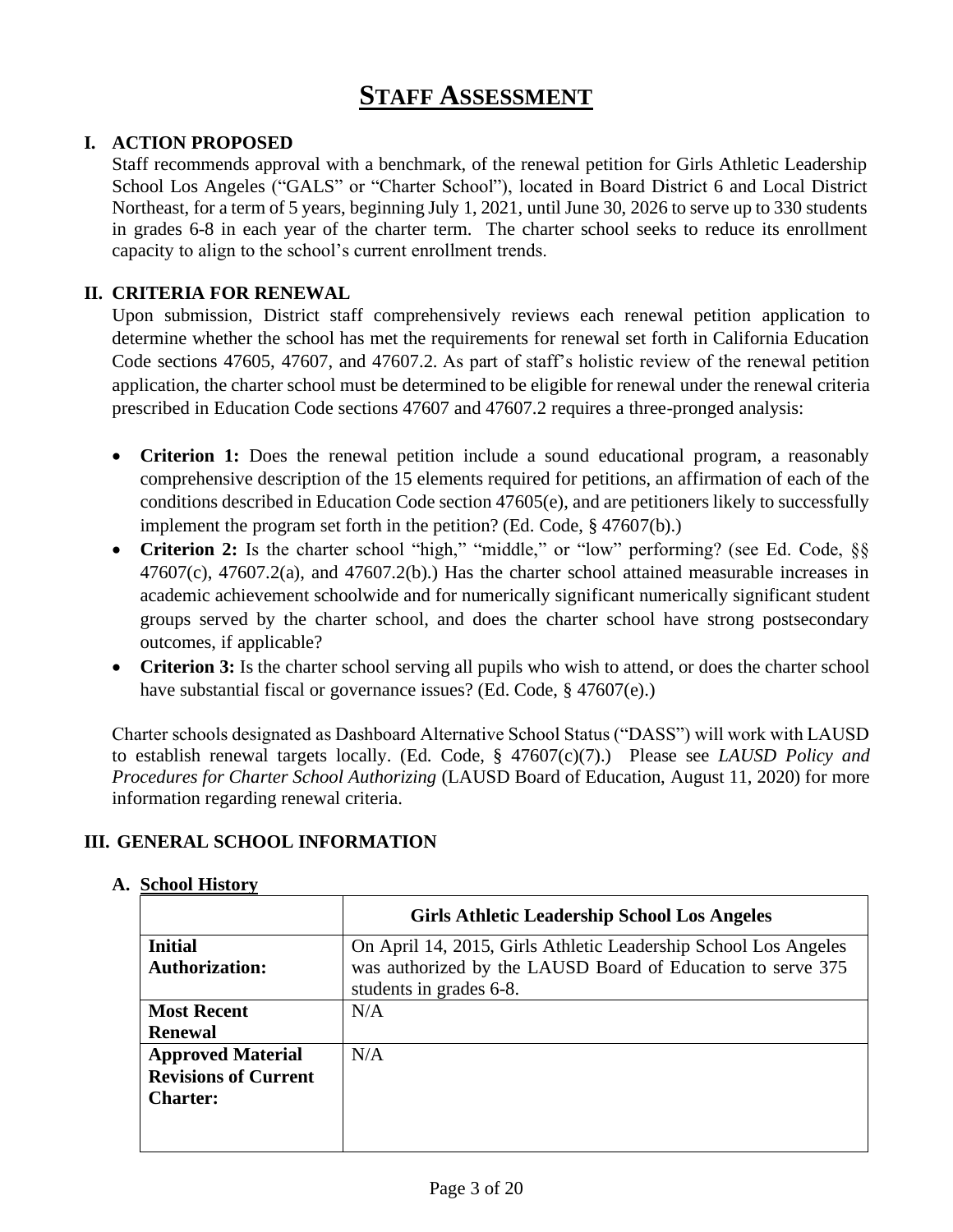|                              | <b>Girls Athletic Leadership School Los Angeles</b>             |
|------------------------------|-----------------------------------------------------------------|
| <b>Board Benchmarks in</b>   | N/A                                                             |
| <b>Current Charter</b>       |                                                                 |
| Term:                        |                                                                 |
| <b>Submission of Renewal</b> | GALS submitted its renewal petition application on September 1, |
| <b>Petition Application:</b> | 2020. The 90-day statutory timeline for Board action on the     |
|                              | petition runs through November 30, 2020.                        |
| <b>Concurrent Request</b>    | N/A                                                             |
| for Material Revision:       |                                                                 |

# **B. Educational Program**

|                                                       | <b>Girls Athletic Leadership School Los Angeles</b>                                                                                                                                                                                                                                                                                                                                                                                                                                                                                                                                                                                                                                                                                                                                                                                                                                                                                                                                                            |
|-------------------------------------------------------|----------------------------------------------------------------------------------------------------------------------------------------------------------------------------------------------------------------------------------------------------------------------------------------------------------------------------------------------------------------------------------------------------------------------------------------------------------------------------------------------------------------------------------------------------------------------------------------------------------------------------------------------------------------------------------------------------------------------------------------------------------------------------------------------------------------------------------------------------------------------------------------------------------------------------------------------------------------------------------------------------------------|
| <b>Key Features of</b><br><b>Educational Program:</b> | GALS offers a 6-8 educational program, providing a small-school<br>learning environment predicated on best practices in gender-based<br>and active learning for middle school girls, which includes the<br>following features:<br>• Integration of a health and wellness curriculum addressing the<br>physical, emotional, and psychosocial needs of female<br>adolescent development.<br>• Intentionally planned integrated physical<br>movement<br>throughout the instructional day via "brain breaks."<br>A series of classes called, "GALS 101, 201, and 301," focusing<br>on the development of the school's five core themes:<br>mindfulness,<br>wellness,<br>relationships,<br>voice,<br>and<br>goals/intentions.<br>• Classroom instruction and environments are designed to reflect<br>the school's vision of a place that provides a learning space for<br>young women in which they develop self-efficacy and<br>academic mastery through investigation, reflection and project-<br>based learning. |
| <b>English Learner</b><br><b>Master Plan:</b>         | GALS implements its own English Learner Master Plan which<br>includes the following features:<br>• Teachers implement both Integrated and Designated English<br>Language Development (ELD) instruction.<br>• The school uses leveled-reading material during Reading<br>Workshop, Accountable Talk framework, and explicit<br>instruction of key vocabulary and cognates to support English<br>Learners (ELs) in developing their listening, speaking, reading<br>and writing skills.                                                                                                                                                                                                                                                                                                                                                                                                                                                                                                                          |
| <b>Special Education</b><br><b>SELPA</b>              | GALS participates in LAUSD SELPA Option 3.                                                                                                                                                                                                                                                                                                                                                                                                                                                                                                                                                                                                                                                                                                                                                                                                                                                                                                                                                                     |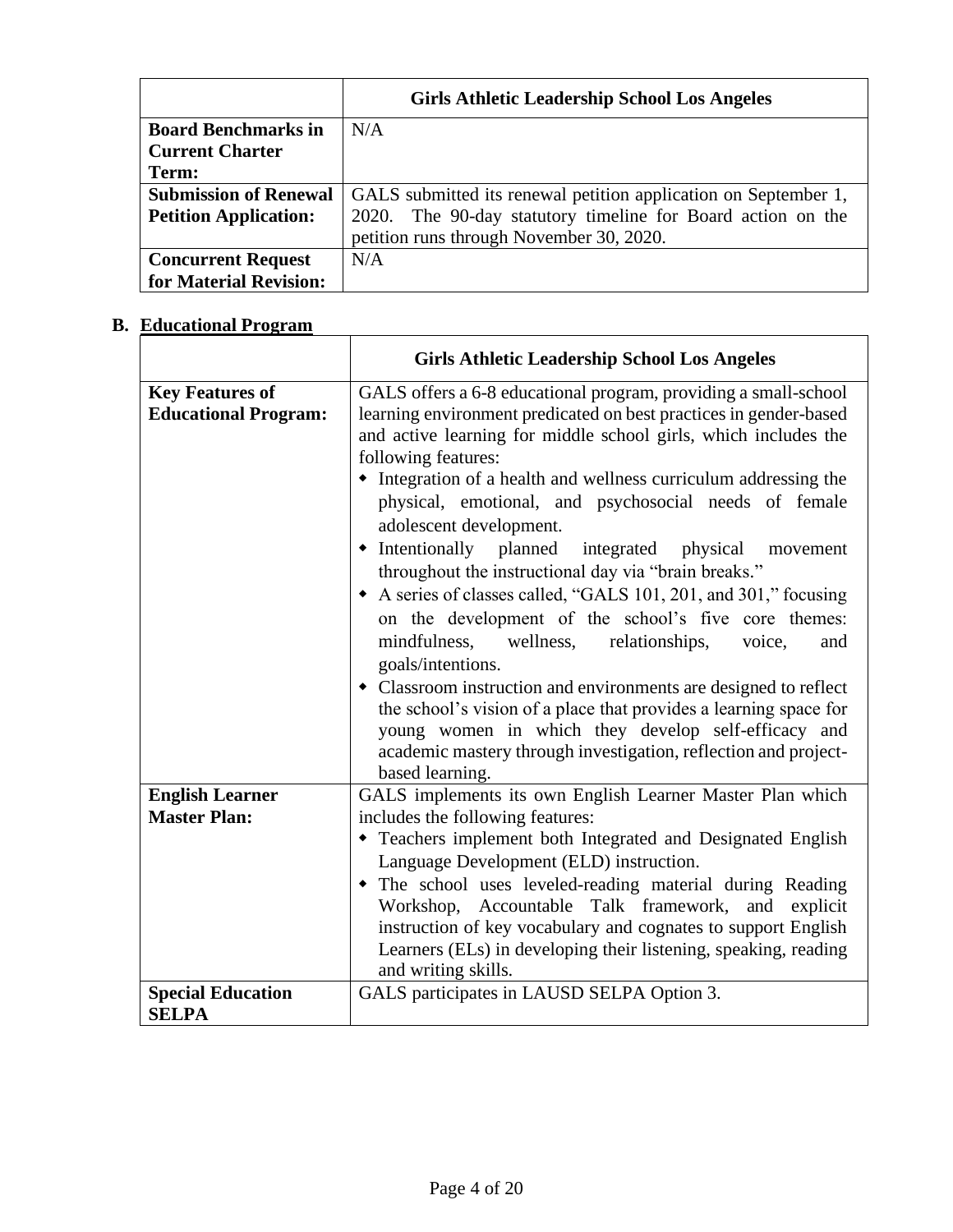### **C. Student Enrollment and Population**

|                   | Girls Athletic Leadership School Los Angeles: 2019-20 Enrollment by Ethnicity and Subgroup |             |                                           |       |                                 |                    |          |                 |          |        |                      |                                |                            |                                        |                                   |                      |       |
|-------------------|--------------------------------------------------------------------------------------------|-------------|-------------------------------------------|-------|---------------------------------|--------------------|----------|-----------------|----------|--------|----------------------|--------------------------------|----------------------------|----------------------------------------|-----------------------------------|----------------------|-------|
| <b>Enrollment</b> | F/R Meal                                                                                   | <b>GATE</b> | American<br>Indian or<br>Alaska<br>Native | Asian | Black or<br>African<br>American | English<br>Learner | Filipino | Foster<br>Youth | Homeless | Latino | Migrant<br>Education | Native<br>Hawaiian<br>Islander | Not<br>or Pacific Reported | Socio-<br>economicall Students<br>aged | with<br>Disadvant-   Disabilities | Two or<br>More Races | White |
| 255               | 87.1%                                                                                      | 0.0%        | 0.8%                                      | 0.8%  | 2.0%                            | 19.2%              | 2.4%     | 1.6%            | 0.0%     | 88.6%  | 0.0%                 | 0.4%                           | 0.0%                       | 88.2%                                  | 13.7%                             | 0.0%                 | 5.1%  |

Data Source: Data Quest, Student and School Downloadable Data Files https://www.cde.ca.gov/ds/sd/sd/filesenr.asp

### **D. Charter School Operator**

Girls Athletic Leadership School Los Angeles is operated by Girls Athletic Leadership Schools Los Angeles, a California nonprofit public benefit corporation that does not operate any other LAUSD-authorized charter school.

### **IV. STAFF REVIEW AND ASSESSMENT**

Based on a comprehensive review of the renewal petition application and the school's record of performance, staff has determined that the charter school has met the standards and criteria for renewal. Staff findings include the following:

### **A. Criterion 1: Does the renewal petition include a sound educational program, a reasonably comprehensive description of the 15 elements required for petitions, an affirmation of each of the conditions described in Education Code section 47605(e), and are petitioners likely to successfully implement the program set forth in the petition?**

Yes, the charter school has presented a sound educational program; a reasonably comprehensive petition with the requisite affirmations and the Federal, State, and District Required Language; and petitioners are likely to successfully implement the educational program for its targeted student population. The petition sufficiently addresses and is consistent with the applicable legal and policy requirements, including but not limited to the identification of appropriate performance targets and description of an instructional program aligned to state performance standards and the salient needs of the target student population. Please see discussion of the charter school's record of academic performance in the section below.

### **B. Criterion 2: Is the charter school "high," "middle," or "low" performing? (see Ed. Code, §§ 47607(c), 47607.2(a), and 47607.2(b).) Has the charter school attained measurable increases in academic achievement schoolwide and for numerically significant numerically significant student groups served by the charter school, and does the charter school have strong postsecondary outcomes, if applicable?**

Yes, the school has been classified by the state as Middle performing in 2019-2020. Please see discussion of the charter school's record of academic performance in the section below.

### Charter Renewal Term

For Middle Performing schools, pursuant to Education Code section 47607.2(b), the LAUSD Board shall consider the following: 1) The schoolwide performance and performance of all subgroups of pupils served by the charter school on both the state and local indicators on the California School Dashboard; 2) The LAUSD Board shall provide greater weight to the performance on measurements of academic performance on the California School Dashboard; 3) Until January 1, 2026, the LAUSD Board shall also consider clear and convincing evidence, demonstrated by verified data, showing either of the following: a. The charter school achieved measurable increases in academic achievement, as defined by at least one year's progress for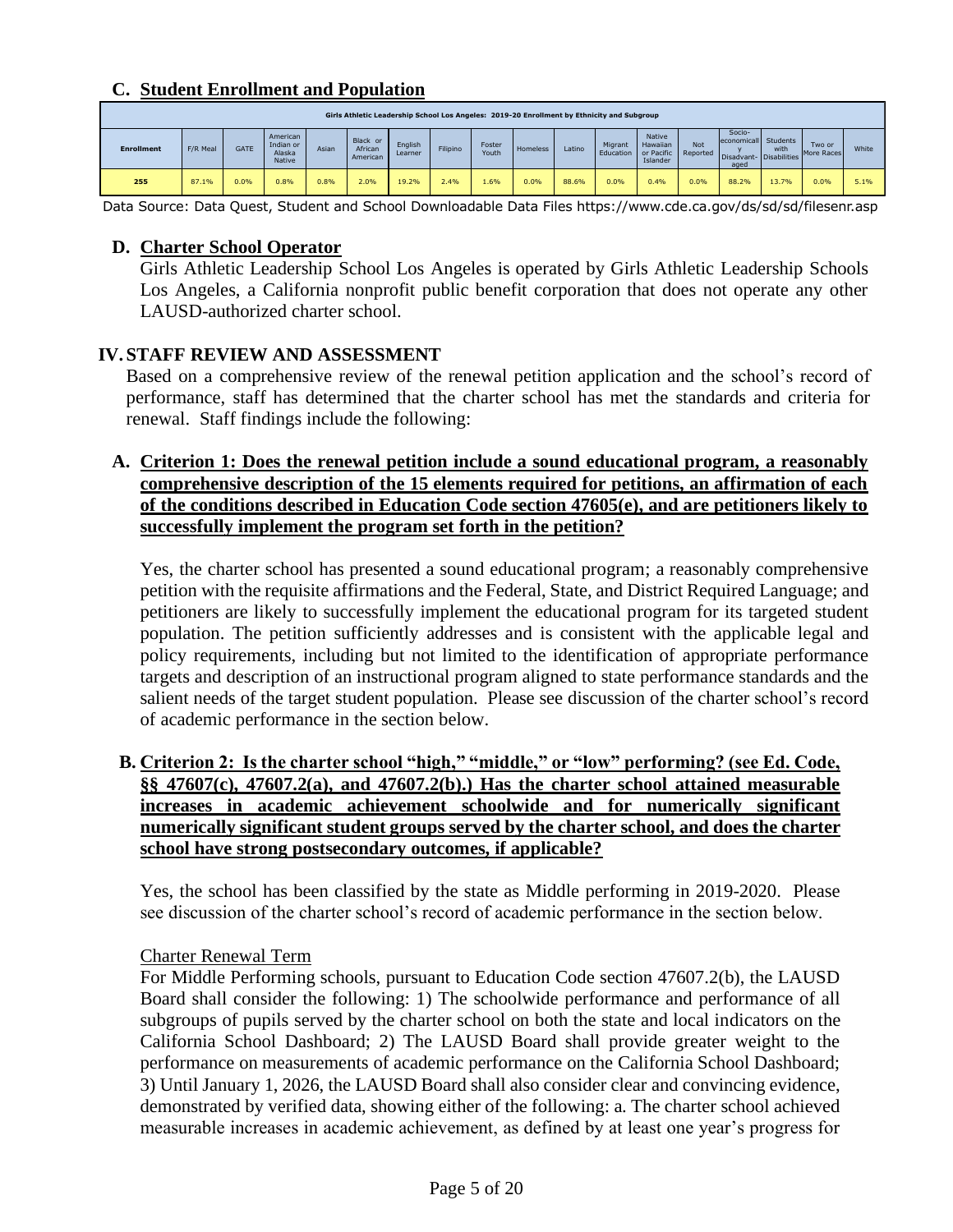each year in school, or b. Strong postsecondary outcomes, as defined by college enrollment, persistence, and completion rates equal to similar peers.

The charter school's record of performance during the term of the charter reflects the following specific factors:

### 1. *Student Achievement and Educational Performance*

a. Summary

GALS has been identified by the state as a Middle performing charter school. Based on staff's review of the school's performance on the California School Dashboard placing a greater weight on academic performance, and considering verified data provided by the charter school, staff conducted a "may deny" analysis and determined that those conditions (in section k below) were not met, thus supporting a recommendation for renewal.

### b. Measurements of Academic Performance on the California School Dashboard

As context, the state utilizes the colors received on all state indicators to determine the performance classification for charter schools. Please see the table below for more information on this school.

|       | <b>Girls Athletic Leadership School Los Angeles</b>               |        |                         |                               |                 |                        |                        |  |  |  |  |  |  |  |
|-------|-------------------------------------------------------------------|--------|-------------------------|-------------------------------|-----------------|------------------------|------------------------|--|--|--|--|--|--|--|
| Years | <b>ELA</b>                                                        | Math   | EL Progress Indicator * | College / Career<br>Indicator | Chronic Absent. | <b>Graduation Rate</b> | <b>Suspension Rate</b> |  |  |  |  |  |  |  |
| 2018  | Yellow                                                            | Yellow | <b>NPC</b>              | N/A                           | Orange          | N/A                    | <b>Blue</b>            |  |  |  |  |  |  |  |
| 2019  | Yellow<br>Yellow<br>N/A<br>N/A<br><b>Blue</b><br>Orange<br>Orange |        |                         |                               |                 |                        |                        |  |  |  |  |  |  |  |

Data Source: Data Quest, Student and Downloadable Data File<https://www.cde.ca.gov/ds/sd/sd/>

\*For the ELPI, the state uses status level as a proxy for color on the 2019 Dashboard where there are at least 30 students tested. (Note: There is no status level for 2018, therefore it is not used.) NPC: No performance color

> The recommendation for renewal has considered the schoolwide performance and performance of numerically significant subgroups served by the charter school on the state and local indicators, providing greater weight to performance on measurements of academy performance. In addition to the state and local indicators, the recommendation considered whether there was clear and convincing evidence showing the school demonstrated measurable increases in academic achievement, as defined by at least one year's progress in each year in school, and strong postsecondary outcomes, as defined by college enrollment, persistence, and completion rates equal to similar peers, as applicable.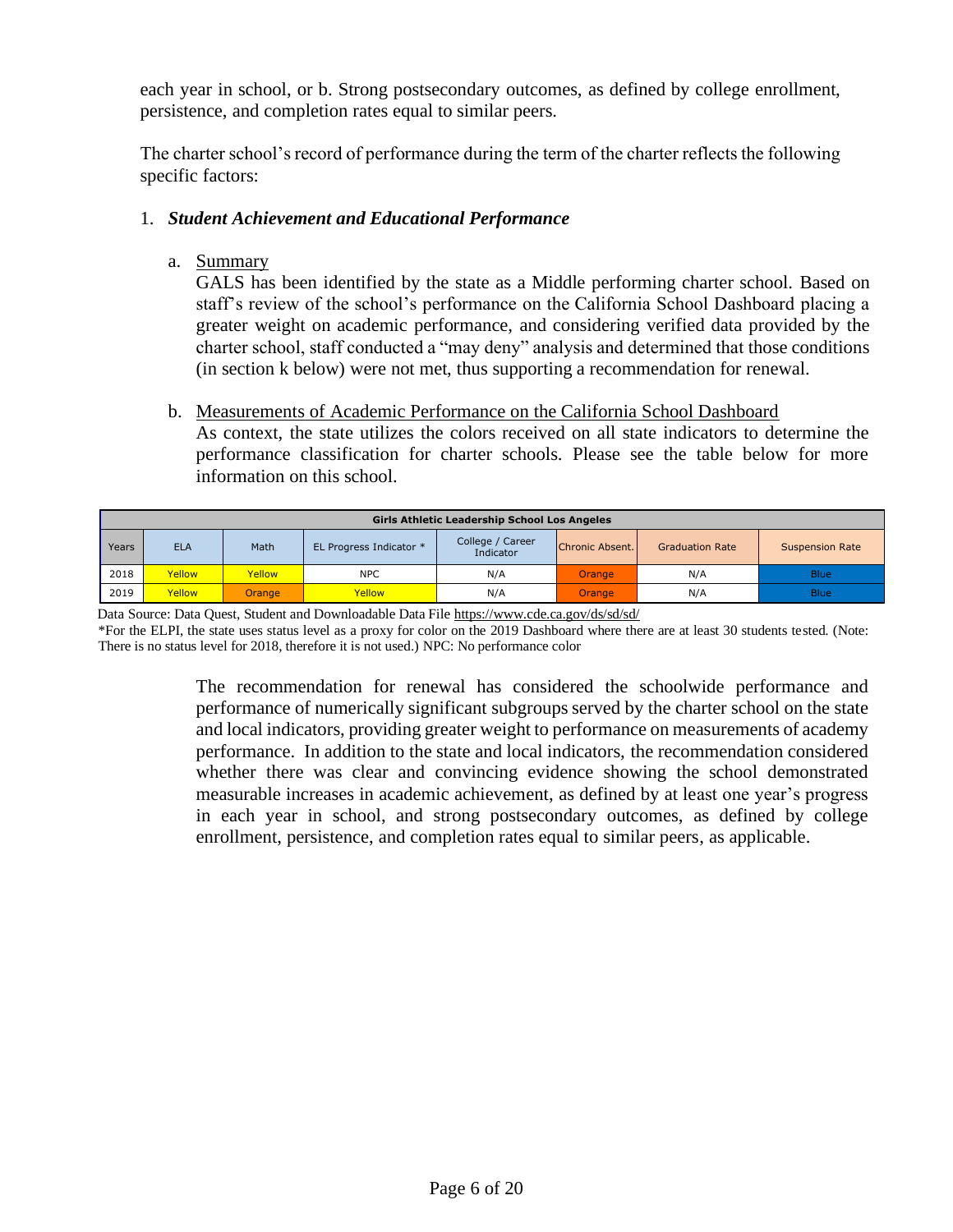Please see attached *Girls Athletic Leadership School Los Angeles* Data Set.

#### c. English Language Arts Indicator Distance from Standard Schoolwide and Numerically Significant Subgroups:

| Girls Athletic Leadership School Los Angeles - (ELA Grades) Academic Indicator - CA School Dashboard Indicator |                                             |            |                                                |                                               |                                             |                                             |            |                                                |                                        |                                             |  |  |  |
|----------------------------------------------------------------------------------------------------------------|---------------------------------------------|------------|------------------------------------------------|-----------------------------------------------|---------------------------------------------|---------------------------------------------|------------|------------------------------------------------|----------------------------------------|---------------------------------------------|--|--|--|
| Subgroup                                                                                                       | Number of<br>Students with<br><b>Scores</b> | 2018 Color | <b>School</b><br>2018<br>Average<br><b>DFS</b> | <b>State</b><br>2018<br>Average<br><b>DFS</b> | School to State<br><b>DFS</b><br>Comparison | Number of<br>Students with<br><b>Scores</b> | 2019 Color | <b>School</b><br>2019<br>Average<br><b>DFS</b> | <b>State</b><br>2019<br>Average<br>DFS | School to State<br><b>DFS</b><br>Comparison |  |  |  |
| <b>All Students</b>                                                                                            | 183                                         | Yellow     | $-25.2$                                        | $-6.0$                                        | Lower                                       | 267                                         | Yellow     | $-20.2$                                        | $-2.5$                                 | Lower                                       |  |  |  |
| English Leamer                                                                                                 | 89                                          | Yellow     | $-55.3$                                        | $-47.1$                                       | Lower                                       | 119                                         | Orange     | $-55.7$                                        | $-45.1$                                | Lower                                       |  |  |  |
| Latino                                                                                                         | 150                                         | Yellow     | $-31.1$                                        | $-31.3$                                       | Higher                                      | 234                                         | Yellow     | $-25.9$                                        | $-26.6$                                | Higher                                      |  |  |  |
| Socioeconomically<br>Disadvantaged                                                                             | 153                                         | Yellow     | $-33.2$                                        | $-34.7$                                       | Higher                                      | 220                                         | Yellow     | $-29.4$                                        | $-30.1$                                | Higher                                      |  |  |  |
| Students with<br><b>Disabilities</b>                                                                           | 26                                          | No Color   | $-76.3$                                        | $-95.5$                                       | $- -$                                       | 44                                          | No Color   | $-71.0$                                        | $-88.1$                                | Higher                                      |  |  |  |

Data Source: Data Quest, Student and Downloadable Data File<https://www.cde.ca.gov/ds/sd/sd/>

 For classification purposes of High, Middle or Low performance, the state removed four student subgroups (White, Asian, Two or More Races, Filipino). For the purpose of status and change, all numerically significant subgroups are included for the state, which include scores that span tested grades from K-12.

> As seen in the above table, in both 2018 and 2019, in ELA, the charter school's Distance from Standard (DFS) was lower than the state's DFS. In 2018 the school had three numerically significant subgroups (English Learner, Latino, and Socioeconomically Disadvantaged) for ELA. In 2019, Students with Disabilities became a numerically significant subgroup. In both 2018 and 2019, the charter school's numerically significant subgroups were higher than the state, with the exception of the English Learner (EL) subgroup, which was lower than the state.

> School leadership shared that the school has developed a plan to increase intensive support to support student achievement. The plan includes the following: smaller classes, reading mentoring club, improve small group instruction between grade level general education teachers and special education teachers; lexile-band reading support during Academic Success class time; increased school administration classroom observations; professional development with a focus on English Learners; and monthly communication with parents via parent education workshops, with a focus on supporting academic progress at home.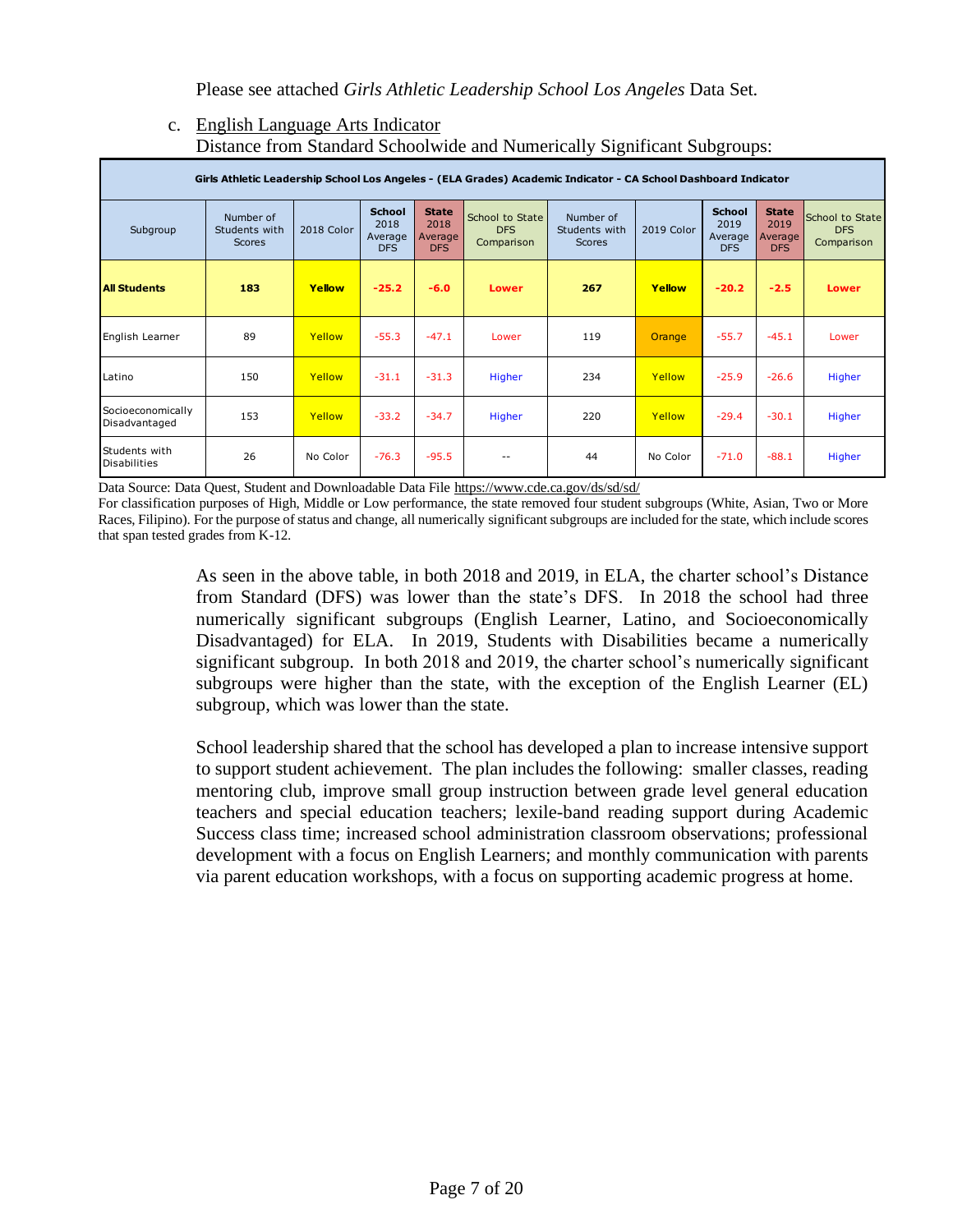|                                      | Girls Athletic Leadership School Los Angeles: (ELA Grades) Academic Indicator - CA School Dashboard Indicator |                     |      |                  |                        |                   |                                             |            |               |                  |        |                  |  |  |
|--------------------------------------|---------------------------------------------------------------------------------------------------------------|---------------------|------|------------------|------------------------|-------------------|---------------------------------------------|------------|---------------|------------------|--------|------------------|--|--|
| Subgroup                             | Number of<br>Students with<br><b>Scores</b>                                                                   | 2018 Color   Change |      | Change Level     | <b>State</b><br>Change | Change Level      | Number of<br>Students with<br><b>Scores</b> | 2019 Color | <b>Change</b> | Change Level     | Change | Change Level     |  |  |
| <b>All Students</b>                  | 183                                                                                                           | Yellow              | 5.6  | <b>Increased</b> | 2.2                    | <b>Maintained</b> | 267                                         | Yellow     | 4.7           | <b>Increased</b> | 3.7    | <b>Increased</b> |  |  |
| English Leamer                       | 89                                                                                                            | Yellow              | 8.7  | Increased        | 3.3                    | <b>Increased</b>  | 119                                         | Orange     | 0.7           | Maintained       | 3.1    | <b>Increased</b> |  |  |
| Latino                               | 150                                                                                                           | Yellow              | 13.0 | Increased        | 3.2                    | <b>Increased</b>  | 234                                         | Yellow     | 4.8           | <b>Increased</b> | 4.5    | <b>Increased</b> |  |  |
| Socioeconomically<br>Disadvantaged   | 153                                                                                                           | Yellow              | 10.3 | Increased        | 4.0                    | <b>Increased</b>  | 220                                         | Yellow     | 3.4           | <b>Increased</b> | 4.4    | <b>Increased</b> |  |  |
| Students with<br><b>Disabilities</b> | 26                                                                                                            | No Color            | --   | No Data          | 2.1                    | Maintained        | 44                                          | No Color   | $-0.1$        | Maintained       | 7.8    | <b>Increased</b> |  |  |

#### Change Level Schoolwide and Numerically Significant Subgroups:

### d. Math Academic Indicator

| Subgroup                                                                                                                                                                                                                                                                                                                                                                                                                    | Students with<br><b>Scores</b>                                                                                                                                                                                                                                                                                                              | 2018 Color   Change |                          | Change Level                                   | Change                                        | Change Level                                                                          | Students with<br><b>Scores</b>              | 2019 Color   Change |        | Change Level                                   |                                               | Change   Change Level                    |
|-----------------------------------------------------------------------------------------------------------------------------------------------------------------------------------------------------------------------------------------------------------------------------------------------------------------------------------------------------------------------------------------------------------------------------|---------------------------------------------------------------------------------------------------------------------------------------------------------------------------------------------------------------------------------------------------------------------------------------------------------------------------------------------|---------------------|--------------------------|------------------------------------------------|-----------------------------------------------|---------------------------------------------------------------------------------------|---------------------------------------------|---------------------|--------|------------------------------------------------|-----------------------------------------------|------------------------------------------|
| <b>All Students</b>                                                                                                                                                                                                                                                                                                                                                                                                         | 183                                                                                                                                                                                                                                                                                                                                         | Yellow              | 5.6                      | <b>Increased</b>                               | 2.2                                           | <b>Maintained</b>                                                                     | 267                                         | Yellow              | 4.7    | <b>Increased</b>                               | 3.7                                           | <b>Increased</b>                         |
| English Leamer                                                                                                                                                                                                                                                                                                                                                                                                              | 89                                                                                                                                                                                                                                                                                                                                          | Yellow              | 8.7                      | <b>Increased</b>                               | 3.3                                           | <b>Increased</b>                                                                      | 119                                         | Orange              | 0.7    | Maintained                                     | 3.1                                           | <b>Increased</b>                         |
| Latino                                                                                                                                                                                                                                                                                                                                                                                                                      | 150                                                                                                                                                                                                                                                                                                                                         | Yellow              | 13.0                     | <b>Increased</b>                               | 3.2                                           | <b>Increased</b>                                                                      | 234                                         | Yellow              | 4.8    | <b>Increased</b>                               | 4.5                                           | <b>Increased</b>                         |
| Socioeconomically<br>Disadvantaged                                                                                                                                                                                                                                                                                                                                                                                          | 153                                                                                                                                                                                                                                                                                                                                         | Yellow              | 10.3                     | <b>Increased</b>                               | 4.0                                           | <b>Increased</b>                                                                      | 220                                         | Yellow              | 3.4    | <b>Increased</b>                               | 4.4                                           | <b>Increased</b>                         |
| Students with<br><b>Disabilities</b>                                                                                                                                                                                                                                                                                                                                                                                        | 26                                                                                                                                                                                                                                                                                                                                          | No Color            | $\overline{\phantom{a}}$ | No Data                                        | 2.1                                           | Maintained                                                                            | 44                                          | No Color            | $-0.1$ | Maintained                                     | 7.8                                           | <b>Increased</b>                         |
|                                                                                                                                                                                                                                                                                                                                                                                                                             | Socioeconomically Disadvantaged). In 2019, the school also Increased schoolwide and for<br>two of the four numerically significant subgroups (Latino and Socioeconomically<br>Disadvantaged), with the exception of the English Learner and Students with Disabilities<br>subgroups which both Maintained.<br>Math Academic Indicator<br>d. |                     |                          |                                                |                                               |                                                                                       |                                             |                     |        |                                                |                                               |                                          |
|                                                                                                                                                                                                                                                                                                                                                                                                                             | Girls Athletic leadership Los Angeles - (Math Grades) Academic Indicator - CA School Dashboard Indicator                                                                                                                                                                                                                                    |                     |                          |                                                |                                               | Distance from Standard Schoolwide and Numerically Significant Subgroups:              |                                             |                     |        |                                                |                                               |                                          |
| Subgroup                                                                                                                                                                                                                                                                                                                                                                                                                    | Number of<br>Students with<br><b>Scores</b>                                                                                                                                                                                                                                                                                                 | 2018 Color          |                          | <b>School</b><br>2018<br>Average<br><b>DFS</b> | <b>State</b><br>2018<br>Average<br><b>DFS</b> | School to State<br><b>DFS Comparison</b>                                              | Number of<br><b>Students</b><br>with Scores | 2019 Color          |        | <b>School</b><br>2019<br>Average<br><b>DFS</b> | <b>State</b><br>2019<br>Average<br><b>DFS</b> | School to State<br><b>DFS Comparison</b> |
| <b>All Students</b>                                                                                                                                                                                                                                                                                                                                                                                                         | 181                                                                                                                                                                                                                                                                                                                                         | Yellow              |                          | $-63.0$                                        | $-36.4$                                       | <b>Lower</b>                                                                          | 267                                         | <b>Orange</b>       |        | $-74.5$                                        | $-33.5$                                       | <b>Lower</b>                             |
| English Learner                                                                                                                                                                                                                                                                                                                                                                                                             | 88                                                                                                                                                                                                                                                                                                                                          | Yellow              |                          | $-94.1$                                        | $-69.9$                                       | Lower                                                                                 | 119                                         | <b>Red</b>          |        | $-115.0$                                       | $-68.6$                                       | Lower                                    |
| Latino                                                                                                                                                                                                                                                                                                                                                                                                                      | 148                                                                                                                                                                                                                                                                                                                                         | Yellow              |                          | $-71.2$                                        | $-65.8$                                       | Lower                                                                                 | 234                                         | Orange              |        | $-80.7$                                        | $-62.2$                                       | Lower                                    |
| Socioeconomically<br>Disadvantaged                                                                                                                                                                                                                                                                                                                                                                                          | 151                                                                                                                                                                                                                                                                                                                                         | Yellow              |                          | $-71.6$                                        | $-67.4$                                       | Lower                                                                                 | 220                                         | Orange              |        | $-84.5$                                        | $-63.7$                                       | Lower                                    |
| Students with<br><b>Disabilities</b>                                                                                                                                                                                                                                                                                                                                                                                        | 25                                                                                                                                                                                                                                                                                                                                          | No Color            |                          | $-94.8$                                        | $-125.3$                                      | --                                                                                    | 44                                          | No Color            |        | $-111.0$                                       | $-119.4$                                      | Higher                                   |
| Data Source: Data Quest, Student and Downloadable Data File https://www.cde.ca.gov/ds/sd/sd/<br>For classification purposes of High, Middle or Low performance, the state removed four student subgroups (White, Asian, Two or More<br>Races, Filipino). For the purpose of status and change, all numerically significant subgroups are included for the state, which include<br>scores that span tested grades from K-12. | As seen in the above table, in Math for 2018 and 2019, the charter school's DFS was lower                                                                                                                                                                                                                                                   |                     |                          |                                                |                                               | than the state's DFS. In 2018, the school had three numerically significant subgroups |                                             |                     |        |                                                |                                               |                                          |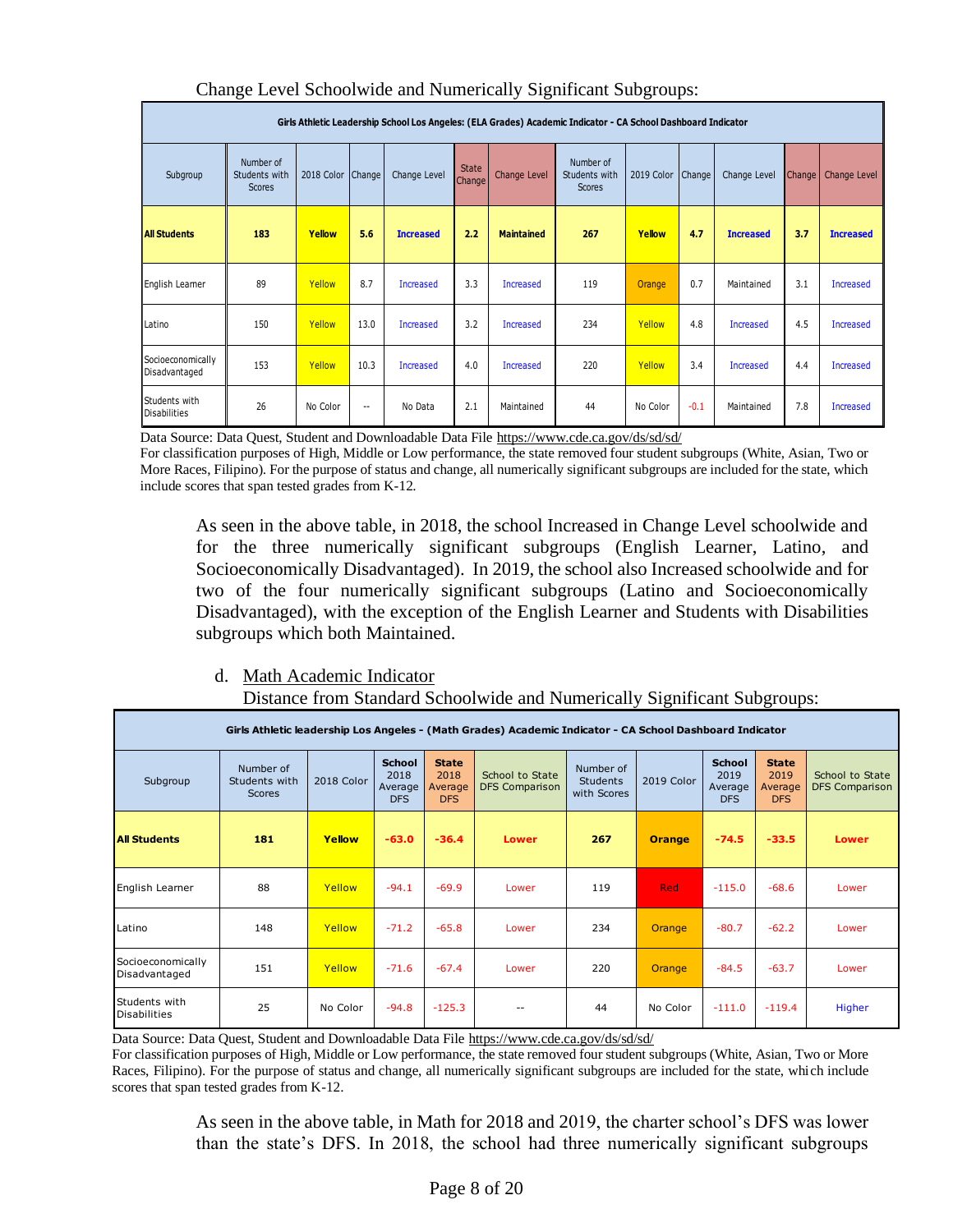(English Learners, Latino, and Socioeconomically Disadvantaged) for Math. In 2019, Students with Disabilities became another numerically significant subgroup. In 2018 and 2019, all but one of the numerically significant subgroups performed lower than the state's DFS for those subgroups, with the exception of Students with Disabilities in 2019.

|                                      |                                             |            |                          |                  |                        | Girls Athletic leadership Los Angeles - (Math Grades) Academic Indicator - CA School Dashboard Indicator |                                             |               |         |                                  |                               |                     |
|--------------------------------------|---------------------------------------------|------------|--------------------------|------------------|------------------------|----------------------------------------------------------------------------------------------------------|---------------------------------------------|---------------|---------|----------------------------------|-------------------------------|---------------------|
| Subgroup                             | Number of<br>Students with<br><b>Scores</b> | 2018 Color | Change                   | Change Level     | <b>State</b><br>Change | Change Level                                                                                             | Number of<br><b>Students</b><br>with Scores | 2019 Color    | Change  | Change Level                     | <b>State</b><br><b>Change</b> | <b>Change Level</b> |
| <b>All Students</b>                  | 181                                         | Yellow     | 6.7                      | <b>Increased</b> | 1.3                    | <b>Maintained</b>                                                                                        | 267                                         | <b>Orange</b> | $-12.2$ | <b>Declined</b>                  | 2.9                           | <b>Maintained</b>   |
| English Learner                      | 88                                          | Yellow     | 12.9                     | Increased        | 1.5                    | Maintained                                                                                               | 119                                         | <b>Red</b>    | $-22.1$ | <b>Declined</b><br>Significantly | 2.2                           | Maintained          |
| Latino                               | 148                                         | Yellow     | 11.6                     | Increased        | 1.7                    | Maintained                                                                                               | 234                                         | Orange        | $-10.4$ | <b>Declined</b>                  | 3.4                           | Increased           |
| Socioeconomically<br>Disadvantaged   | 151                                         | Yellow     | 10.1                     | Increased        | 2.3                    | Maintained                                                                                               | 220                                         | Orange        | $-13.8$ | <b>Declined</b>                  | 3.4                           | Increased           |
| Students with<br><b>Disabilities</b> | 25                                          | No Color   | $\overline{\phantom{a}}$ | No Data          | 0.8                    | Maintained                                                                                               | 44                                          | No Color      | $-23.1$ | Declined<br>Significantly        | 6.6                           | Increased           |

Change Level Schoolwide and Numerically Significant Subgroups:

Data Source: Data Quest, Student and Downloadable Data Fil[e https://www.cde.ca.gov/ds/sd/sd/](https://www.cde.ca.gov/ds/sd/sd/)

For classification purposes of High, Middle or Low performance, the state removed four student subgroups (White, Asian, Two or More Races, Filipino). For the purpose of status and change, all numerically significant subgroups are included for the state, which include scores that span tested grades from K-12.

As seen in the above table, in 2018, the school Increased in Change Level schoolwide and for the three numerically significant subgroups (English Learner, Latino, and Socioeconomically Disadvantaged). In 2019, the school's Change Level Declined schoolwide and for the Latino and Socioeconomically Disadvantaged subgroups, and Declined Significantly for the English Learner and Students with Disabilities subgroups.

School leadership shared that they are meeting the needs of the EL, Latino, and SED student groups by implementing the same plan as indicated for schoolwide. With regard to ELs, given that many have dual classification as EL and SWD, there will be more coteaching with the Math general education teacher and RSP. Students who are dually identified as SWD and EL will be grouped together and will have weekly quizzes to adjust instruction as needed.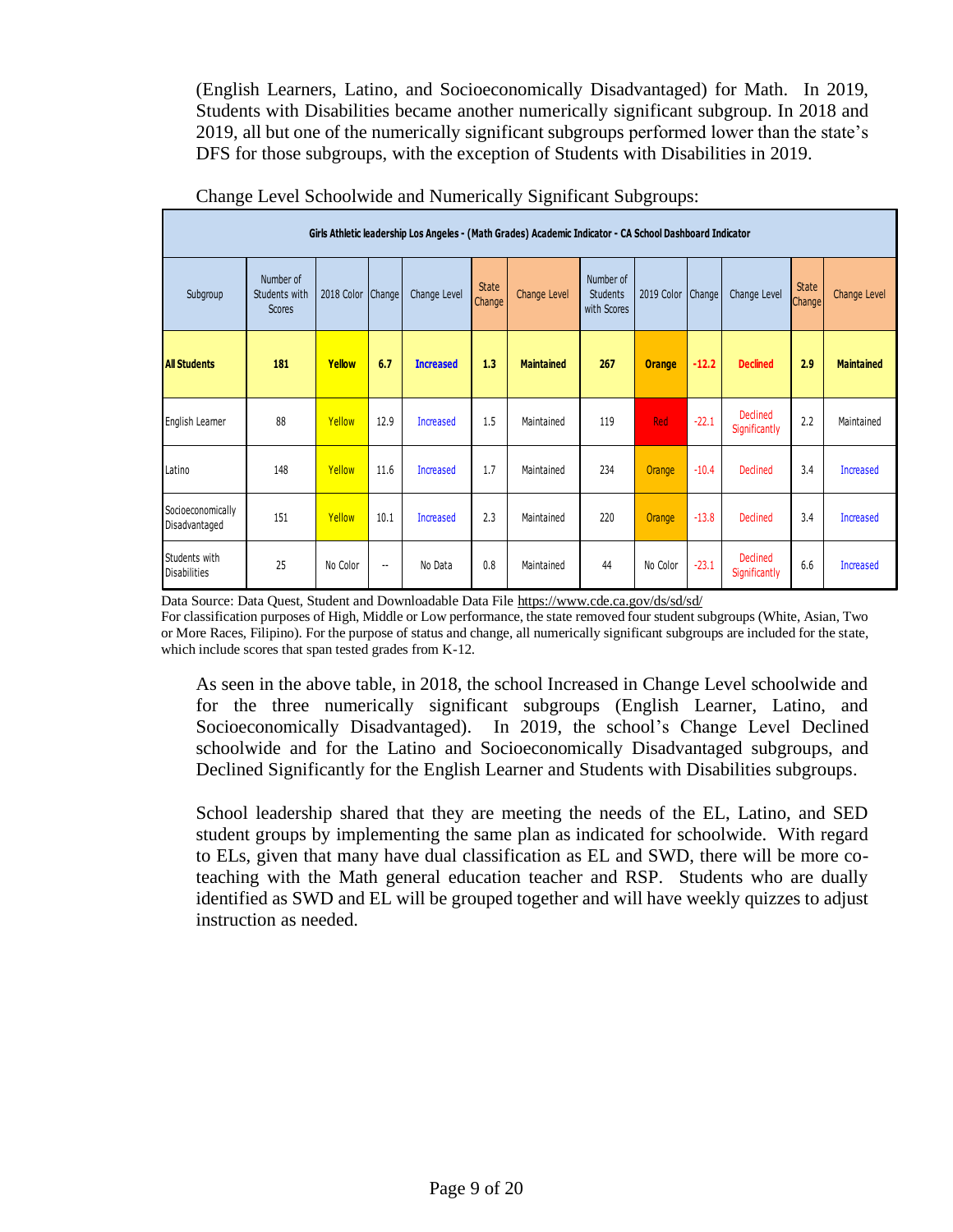### e. English Learner Progress Academic Indicator Percentage of English Learners Making Progress Toward English Proficiency:

| Girls Athletic Leadership School Los Angeles - English Learner Progress Indicator - CA School Dashboard Indicator |                                                 |                 |                                                                                               |                   |                                                                                              |                   |  |  |  |  |  |  |  |
|-------------------------------------------------------------------------------------------------------------------|-------------------------------------------------|-----------------|-----------------------------------------------------------------------------------------------|-------------------|----------------------------------------------------------------------------------------------|-------------------|--|--|--|--|--|--|--|
|                                                                                                                   |                                                 |                 | 2019 School                                                                                   |                   |                                                                                              | 2019 State        |  |  |  |  |  |  |  |
| Subgroup                                                                                                          | Number of<br>English Learner<br><b>Students</b> | 2019 Color      | Percentage of<br><b>English Learners</b><br>making progress<br>towards English<br>proficiency | Performance Level | Percentage of<br><b>English Leamers</b><br>making progress<br>towards English<br>proficiency | Performance Level |  |  |  |  |  |  |  |
| <b>English Learner</b>                                                                                            | 51                                              | <b>No Color</b> | 54.9%                                                                                         | <b>Medium</b>     | 48.3                                                                                         | <b>Medium</b>     |  |  |  |  |  |  |  |

Data Sources: California School Dashboard Research data files 2019 revised on 04/09/2020 and 2018 revised on 03/11/201[9 https://www.cde.ca.gov/ta/ac/cm/](https://www.cde.ca.gov/ta/ac/cm/)

As seen in the table above, the 2019 California School Dashboard indicates 54.9% of GALS' English Learner (EL) students are making progress towards English proficiency, higher than the state at 48.3%. The Performance Level for the school and state is Medium.

### f. Standardized Assessments Participation Rates

In 2019, in ELA, Math, and the English Learner Progress Indicator (ELPI), the school met the participation rates (of at least 95%) schoolwide and for all subgroups.

- g. College/Career Academic Indicator: N/A
- h. Verified Data

As noted above, a charter school classified by the state as Middle performing may present verified data. Pursuant to Education Code Section 47607.2(c)(1), "verified data" means data derived from nationally recognized, valid, peer reviewed, and reliable sources that are externally produced. Verified data shall include measures of postsecondary outcomes (if applicable).

Per the *LAUSD's Policy and Procedures for Charter Schools*, until such time that the State Board of Education adopts a pupil-level academic growth measure, for the purposes of this Policy and Procedures, the District defines "one year's progress" as growth in achievement in ELA and Math from one academic year to the next. The District's expectation is that a charter school demonstrates either the same or higher growth levels as schools serving similar student populations, for each year of the charter school's current term of the charter (e.g., seven-year, six-year, five-year, or two-year term). Until such time that the State Board of Education provides postsecondary outcome data, charter schools may submit verified data specific to college enrollment, persistence, and completion rates, equal to similar peers, at the time of the submission of the renewal petition. Charter schools submitting verified data for this purpose must provide a clear explanation as to its alignment with the requirements in the *LAUSD's Policy and Procedures for Charter Schools*.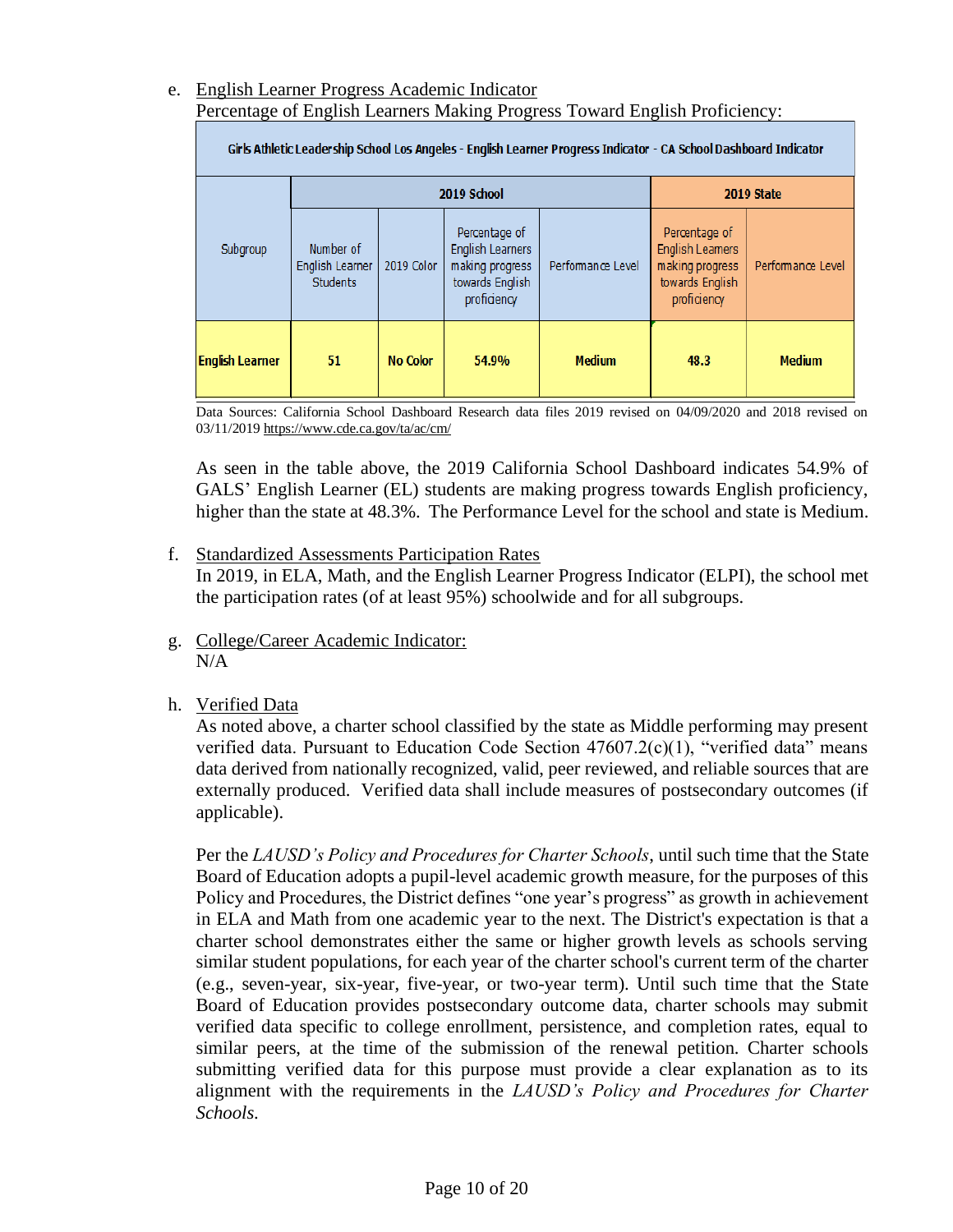GALS provided Northwest Evaluation Association (NWEA) Measures of Academic Progress (MAP) and Interim Assessment Block (IAB) assessment data. The data was determined to not meet the definition of verified data for the following reasons: NWEA data was not provided for every year of the charter, but for 2016-2017 and 2017-2018 school years, and while that data showed a majority of students meeting expected growth in ELA and Math for each of those years, the data as a whole was not clear and convincing. As noted by the school in its submission of NWEA data, in 2017-2018, a majority of students reached the expected growth for the year, which is equivalent to one year's growth per NWEA. However, for SWD, a majority of students met the expected growth for ELA, but did not for math. The EL subgroup was close to a majority of students with 47% and 50% of students reaching the expected growth for ELA and Math, respectively. Data from the IAB were not considered pursuant to Education Code section 60642.7, which notes that results from the interim assessments shall not be used for any high-stakes purpose.

### i. Postsecondary Outcomes [HS only] N/A

j. Local Indicators

Staff also considered the Local Indicators (i.e. Basic: Teachers, Instructional Materials, Facilities; Implementation of Academic Standards; Parent and Family Engagement; Local Climate Survey; Access to a Broad Course of Study) and all are reported as Met.

### k. "May Deny" Analysis for Middle Performing Charter Schools (if applicable)

Following the review of the foregoing performance data for this charter school placing a greater weight on academic performance on the California School Dashboard, and considering verified data provided by the charter school, staff determined that the school's performance in the area of Math requires further review. Pursuant to the applicable renewal criteria for Middle performing schools, staff proceeded to the step of considering the "may deny" conditions to complete the review of academic achievement.

The LAUSD Board may deny a renewal petition satisfying the middle performing criteria pursuant to section 47607.2(b) upon making each of the following written factual findings: 1) The charter school has failed to meet or make sufficient progress toward meeting standards that provide a benefit to pupils of the school; 2) The closure of the charter school is in the best interest of the pupils; and, 3) The decision provided greater weight to the performance on the measurements of academic performance. a. When determining whether to deny a renewal petition under prong 1 or 2, LAUSD will consider the full oversight record of the charter school, providing greater weight to performance on the measurements of academic performance. This consideration will include a comparison to Resident Schools' performance on the measurements of academic performance (e.g. reclassification rates, Long-term English Learner (LTEL) rates, and percentage of students Met or Exceeded Standards as measured on the California Assessment of Student Performance and Progress (CAASPP) as compared to the state averages, California School Dashboard data, four-year cohort graduation rates).

As shown below, the charter school's performance in Math in 2018 and 2019 as compared to the Resident Schools Median is higher. Staff has recommended the charter school for renewal with a benchmark.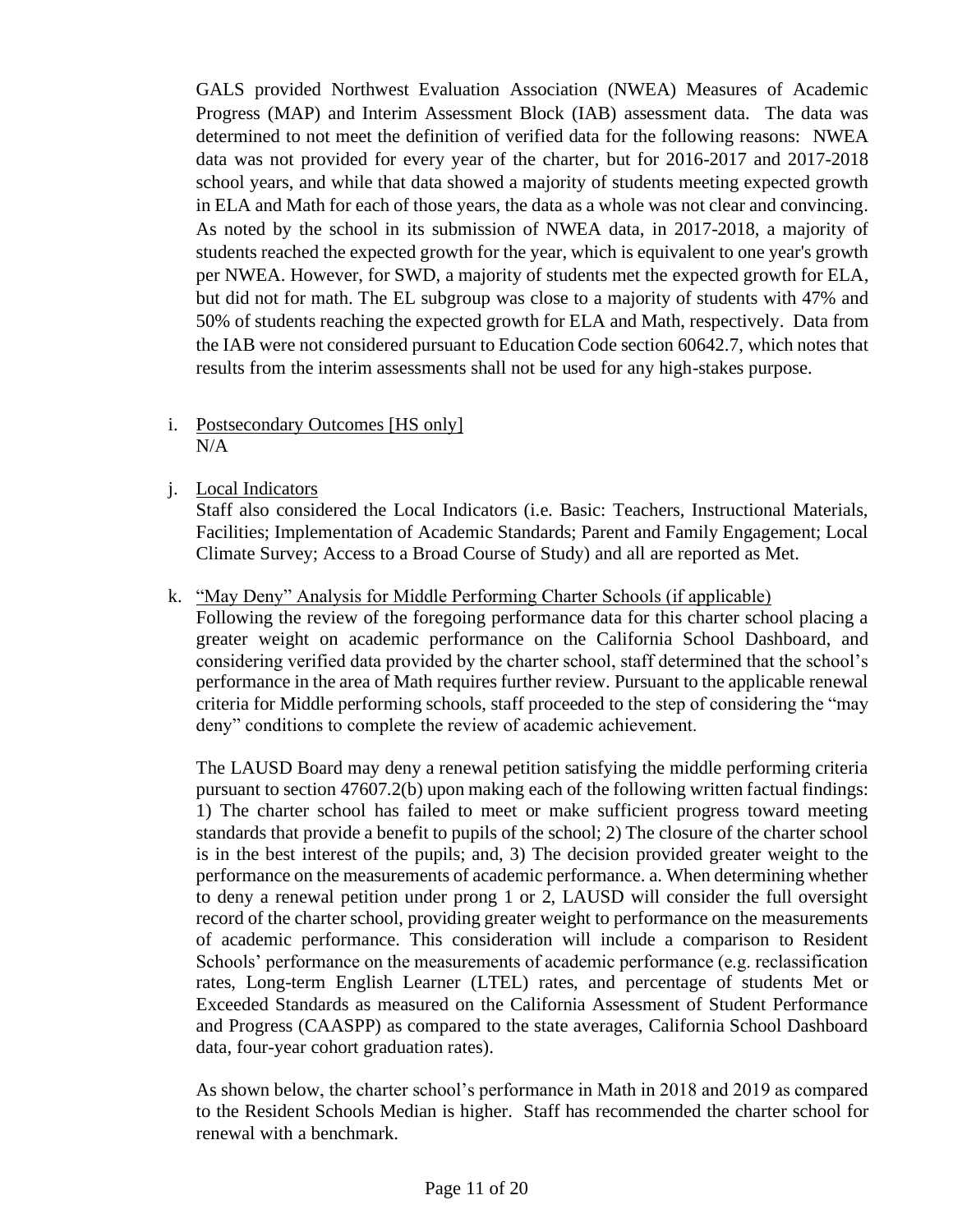# l. Resident Schools Analysis

| Girls Athletic Leadership School Los Angeles - (MATH Grades) Academic Indicator - CA School<br><b>Dashboard Indicator</b> |                                             |               |                                         |                                             |               |                                                |  |  |  |  |
|---------------------------------------------------------------------------------------------------------------------------|---------------------------------------------|---------------|-----------------------------------------|---------------------------------------------|---------------|------------------------------------------------|--|--|--|--|
|                                                                                                                           |                                             | 2019          |                                         |                                             |               |                                                |  |  |  |  |
|                                                                                                                           | Number of<br>Students with<br><b>Scores</b> | 2018 Color    | <b>School</b><br>2018<br>Average<br>DFS | Number of<br>Students with<br><b>Scores</b> | 2019 Color    | <b>School</b><br>2019<br>Average<br><b>DFS</b> |  |  |  |  |
| <b>All Students</b>                                                                                                       | 181                                         | <b>Yellow</b> | $-63.0$                                 | 267                                         | <b>Orange</b> | -74.5                                          |  |  |  |  |
| <b>Resident</b><br><b>Schools Median</b>                                                                                  | 1,134                                       | Orange        | $-97.3$                                 | 1040                                        | <b>Orange</b> | $-102.5$                                       |  |  |  |  |

Math Distance from Standard Schoolwide and Resident Schools Median:

Data Source: Data Quest, Student and Downloadable Data File<https://www.cde.ca.gov/ds/sd/sd/>

As indicated in the table above, when comparing the school to the Resident Schools Median (RSM), GALS' data indicates that its student performance on California School Dashboard in 2018 and 2019 is higher than the RSM in Math when measuring DFS.

Math Change Level Schoolwide and Resident Schools Median:

| Girls Athletic Leadership School Los Angeles - (MATH Grades) Academic Indicator - CA School Dashboard Indicator |                                             |            |        |                   |                                             |               |         |                  |  |  |  |
|-----------------------------------------------------------------------------------------------------------------|---------------------------------------------|------------|--------|-------------------|---------------------------------------------|---------------|---------|------------------|--|--|--|
|                                                                                                                 |                                             | 2018       |        |                   | 2019                                        |               |         |                  |  |  |  |
|                                                                                                                 | Number of<br>Students with<br><b>Scores</b> | 2018 Color | Change | Change Level      | Number of<br>Students with<br><b>Scores</b> | 2019 Color    | Change  | Change Level     |  |  |  |
| <b>All Students</b>                                                                                             | 181                                         | Yellow     | 6.7    | <b>Increased</b>  | 267                                         | <b>Orange</b> | $-12.2$ | <b>Declined</b>  |  |  |  |
| Resident<br><b>Schools Median</b>                                                                               | 1,134                                       | Orange     | $-2.2$ | <b>Maintained</b> | 1040                                        | <b>Orange</b> | 8.6     | <b>Increased</b> |  |  |  |

Data Source: Data Quest, Student and Downloadable Data File<https://www.cde.ca.gov/ds/sd/sd/>

As indicated in the table above, when comparing the school to the Resident Schools Median (RSM), in 2018, GALS' data indicates that the school Increased in Change Level schoolwide in Math, while the RSM Maintained in Change Level. However, in 2019, GALS' Declined in Change Level schoolwide in Math, while the RSM Increased in Change Level.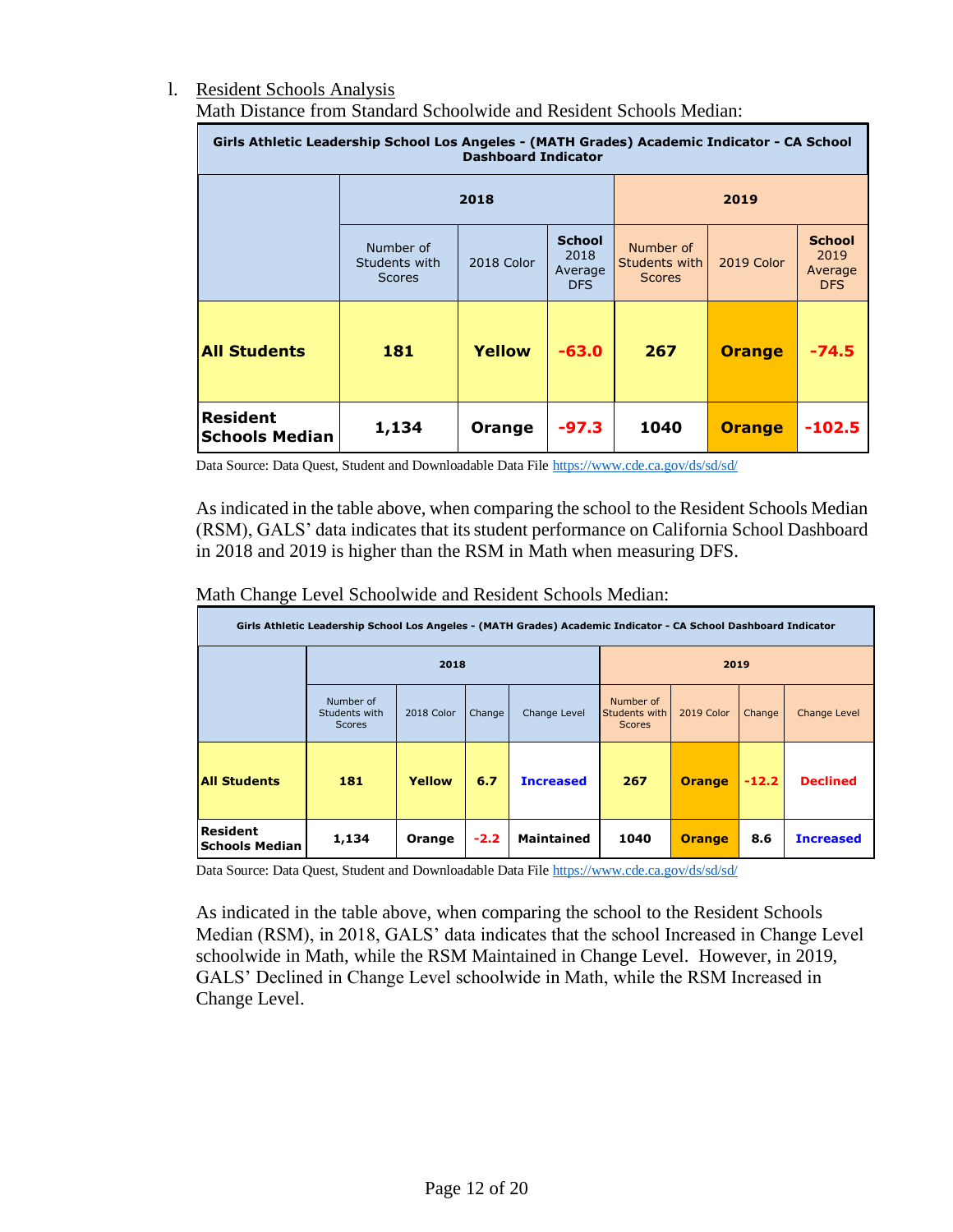### Math Smarter Balanced Assessment Data Met or Exceeded Percentages:

| Girls Athletic Leadership School Los Angeles - Math CAASPP Compared to Resident Schools Median |                                       |                                         |                                       |                        |          |  |  |  |  |  |
|------------------------------------------------------------------------------------------------|---------------------------------------|-----------------------------------------|---------------------------------------|------------------------|----------|--|--|--|--|--|
|                                                                                                | 2017-18                               |                                         | 2018-19                               |                        |          |  |  |  |  |  |
|                                                                                                | <b>School</b>                         |                                         | <b>School</b>                         | Change from<br>2018-19 |          |  |  |  |  |  |
|                                                                                                | <b>Students with</b><br><b>Scores</b> | Met or<br><b>Exceeded</b><br>Percentage | <b>Students with</b><br><b>Scores</b> |                        |          |  |  |  |  |  |
| <b>All Students</b>                                                                            | 192                                   | 27.60%                                  | 276                                   | 19.56%                 | $-8.04%$ |  |  |  |  |  |
| Resident Schools Median                                                                        | 1,176                                 | 17.26%                                  | 1,112                                 | 16.04%                 | $-1.22%$ |  |  |  |  |  |

Data Source: Data Quest, Student and Downloadable Data File<https://www.cde.ca.gov/ds/sd/sd/>

As indicated in the table above, when comparing the school to the RSM, GALS' data indicates that its students Met or Exceeded Percentage in Math on the CAASPP is higher than the RSM.

m. Suspension Rate Indicator: Schoolwide and Numerically Significant Student Subgroups Percentage of Students Suspended At Least Once Schoolwide and Numerically Significant Subgroups:

|                                      | Girls Athletic Leadership School Los Angeles - Suspension Rate Indicator - CA School Dashboard Indicator |             |                                                                   |                                                                       |                                                     |                              |             |                                                     |                                                                       |                                              |  |  |
|--------------------------------------|----------------------------------------------------------------------------------------------------------|-------------|-------------------------------------------------------------------|-----------------------------------------------------------------------|-----------------------------------------------------|------------------------------|-------------|-----------------------------------------------------|-----------------------------------------------------------------------|----------------------------------------------|--|--|
| Subgroup                             | Number of<br><b>Students</b>                                                                             | 2018 Color  | <b>School</b><br>2018<br><b>Students</b><br>suspended<br>at least | <b>State 2018</b><br><b>Students</b><br>suspended<br>at least<br>once | School to State<br><b>Suspensions</b><br>Comparison | Number of<br><b>Students</b> | 2019 Color  | School<br>2019<br>Students<br>suspended<br>at least | <b>State 2019</b><br><b>Students</b><br>suspended<br>at least<br>once | School to State<br>Suspensions<br>Comparison |  |  |
| <b>All Students</b>                  | 219                                                                                                      | <b>Blue</b> | 0.0%                                                              | 3.5%                                                                  | Lower                                               | 311                          | <b>Blue</b> | 0.0%                                                | 3.4%                                                                  | Lower                                        |  |  |
| English Leamer                       | 50                                                                                                       | No Color    | 0.0%                                                              | 3.0%                                                                  | Lower                                               | 60                           | Blue        | 0.0%                                                | 3.1%                                                                  | Lower                                        |  |  |
| Latino                               | 184                                                                                                      | <b>Blue</b> | 0.0%                                                              | 3.6%                                                                  | Lower                                               | 270                          | Blue        | 0.0%                                                | 3.5%                                                                  | Lower                                        |  |  |
| Socioeconomically<br>Disadvantaged   | 183                                                                                                      | Blue        | 0.0%                                                              | 4.4%                                                                  | Lower                                               | 250                          | Blue        | 0.0%                                                | 4.3%                                                                  | Lower                                        |  |  |
| Students with<br><b>Disabilities</b> | 32                                                                                                       | No Color    | 0.0%                                                              | 6.8%                                                                  | Lower                                               | 53                           | Blue        | 0.0%                                                | 6.2%                                                                  | Lower                                        |  |  |

 Data Sources: California School Dashboard Research data files 2019 revised on 04/09/2020 and 2018 revised on 03/11/2019 <https://www.cde.ca.gov/ta/ac/cm/>

> As seen in the table above, in both 2018 and 2019, the charter school had a lower percentage of students suspended at least once than the state for both schoolwide and for all four numerically significant subgroups (English Learner, Latino, Socioeconomically Disadvantaged, and Students with Disabilities).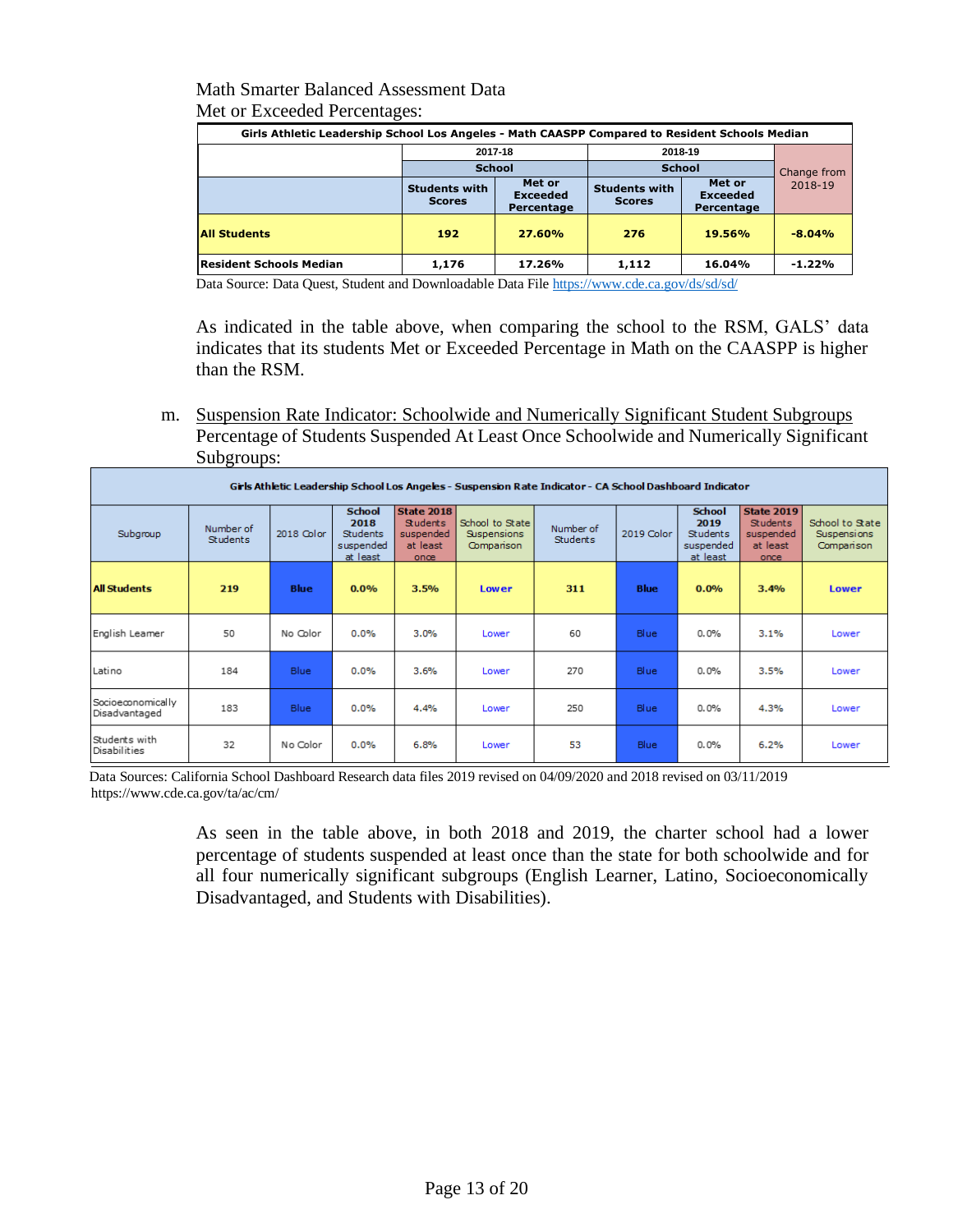|                                      | Girls Athletic Leadership School Los Angeles - Suspension Rate Indicator - CA School Dashboard Indicator |                   |                   |                 |                        |                     |                       |                     |      |                   |               |                   |
|--------------------------------------|----------------------------------------------------------------------------------------------------------|-------------------|-------------------|-----------------|------------------------|---------------------|-----------------------|---------------------|------|-------------------|---------------|-------------------|
| Subgroup                             | Number of<br><b>Students</b>                                                                             | 2018 Color Change |                   | Change Level    | <b>State</b><br>Change | <b>Change Level</b> | Number of<br>Students | 2019 Color   Change |      | Change Level      | <b>Change</b> | Change Level      |
| <b>All Students</b>                  | 219                                                                                                      | <b>Blue</b>       | $-0.9%$           | <b>Declined</b> | $-0.1%$                | <b>Maintained</b>   | 311                   | <b>Blue</b>         | 0.0% | <b>Maintained</b> | $-0.1%$       | <b>Maintained</b> |
| English Leamer                       | 50                                                                                                       | No Color          | 0.0%              | Maintained      | $-0.1%$                | Maintained          | 60                    | <b>Blue</b>         | 0.0% | Maintained        | 0.1%          | Maintained        |
| Latino                               | 184                                                                                                      | <b>Blue</b>       | $-1.2%$           | <b>Declined</b> | $-0.1%$                | Maintained          | 270                   | <b>Blue</b>         | 0.0% | Maintained        | $-0.1%$       | Maintained        |
| Socioeconomically<br>Disadvantaged   | 183                                                                                                      | <b>Blue</b>       | $-1.2%$           | <b>Declined</b> | $-0.2%$                | Maintained          | 250                   | <b>Blue</b>         | 0.0% | Maintained        | $-0.1%$       | Maintained        |
| Students with<br><b>Disabilities</b> | 32                                                                                                       | No Color          | $\qquad \qquad -$ | No Data         | 0.3%                   | <b>Declined</b>     | 53                    | <b>Blue</b>         | 0.0% | Maintained        | 0.6%          | <b>Declined</b>   |

### Change Level Schoolwide and Numerically Significant Subgroups:

Data Sources: California School Dashboard Research data files 2019 revised on 04/09/2020 and 2018 revised on 03/11/2019 <https://www.cde.ca.gov/ta/ac/cm/>

> As seen in the table above, in 2018, the charter school Declined in Change Level schoolwide and for two out of four numerically significant subgroups (Latino and Socioeconomically Disadvantaged). The English Learner subgroup Maintained, while the Students with Disabilities had no data. In 2019, the charter school Maintained Change Level schoolwide and for the numerically significant subgroups.

- n. Graduation Rate Indicator: Schoolwide and Numerically Significant Student Subgroups [HS Only] N/A
- o. Chronic Absenteeism Indicator

Chronic Absenteeism Percentage Schoolwide and Numerically Significant Subgroups:

|                                      | Girls Athletic Leadership School Los Angeles - Chronic Absenteeism - CA School Dashboard Indicator |            |                                                     |                                                           |                                                         |                                                        |               |                                                            |                                                           |                                                         |  |  |
|--------------------------------------|----------------------------------------------------------------------------------------------------|------------|-----------------------------------------------------|-----------------------------------------------------------|---------------------------------------------------------|--------------------------------------------------------|---------------|------------------------------------------------------------|-----------------------------------------------------------|---------------------------------------------------------|--|--|
| Subgroup                             | Number of<br>students<br>enrolled who<br>meet criteria                                             | 2018 Color | School 2018<br>Chronic<br>Absenteeism<br>Percentage | <b>State 2018</b><br>Chronic<br>Absenteeism<br>Percentage | School to State<br>Chronic<br>Absenteeism<br>Comparison | Number of<br>students<br>enrolled who<br>meet criteria | 2019 Color    | <b>School 2019</b><br>Chronic<br>Absenteeism<br>Percentage | <b>State 2019</b><br>Chronic<br>Absenteeism<br>Percentage | School to State<br>Chronic<br>Absenteeism<br>Comparison |  |  |
| <b>All Students</b>                  | 208                                                                                                | Orange     | 6.7%                                                | 9.0%                                                      | <b>Lower</b>                                            | 300                                                    | <b>Orange</b> | 8.7%                                                       | 10.1%                                                     | <b>Lower</b>                                            |  |  |
| English Learner                      | 48                                                                                                 | No Color   | 14.6%                                               | 8.6%                                                      | Higher                                                  | 57                                                     | Yellow        | 10.5%                                                      | 9.9%                                                      | Higher                                                  |  |  |
| Latino                               | 174                                                                                                | Orange     | 6.9%                                                | 9.7%                                                      | Lower                                                   | 260                                                    | <b>Orange</b> | 8.1%                                                       | 11.0%                                                     | Lower                                                   |  |  |
| Socioeconomically<br>Disadvantaged   | 173                                                                                                | Yellow     | 6.9%                                                | 11.4%                                                     | Lower                                                   | 246                                                    | <b>Orange</b> | 8.9%                                                       | 12.9%                                                     | Lower                                                   |  |  |
| Students with<br><b>Disabilities</b> | 32                                                                                                 | No Color   | 12.5%                                               | 15.1%                                                     | Lower                                                   | 50                                                     | Yellow        | 12.0%                                                      | 16.3%                                                     | Lower                                                   |  |  |

 Data Sources: California School Dashboard Research data files 2019 revised on 04/09/2020 and 2018 revised on 03/11/2019 <https://www.cde.ca.gov/ta/ac/cm/>

> As seen in the table above, in both 2018 and 2019, the charter school had a lower percentage of chronic absenteeism than the state schoolwide and for numerically significant subgroups (Latino, Socioeconomically Disadvantaged, and Students with Disabilities), with the exception of the English Learner subgroup, which was higher.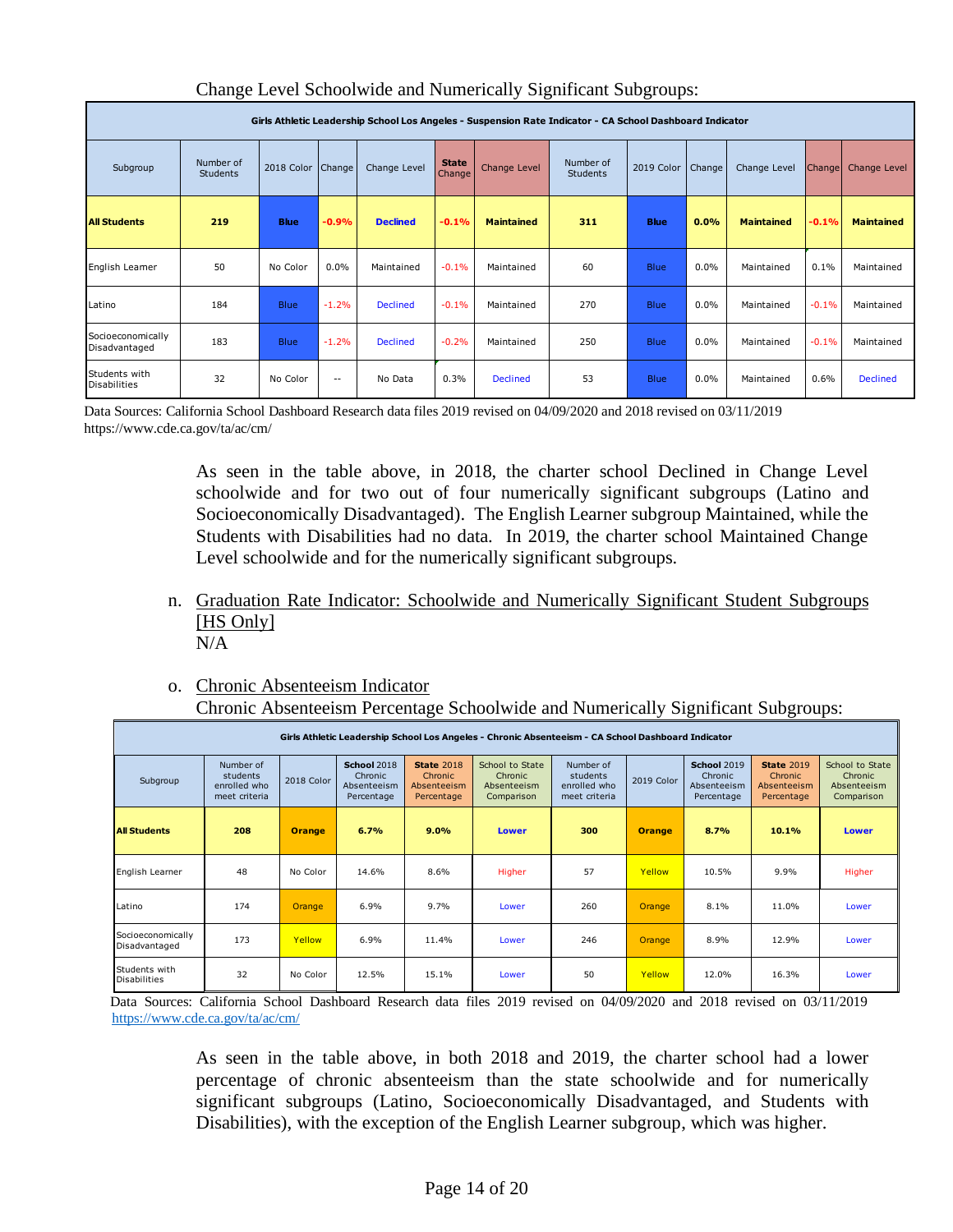|                                      | Girls Athletic Leadership School Los Angeles - Chronic Absenteeism - CA School Dashboard Indicator |               |         |                  |                        |                   |                                                        |               |         |                  |                        |                  |
|--------------------------------------|----------------------------------------------------------------------------------------------------|---------------|---------|------------------|------------------------|-------------------|--------------------------------------------------------|---------------|---------|------------------|------------------------|------------------|
| Subgroup                             | Number of<br>students<br>enrolled who<br>meet criteria                                             | 2018 Color    | Change  | Change Level     | <b>State</b><br>Change | Change Level      | Number of<br>students<br>enrolled who<br>meet criteria | 2019 Color    | Change  | Change Level     | <b>State</b><br>Change | Change Level     |
| <b>All Students</b>                  | 208                                                                                                | <b>Orange</b> | 0.7%    | <b>Increased</b> | 0.3%                   | <b>Maintained</b> | 300                                                    | <b>Orange</b> | 1.9%    | <b>Increased</b> | 1.1%                   | <b>Increased</b> |
| English Learner                      | 48                                                                                                 | No Color      | 11.0%   | Increased        | 0.6%                   | Increased         | 57                                                     | Yellow        | $-4.1%$ | <b>Declined</b>  | 1.4%                   | Increased        |
| Latino                               | 174                                                                                                | Orange        | 0.6%    | Increased        | 0.4%                   | Maintained        | 260                                                    | Orange        | 1.2%    | <b>Increased</b> | 1.4%                   | Increased        |
| Socioeconomically<br>Disadvantaged   | 173                                                                                                | Yellow        | $-0.4%$ | Maintained       | 0.4%                   | Maintained        | 246                                                    | <b>Orange</b> | 2.0%    | Increased        | 1.5%                   | Increased        |
| Students with<br><b>Disabilities</b> | 32                                                                                                 | No Color      | 0.0%    | No Data          | 0.4%                   | Maintained        | 50                                                     | Yellow        | $-0.5%$ | <b>Declined</b>  | 1.2%                   | Increased        |

### Change Level Schoolwide and Numerically Significant Subgroups:

 Data Sources: California School Dashboard Research data files 2019 revised on 04/09/2020 and 2018 revised on 03/11/2019 <https://www.cde.ca.gov/ta/ac/cm/>

> As seen in the table above, the charter school Increased in Change Level schoolwide and for two out of four numerically significant subgroups (English Learner and Latino), with the exception of the Socioeconomically Disadvantaged subgroup (Maintained) and Students with Disabilities (No Data). In 2019, the charter school Increased in Change Level both schoolwide and for the numerically significant subgroups.

### p. English Learner Performance

| Year    | <b>Students Redesignated FEP</b> | <b>Girls Athletic</b><br><b>Leadership School</b><br><b>Los Angeles</b> | <b>State</b> | <b>School to State</b><br><b>RFEP</b><br><b>Comparison</b> |  |
|---------|----------------------------------|-------------------------------------------------------------------------|--------------|------------------------------------------------------------|--|
| 2018-19 | 17-18 EL #                       | 45                                                                      | 1,271,150    |                                                            |  |
|         | 18-19 Reclass #                  | 13                                                                      | 175,746      | <b>Higher</b>                                              |  |
|         | 18-19 Reclass Rate               | 28.9                                                                    | 13.8         |                                                            |  |
|         | 18-19 EL #                       | 55                                                                      | 1,195,988    |                                                            |  |
| 2019-20 | 19-20 Reclass $#$                | 15                                                                      | 164,653      | Higher                                                     |  |
|         | 19-20 Reclass Rate               | 27.3                                                                    | 13.8         |                                                            |  |

Reclassification Rates:

Data Sources Data Quest, Student and School Downloadable Data Files https://www.cde.ca.gov/ds/sd/filesreclass.asp

In 2019-2020, GALS' reclassification rate was 27.3%, which was higher than the state's reclassification rate of 13.8%. In 2018-2019, GALS' reclassification rate of 28.9% was higher than the state's rate of 13.8%.

GALS' reclassification criteria are as follows:

- Student scores on the CAASPP must Meet grade level performance
- Must score Fluent (Level 4) overall on the ELPAC
- A score of Basic on internal benchmark assessment for ELA
- Teacher Evaluation
- Grade B or better in English core curriculum
- Parent consultation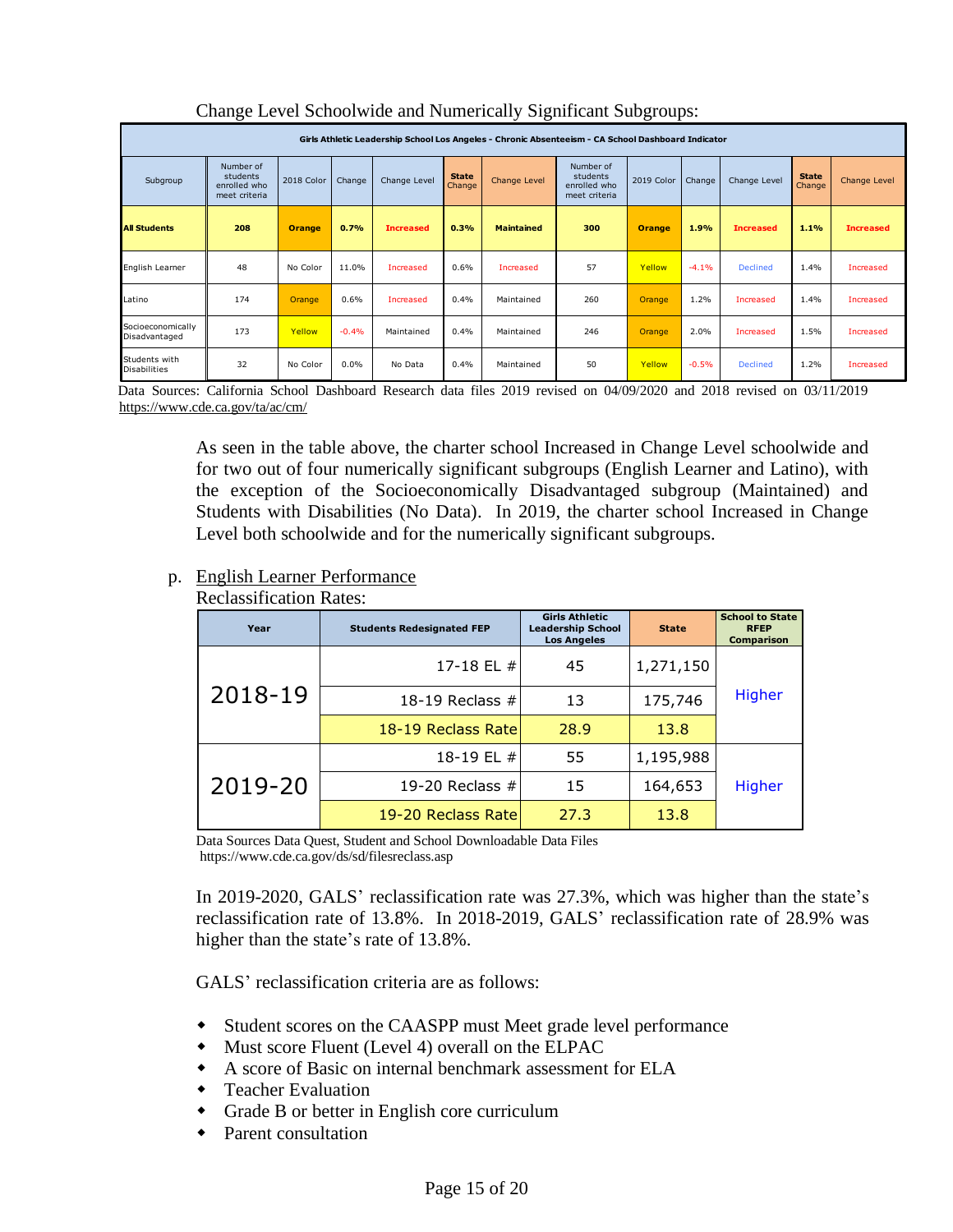|                         |                   | 2018-19                                      |                   |                | 2019-20           |                                              |                   |                |  |  |
|-------------------------|-------------------|----------------------------------------------|-------------------|----------------|-------------------|----------------------------------------------|-------------------|----------------|--|--|
|                         |                   | Girls Athletic Leadership School Los Angeles | <b>State</b>      |                |                   | Girls Athletic Leadership School Los Angeles | <b>State</b>      |                |  |  |
| <b>English Learners</b> | <b>Enrollment</b> | Percent                                      | <b>Enrollment</b> | <b>Percent</b> | <b>Enrollment</b> | Percent                                      | <b>Enrollment</b> | <b>Percent</b> |  |  |
| At-Risk 4-5 Years       |                   | 1.2%                                         | 220,738           | 9.5%           | 4                 | 2.4%                                         | 130,783           | 5.7%           |  |  |
| LTEL 6+ Years           | 45                | 26.5%                                        | 342,983           | 14.7%          | 27                | 16.1%                                        | 204,042           | 8.9%           |  |  |

Long-Term English Learners and "At-Risk" Rates:

\*Data Source: Data Quest, Student and School Downloadable Data Files<https://www.cde/ca/gov/ds/sd/sd/filesltel.asp>

In 2019-2020, GALS' had 16.1% Long-term English Learners (LTELs), which was higher than the state's LTEL percentage of 8.9%. In 2018-2019, GALS' LTEL percentage of 26.5% was higher than the state's 14.7%. In 2019-2020, the charter school had 2.4% "At-Risk" (4 students), which was lower than the state's rate of 5.7%. Similarly, in 2018-2019, GALS had 1.2% "At-Risk" students which was lower than the state's 9.5%.

Per school leadership, to address the needs of the LTEL students, teachers were given professional development to provide additional strategies to better provide English Learners support throughout the school day. Also, in addition to Integrated ELD instruction, the students are provided Designated support via English Language Learner Seminar class, and small group instruction, based on needs as identified on the ELPAC and other formative assessments.

### 2. *Annual Oversight Results*

### a. *Student Achievement and Educational Performance*

GALS has achieved the rating of *Proficient* in the category of Student Achievement and Educational Performance on its annual oversight evaluation reports for the last two years.

|                                                          | 2018-2019  | 2019-2020  |
|----------------------------------------------------------|------------|------------|
| Annual Oversight Evaluation Report Rating in Category of |            |            |
| <b>Student Achievement and Educational Performance</b>   | Proficient | Proficient |

\*Note: The annual oversight rating represents the Charter Schools Division staff evaluation of the school's performance as outlined in the Annual Performance-Based Oversight Visit Report on or about the date of the annual oversight visit.

### b. *Governance*

GALS' record of performance and related information demonstrate that the school is likely to succeed in the area of governance.

The school has earned the rating of *Accomplished* in the category of Governance on its annual oversight evaluation reports over the past two years and has no unresolved governance issues pending.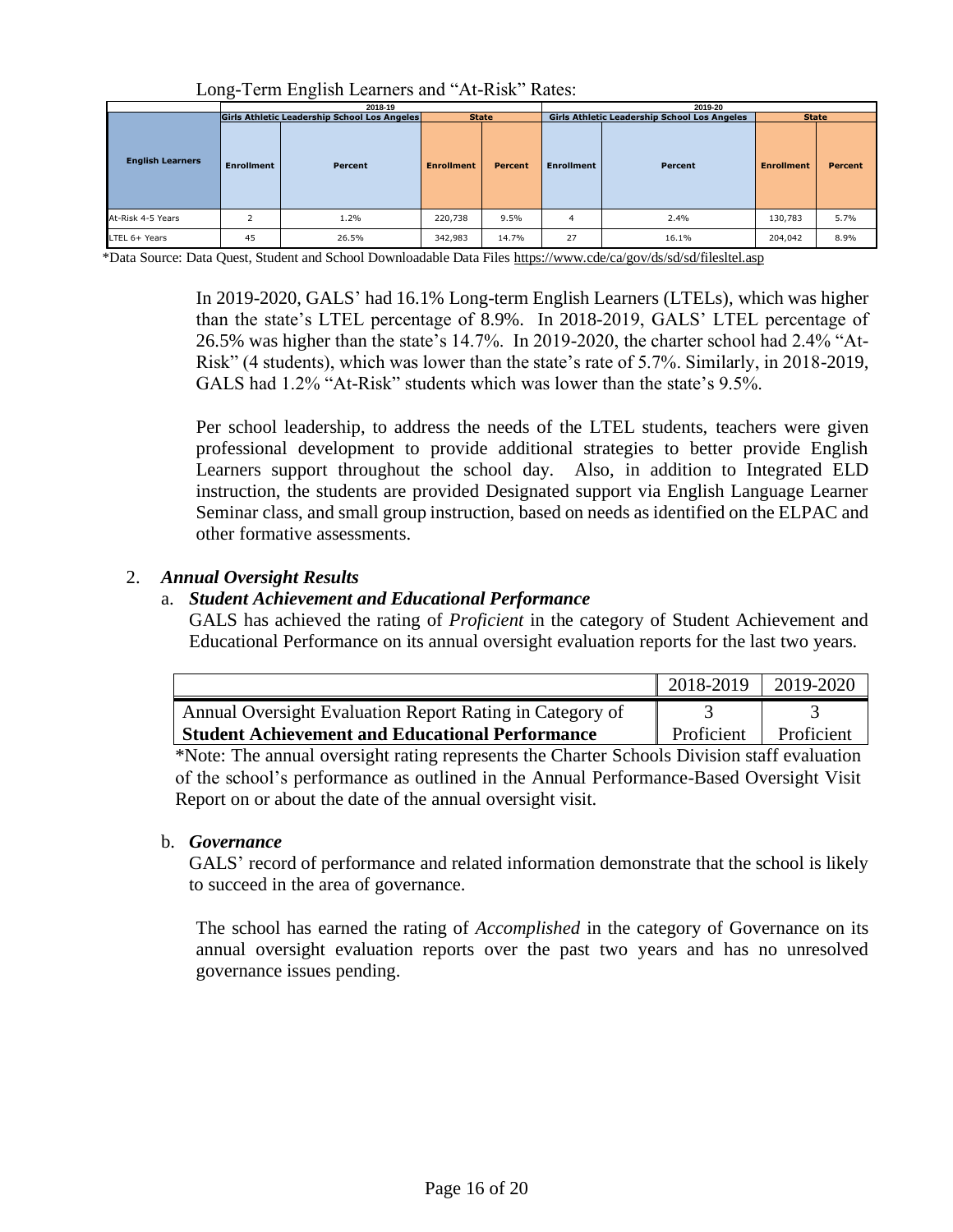|                                                       | 2018-2019                   | 2019-2020 |
|-------------------------------------------------------|-----------------------------|-----------|
| Annual Oversight Evaluation Report Rating in Category |                             |           |
| of <b>Governance</b>                                  | Accomplished   Accomplished |           |

\*Note: The annual oversight rating represents the Charter Schools Division staff evaluation of the school's performance as outlined in the Annual Performance-Based Oversight Visit Report on or about the date of the annual oversight visit.

#### c. *Organizational Management, Programs, and Operations*

GALS' record of performance and related information demonstrate that the school is likely to succeed in the area of organizational management, programs, and operations.

GALS has achieved the rating of *Proficient* in the category of Organization Management, Programs, and Operations on its annual oversight evaluation reports for the last two years and has no unresolved operations issues pending.

|                                                                                                                           | 2018-2019  | 2019-2020  |
|---------------------------------------------------------------------------------------------------------------------------|------------|------------|
| Annual Oversight Evaluation Report Rating in<br>Category of Organizational Management,<br><b>Programs, and Operations</b> | Proficient | Proficient |

\*Note: The annual oversight rating represents the Charter Schools Division staff evaluation of the school's performance as outlined in the Annual Performance-Based Oversight Visit Report on or about the date of the annual oversight visit.

| 2019-20 Enrollment by Ethnicity and Subgroup                  |                   |          |       |                                                  |       |                                 |                    |          |                 |                 |        |                                              |                                       |      |                                              |                                            |                         |       |
|---------------------------------------------------------------|-------------------|----------|-------|--------------------------------------------------|-------|---------------------------------|--------------------|----------|-----------------|-----------------|--------|----------------------------------------------|---------------------------------------|------|----------------------------------------------|--------------------------------------------|-------------------------|-------|
| School                                                        | <b>Enrollment</b> | F/R Meal | GATE  | American<br>Indian or<br>Alaska<br><b>Native</b> | Asian | Black or<br>African<br>American | English<br>Learner | Filipino | Foster<br>Youth | <b>Homeless</b> | Latino | Migrant<br>Education   or Pacific   Reported | <b>Native</b><br>Hawaiian<br>Islander | Not  | Socio-<br>economical<br>$\mathbb{I}$<br>aged | Students<br>with<br>Disadvant-Disabilities | Two or<br>More<br>Races | White |
| <b>Girls Athletic Leadership School Los</b><br><b>Angeles</b> | 255               | 87.1%    | 0.0%  | 0.8%                                             | 0.8%  | 2.0%                            | 19.2%              | 2.4%     | 1.6%            | 0.0%            | 88.6%  | 0.0%                                         | 0.4%                                  | 0.0% | 88.2%                                        | 13.7%                                      | 0.0%                    | 5.1%  |
| <b>Statewide</b>                                              | 6,163,001         | 59.3%    | N/A   | 0.5%                                             | 9.3%  | 5.3%                            | 18.6%              | 2.4%     | 0.5%            | 3.2%            | 54.9%  | 0.8%                                         | 0.4%                                  | 0.9% | 60.7%                                        | 11.7%                                      | 3.9%                    | 22.4% |
| <b>Los Angeles Unified</b>                                    | 596,937           | 80.3%    | 10.7% | 0.2%                                             | 3.6%  | 7.7%                            | 20.0%              | 1.9%     | 0.7%            | 1.3%            | 74.1%  | 0.1%                                         | 0.2%                                  | 0.4% | 81.5%                                        | 11.4%                                      | 1.6%                    | 10.3% |

### ii. Access and Equity

Data Source: Data Quest, Student and School Downloadable Data Files https://www.cde.ca.gov/ds/sd/sd/filesenr.asp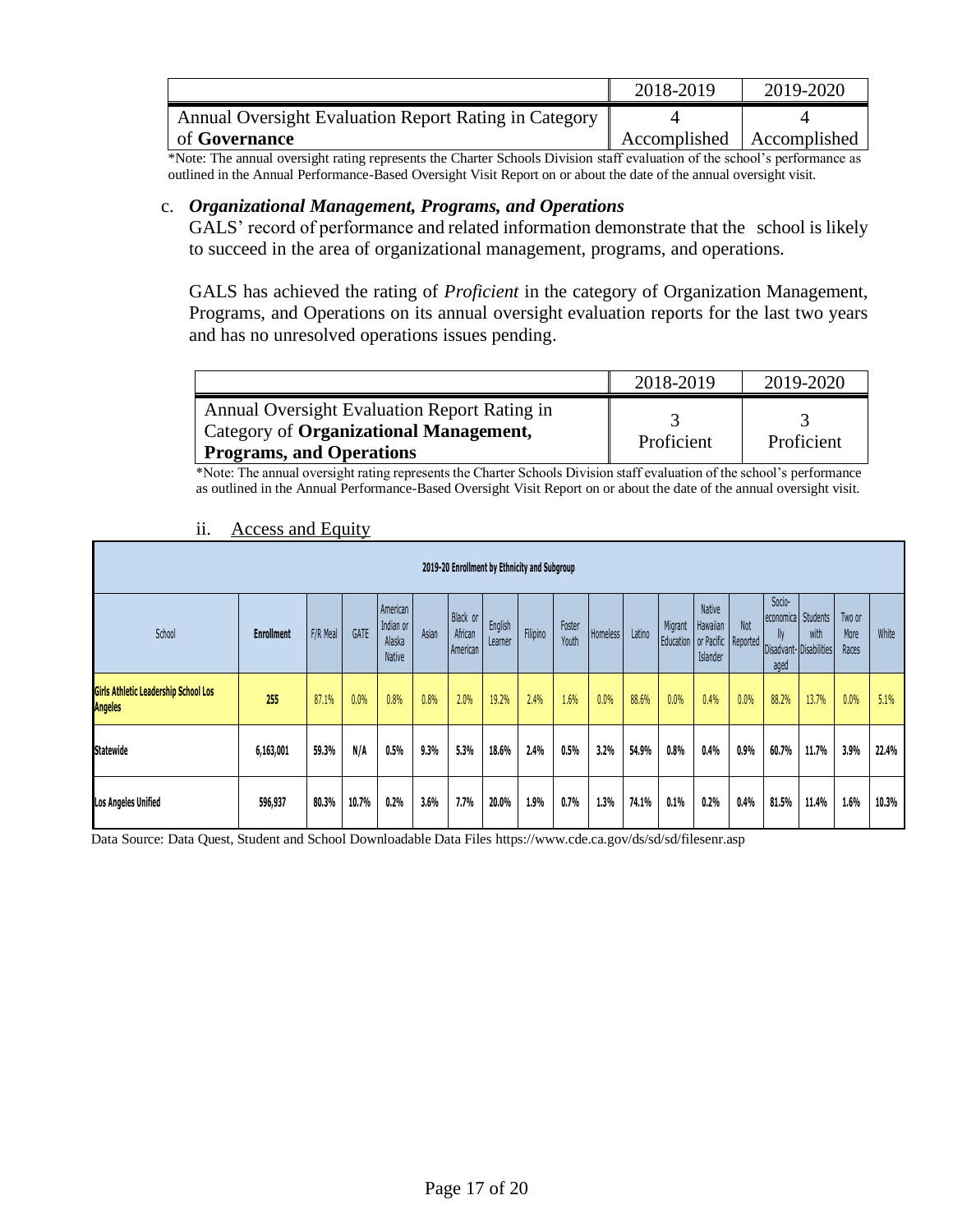### iii. Special Education

|                                                                                                                                                                                                                                |                   |        |       |       |       |        |     | 2019-20 Enrollment by Disability |              |              |              |               |        |              |        |        |     |     |
|--------------------------------------------------------------------------------------------------------------------------------------------------------------------------------------------------------------------------------|-------------------|--------|-------|-------|-------|--------|-----|----------------------------------|--------------|--------------|--------------|---------------|--------|--------------|--------|--------|-----|-----|
| Sp Ed<br>% High<br>% Low<br>OCT 2019<br>Sp Ed<br>School<br># AUT<br># HOH<br>#DB<br># DEAF<br># ED<br>#ID<br>$#$ OHI*<br># OI<br>$#$ SLD*<br># EMD<br># $SLI^*$<br>Enroll #<br><b>Enroll % Incidence Incidence</b><br>Enroll # |                   |        |       |       |       |        |     |                                  |              |              | $#$ TBI      | # VI          |        |              |        |        |     |     |
| <b>Girls Athletic Leadership School</b><br><b>Los Angeles</b>                                                                                                                                                                  | 255               | 35     | 13.7% | 88.6% | 11.4% |        |     | 0                                | $\mathbf{0}$ | $\mathbf{0}$ | $\mathbf{0}$ | $\mathcal{D}$ | 4      | $\mathbf{0}$ | 27     | U      | 0   | 0   |
| <b>Statewide</b>                                                                                                                                                                                                               | 6,163,001 721,198 |        | 11.7% | N/A   | N/A   | N/A    | N/A | N/A                              | N/A          | N/A          | N/A          | N/A           | N/A    | N/A          | N/A    | N/A    | N/A | N/A |
| <b>Los Angeles Unified</b>                                                                                                                                                                                                     | 607,723           | 84,730 | 13.9% | 69.1% | 31.0% | 16,067 | 15  | 336                              | 1,569        | 5            | 1,431        | 4,271         | 10,828 | 1,970        | 35,116 | 12,579 | 102 | 418 |

Data Source: Data Quest, Student and School Downloadable Data Files https://www.cde.ca.gov/ds/sd/sd/filesenr.asp and CALPADS County Authorizing LEA Report 1.1 Enrollment by Primary Status.

> According to 2019 CALPADS Fall 1 Certified Student Profile List Report, GALS has a 13.7% Special Education enrollment, which is higher to the state's percentage of 11.7%, and lower than the District's percentage of 13.9%. The CSD has conferred with staff in the Division of Special Education, and no concerns have been noted at this time.

iv. Additional Information None

### **C. Criterion 3: Is the charter school serving all pupils who wish to attend, or does the charter school have substantial fiscal or governance issues? (Ed. Code, § 47607(e).)**

- At the time of renewal, Charter School does not have substantial fiscal or substantial governance factors that would lead to a finding that the Charter School is demonstrably unlikely to successfully implement the program set forth in the renewal petition.
- There is no evidence at the time of renewal that Charter School is not serving all pupils who wish to attend based on data on pupil enrollment patterns.

*For more information about enrollment or dismissal practices, substantial fiscal issues or substantial governance issues, please see the Access and Equity, Fiscal Operations, and Governance sections, respectively.* 

### **D. Does the Petition Contain a Declaration of Whether or Not the Charter School Shall Be Deemed the Exclusive Public Employer of the Employees of the Charter School?** *Yes, the petition contains the required declaration.*

### **3***. Fiscal Operations*

Girls Athletic Leadership School Los Angeles' record of performance and related information demonstrate that the school is likely to succeed in the area of fiscal operations.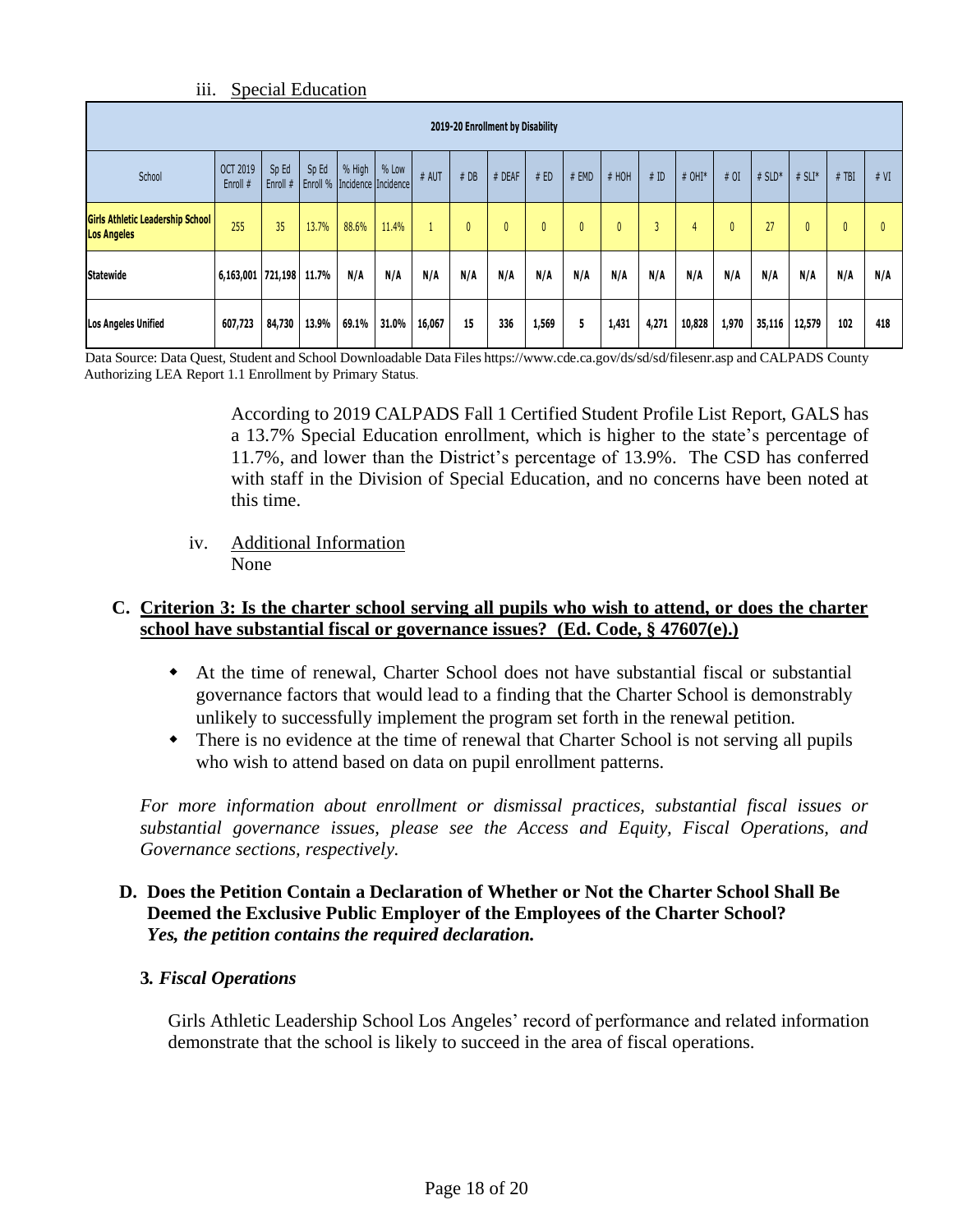### a. Summary

Girls Athletic Leadership School Los Angeles achieved the rating of *Accomplished* in the category of Fiscal Operations on its annual oversight evaluation reports for the last two years.

During the 2019-2020 oversight visit, the CSD noted that the school's internal controls and processes were generally in place and implemented in practice.

|                                           | 2018-2019    | 2019-2020    |
|-------------------------------------------|--------------|--------------|
| <b>Annual Oversight Evaluation Report</b> |              |              |
| Rating in Category of Fiscal Operations   | Accomplished | Accomplished |

\*Note: The annual oversight rating represents the Charter Schools Division staff evaluation of the school's performance as outlined in the Annual Performance-Based Oversight Visit Report on or about the date of the annual oversight visit.

### b. Fiscal Condition

Girls Athletic Leadership School Los Angeles' fiscal condition is positive and has been upward trending since the 2016-2017 Fiscal Year. According to the 2018-2019 independent audit report, the school had positive net assets of \$518,148 and net income of \$55,892. The 2019-2020 Unaudited Actuals projected positive net assets and a net loss.

|                                | 2015-2016<br>(Audited<br>Actuals) | 2016-2017<br>(Audited<br>Actuals) | 2017-2018<br>(Audited<br>Actuals) | 2018-2019<br>(Audited<br>Actuals) | 2019-2020<br>(Unaudited)<br>Actuals) |
|--------------------------------|-----------------------------------|-----------------------------------|-----------------------------------|-----------------------------------|--------------------------------------|
| <b>Net Assets</b>              | \$0                               | \$72,480                          | \$462,256                         | \$518,148                         | \$503,275                            |
| <b>Net</b><br>Income/Loss      | \$0                               | \$31,261                          | \$389,776                         | \$55,892                          | $($14,873)*$                         |
| <b>Transfers</b><br>In/Out     | \$0                               | \$0                               | \$0                               | \$0                               | \$0                                  |
| Prior<br>Year<br>Adjustment(s) | \$0                               | \$0                               | \$0                               | \$0                               | \$0                                  |

\* The Projected loss of (\$14,873) reflected in the school's 2019-2020 Unaudited Actuals is primarily due to GALS' decreased student enrollment in Fiscal Year 2019-2020. The school's reported 2019-2020 Norm Enrollment declared 257 students, which is 31 fewer students than the school's 2018-2019 Norm Enrollment figure of 288 students, which represents an 11% reduction. GALS is planning to relocate to a new school site in Fall 2022, and expects to attract more students after moving to its own facility.

c. 2018-2019 Independent Audit Report

Audit Opinion: Unmodified Material Weaknesses: None Reported Deficiencies/Findings: None Reported Going Concern: None Reported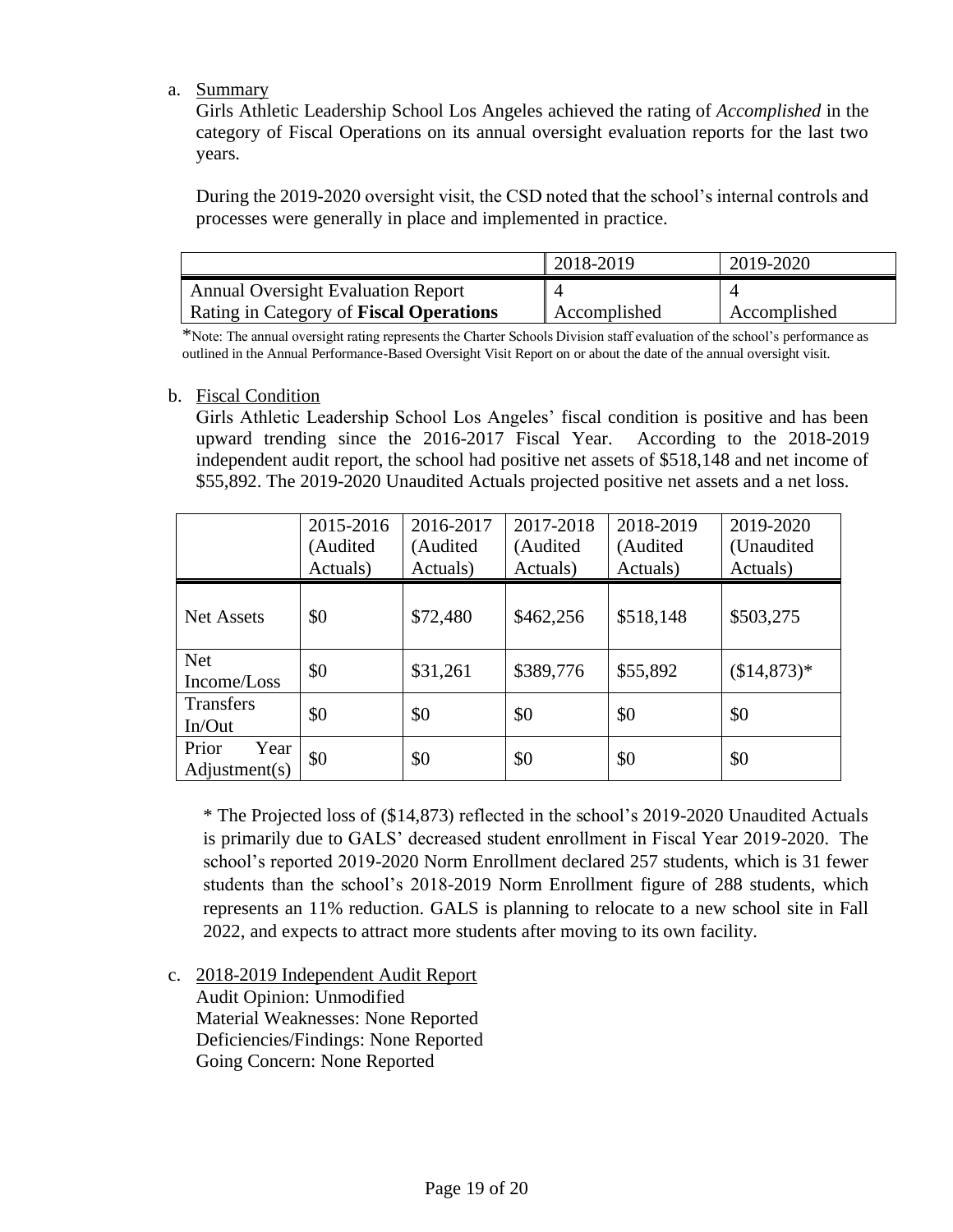### d. Other Significant Fiscal Information

Per GALS, the school secured a loan through the U.S. Small Business Administration's (SBA) Payment Protection Program (PPP). GALS stated that the school submitted its PPP loan application on May 28, 2020 (seeking to borrow \$420,100). The CSD was advised that the school's governing board voted to pursue the PPP loan on June 3, 2020, and, on June 10, 2020, the school received PPP loan proceeds in the amount of \$420,100. GALS stated that its PPP loan proceeds would support allowable expenditures (including payroll) and are currently recorded as a loan on the school's books. Staff will continue to request information from the school as to its uses of the PPP funds and any reports sent to the federal government as part of ongoing oversight.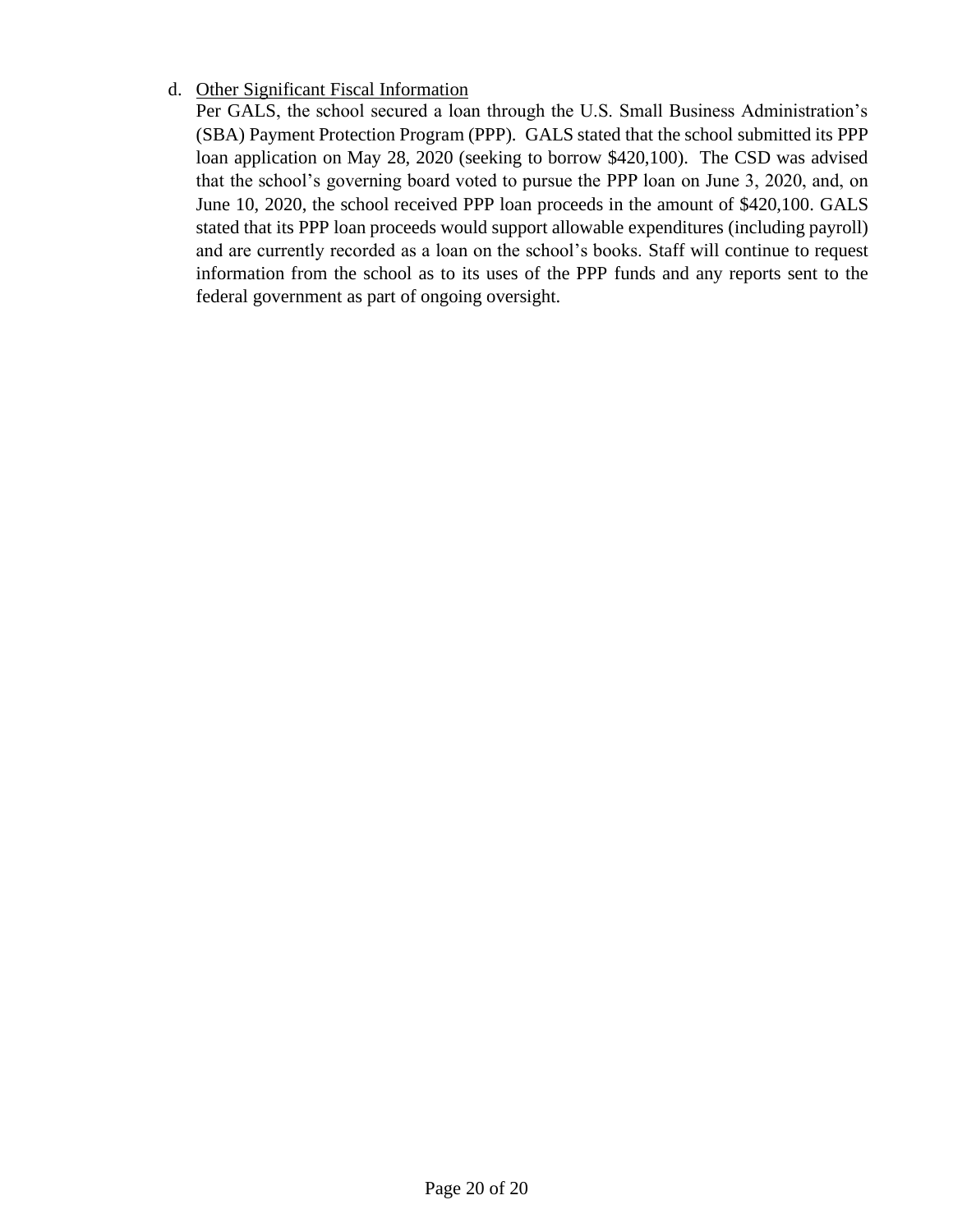#### ATTACHMENT B

#### **Girls Athletic Leadership School Los Angeles**

#### **Academic Performance - English Language Arts**

This report shows the performance levels for a single state indicator, English Language Arts, for all student groups. It also shows how the current year (status) compares to prior years (change) for each state indicator. S students in any year used to calculate status and change. An "--" means that data is not currently available.

Source: Data collected by the California Department of Education (CDE) through the California Longitudinal Pupil Achievement Data System (CALPADS), California School Dashboard, and testing vendor. Aggregate data files are *provided by the CDE – Data Reporting Office at http://www.cde.ca.gov/ds/sd/sd/filesenr.asp and California School Dashboard System of Support https://www.cde.ca.gov/ta/ac/cm/. Please note: There may be slight*  differences with some of the information in this report and with what is displayed in Dataquest and CA Dashboard due to changes in file modifications such as Date Modified, Date Posted, other data updates by the testing ve *and updates in CALPADS.* 

|           | (ELA Grades) Academic Indicator - CA School Dashboard Indicator |          |                                                               |                                        |                                      |            |                                         |               |                  |                                               |        |                   |                                          |                                      |               |                                         |        |                            |                                               |        |                  |                                          |
|-----------|-----------------------------------------------------------------|----------|---------------------------------------------------------------|----------------------------------------|--------------------------------------|------------|-----------------------------------------|---------------|------------------|-----------------------------------------------|--------|-------------------|------------------------------------------|--------------------------------------|---------------|-----------------------------------------|--------|----------------------------|-----------------------------------------------|--------|------------------|------------------------------------------|
| LD        | <b>BD</b>                                                       | Loc Code | School                                                        | Subgroup                               | Number of<br>Students with<br>Scores | 2018 Color | School<br>2018<br>Average<br><b>DFS</b> | Change        | Change Level     | <b>State</b><br>2018<br>Average<br><b>DFS</b> | Change | Change Level      | School to State<br><b>DFS Comparison</b> | Number of<br>Students with<br>Scores | 2019 Color    | School<br>2019<br>Average<br><b>DFS</b> | Change | Change Level               | <b>State</b><br>2019<br>Average<br><b>DFS</b> | Change | Change Level     | School to State<br><b>DFS Comparison</b> |
| <b>NE</b> | $\overline{6}$                                                  | 7585     | <b>Girls Athletic Leadership School</b><br><b>Los Angeles</b> | <b>All Students</b>                    | 183                                  | Yellow     | $-25.2$                                 | 5.6           | <b>Increased</b> | $-6.0$                                        | 2.2    | <b>Maintained</b> | Lower                                    | 267                                  | Yellow        | $-20.2$                                 | 4.7    | <b>Increased</b>           | $-2.5$                                        | 3.7    | <b>Increased</b> | Lower                                    |
|           |                                                                 |          |                                                               | American Indian or<br>Alaska Native    | $\circ$                              | $\sim$     | $\sim$                                  | $\sim$        | $\sim$           | $-36.8$                                       | 2.3    | Maintained        | $\sim$                                   | $\circ$                              | $\sim$        | $\sim$                                  | $\sim$ | $\sim$                     | $-34.1$                                       | 2.1    | Maintained       | $\sim$                                   |
|           |                                                                 |          |                                                               | Asian                                  | $\overline{a}$                       | No Color   | $\sim$                                  | $\sim$        | No Data          | 62.4                                          | 2.0    | Maintained        | $\sim$                                   | $\mathbf{3}$                         | No Color      | $\sim$                                  | $\sim$ | No Data                    | 64.8                                          | 3.1    | Increased        | $\sim$                                   |
|           |                                                                 |          |                                                               | Black or African<br>American           | $\mathbf{z}$                         | No Color   | $\sim$                                  | $\sim$        | No Data          | $-51.8$                                       | 0.9    | Maintained        | $\sim$                                   | 6                                    | No Color      | $\sim$                                  |        | No Data                    | $-47.6$                                       | 3.7    | Increased        | $\sim$                                   |
|           |                                                                 |          |                                                               | English Learner                        | 89                                   | Yellow     | $-55.3$                                 | 8.7           | Increased        | $-47.1$                                       | 3.3    | Increased         | Lower                                    | 119                                  | Orange        | $-55.7$                                 | 0.7    | Maintained                 | $-45.1$                                       | 3.1    | Increased        | Lower                                    |
|           |                                                                 |          |                                                               | Filipino                               | $\overline{7}$                       | No Color   | $\sim$                                  | $\sim$        | No Data          | 44.0                                          | 2.7    | Maintained        | $\sim$                                   | $\overline{7}$                       | No Color      | $\sim$                                  | $\sim$ | No Data                    | 46.7                                          | 3.6    | Increased        | $\sim$ $\sim$                            |
|           |                                                                 |          |                                                               | Foster Youth                           | $\mathbf{1}$                         | No Color   | $\sim$                                  | $\sim$        | No Data          | $-79.2$                                       | 1.4    | Maintained        | $\sim$                                   | $\boldsymbol{A}$                     | No Color      | $\sim$                                  | $\sim$ | No Data                    | $-71.9$                                       | 5.7    | Increased        | $\sim$                                   |
|           |                                                                 |          |                                                               | Homeless                               | $\circ$                              | $\sim$     | $\sim$                                  | $\sim$ $\sim$ | $\sim$           | $-51.0$                                       | 3.3    | Increased         | $\sim$                                   | $\circ$                              | $\sim$        | $\sim$                                  | $\sim$ | $\sim$ $\sim$              | $-46.7$                                       | 3.8    | Increased        | $\sim$                                   |
|           |                                                                 |          |                                                               | Latino                                 | 150                                  | Yellow     | $-31.1$                                 | 13.0          | Increased        | $-31.3$                                       | 3.2    | Increased         | Higher                                   | 234                                  | Yellow        | $-25.9$                                 | 4.8    | Increased                  | $-26.6$                                       | 4.5    | Increased        | Higher                                   |
|           |                                                                 |          |                                                               | Native Hawaiian or<br>Pacific Islander | $\circ$                              | $\sim$     | $\sim$                                  | $\sim$        | $\sim$ $\sim$    | $-21.3$                                       | 0.7    | Maintained        | $\sim$                                   | $\circ$                              | $\sim$ $\sim$ | $\sim$                                  | $\sim$ | $\sim$ $\sim$              | $-19.5$                                       | 1.8    | Maintained       | $\sim$ $\sim$                            |
|           |                                                                 |          |                                                               | Socioeconomically<br>Disadvantaged     | 153                                  | Yellow     | $-33.2$                                 | 10.3          | Increased        | $-34.7$                                       | 4.0    | Increased         | Higher                                   | 220                                  | Yellow        | $-29.4$                                 | 3.4    | Increased                  | $-30.1$                                       | 4.4    | Increased        | Higher                                   |
|           |                                                                 |          |                                                               | Students with<br><b>Disabilities</b>   | 26                                   | No Color   | $-76.3$                                 | $\sim$        | No Data          | $-95.5$                                       | 2.1    | Maintained        | $\sim$                                   | 44                                   | No Color      | $-71.0$                                 | $-0.1$ | Maintained                 | $-88.1$                                       | 7.8    | Increased        | Higher                                   |
|           |                                                                 |          |                                                               | Two or More Races                      | $\Omega$                             | $\sim$     | $\sim$                                  | $\sim$ $-$    | $\sim$           | 28.6                                          | 2.3    | Maintained        | $\sim$                                   | $\Omega$                             | $\sim$        | $\sim$                                  | $\sim$ | $\sim$                     | 30.3                                          | 2.0    | Maintained       | $\sim$ $\sim$                            |
|           |                                                                 |          |                                                               | White                                  | 15                                   | No Color   | $-5.9$                                  | $\sim$        | No Data          | 27.7                                          | 0.8    | Maintained        | $\sim$                                   | 17                                   | No Color      | 28.2                                    | 34.1   | Increased<br>Significantly | 30.7                                          | 3.4    | Increased        | $\sim$                                   |

Participation Rate Report below displays the percent of students tested by content area. The Every Student Succeeds Act requires districts and schools to test at least 95 percent of all students and student groups in Engli also requires states to factor the participation rate into the Academic Indicator. If a district, school, or student group does not meet the 95% participation rate target, the Distance from Standard (DFS) value for the Aca

|                                       |              |                                     | English Language Arts Indicator Participation Rate By Group |                                 |                 |          |              |            |        |                               |                                    |                                              |               |       |  |  |  |
|---------------------------------------|--------------|-------------------------------------|-------------------------------------------------------------|---------------------------------|-----------------|----------|--------------|------------|--------|-------------------------------|------------------------------------|----------------------------------------------|---------------|-------|--|--|--|
|                                       | All Students | American Indian or<br>Alaska Native | Asian                                                       | Black or<br>African<br>American | English Learner | Filipino | Foster Youth | Homeless   | Latino | Hawaiian or<br>Pacific Island | Socioeconomically<br>Disadvantaged | Students with Disabilities Two or More Races |               | White |  |  |  |
| Percent of students<br>tested in 2018 | 100%         | 100%                                | 100%                                                        | 100%                            | 100%            | 100%     | 100%         | $\sim$ $-$ | 100%   | $\sim$ $\sim$                 | 100%                               | 100%                                         | $\sim$ $\sim$ | 100%  |  |  |  |
| Participation Rate Met<br>2018        | Yes          | Yes                                 | Yes                                                         | Yes                             | Yes             | Yes      | Yes          | $-$        | Yes    | $\sim$ $-$                    | Yes                                | Yes                                          | $\sim$ $\sim$ | Yes   |  |  |  |
| Percent of students<br>tested in 2019 | 100%         | 100%                                | 100%                                                        | 100%                            | 100%            | 100%     | 100%         | $-$        | 100%   | $\sim$ $\sim$                 | 100%                               | 100%                                         | $\sim$ $\sim$ | 100%  |  |  |  |
| Participation Rate Met<br>2019        | Yes          | Yes                                 | Yes                                                         | Yes                             | Yes             | Yes      | Yes          | $-$        | Yes    | $\sim$ $-$                    | Yes                                | Yes                                          | $\sim$ $\sim$ | Yes   |  |  |  |

\* Note: An asterisk (\*) indicates that the student group consists of less than 11 students, the minimum size for reporting.

\*\* Whole number rounding is used for the participation rate.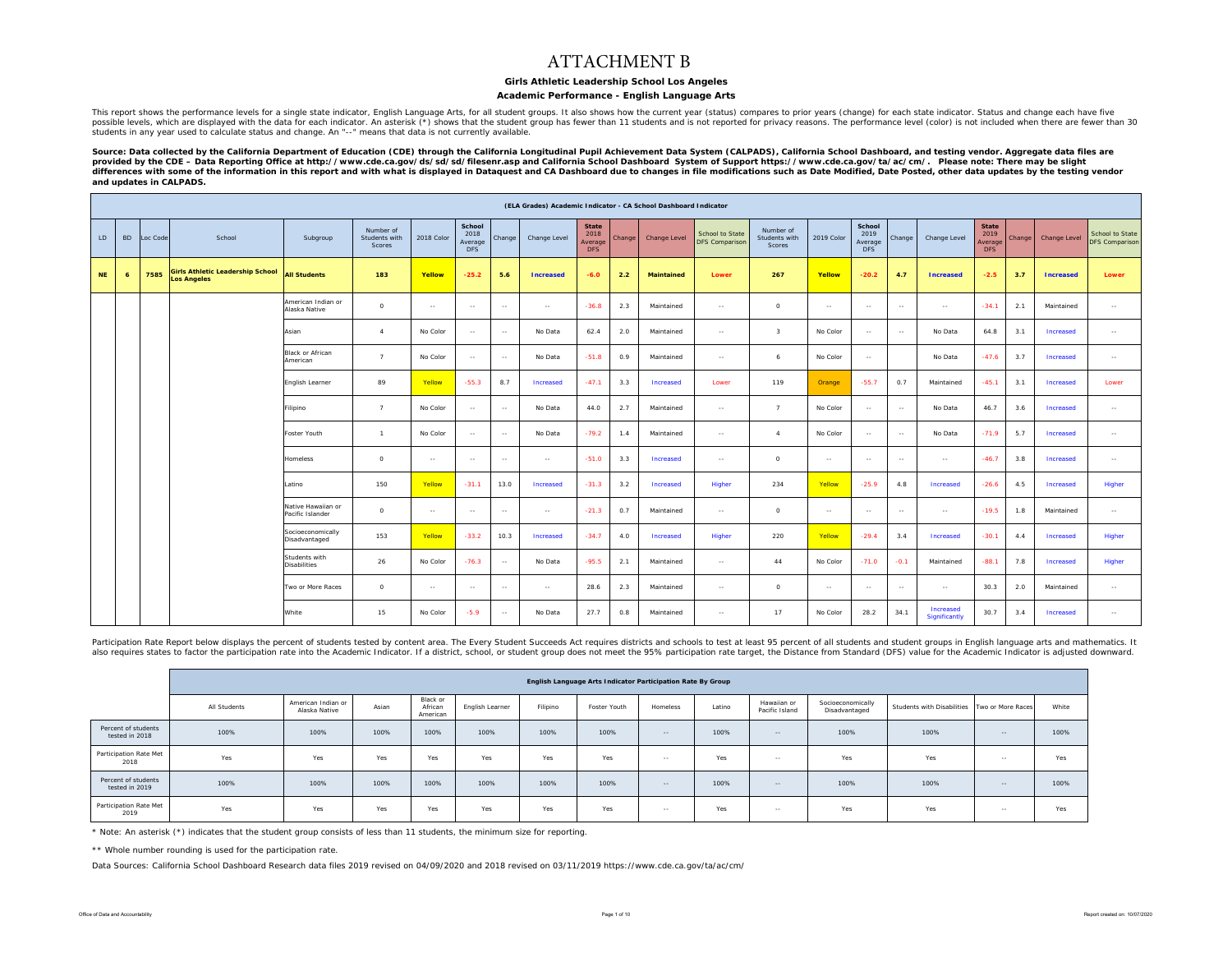#### **Academic Performance - Math**

This report shows the performance levels for a single state indicator, Mathematics, for all student groups. It also shows how the current year (status) compares to prior years (change) for each state indicator. Status and levels, which are displayed with the data for each indicator. An asterisk (\*) shows that the student group has fewer than 11 students and is not reported for privacy reasons. The performance level (color) is not included w students in any year used to calculate status and change. An "--" means that data is not currently available.

Source: Data collected by the California Department of Education (CDE) through the California Longitudinal Pupil Achievement Data System (CALPADS), California School Dashboard, and testing vendor. Aggregate data files are *provided by the CDE – Data Reporting Office at http://www.cde.ca.gov/ds/sd/sd/filesenr.asp and California School Dashboard System of Support https://www.cde.ca.gov/ta/ac/cm/. Please note: There may be slight*  differences with some of the information in this report and with what is displayed in Dataquest and CA Dashboard due to changes in file modifications such as Date Modified, Date Posted, other data updates by the testing ve *and updates in CALPADS.* 

|           | (Math Grades) Academic Indicator - CA School Dashboard Indicator |             |                                                                     |                                        |                                      |            |                                  |               |                  |                                               |        |                   |                                   |                                      |               |                                                |            |                           |                                               |        |                   |                                   |
|-----------|------------------------------------------------------------------|-------------|---------------------------------------------------------------------|----------------------------------------|--------------------------------------|------------|----------------------------------|---------------|------------------|-----------------------------------------------|--------|-------------------|-----------------------------------|--------------------------------------|---------------|------------------------------------------------|------------|---------------------------|-----------------------------------------------|--------|-------------------|-----------------------------------|
| LD        | <b>BD</b>                                                        | Loc<br>Code | School                                                              | Subgroup                               | Number of<br>Students with<br>Scores | 2018 Color | School<br>2018<br>Average<br>DFS | Change        | Change Level     | <b>State</b><br>2018<br>Average<br><b>DFS</b> | Change | Change Level      | School to State<br>DFS Comparison | Number of<br>Students with<br>Scores | 2019 Color    | <b>School</b><br>2019<br>Average<br><b>DFS</b> | Change     | Change Level              | <b>State</b><br>2019<br>Average<br><b>DFS</b> | Change | Change Level      | School to State<br>DFS Comparison |
| <b>NE</b> | 6                                                                | 7585        | Girls Athletic Leadership School All Students<br><b>Los Angeles</b> |                                        | 181                                  | Yellow     | $-63.0$                          | 6.7           | <b>Increased</b> | $-36.4$                                       | 1.3    | <b>Maintained</b> | Lower                             | 267                                  | Orange        | $-74.5$                                        | $-12.2$    | <b>Declined</b>           | $-33.5$                                       | 2.9    | <b>Maintained</b> | Lower                             |
|           |                                                                  |             |                                                                     | American Indian or<br>Alaska Native    | $\circ$                              | $\sim$     | $\sim$ $\sim$                    | $\sim$        | $\sim$ $\sim$    | $-73.0$                                       | $-0.7$ | Maintained        | $\sim$                            | $\circ$                              | $\sim$ $-$    | $\sim$                                         | $\sim$     | $\sim$                    | $-69.6$                                       | 2.8    | Maintained        | $\sim$                            |
|           |                                                                  |             |                                                                     | Asian                                  | $\boldsymbol{A}$                     | No Color   | $\sim$ $\sim$                    | $\sim$        | No Data          | 56.7                                          | 2.4    | Maintained        | $\sim$                            | $\overline{\mathbf{3}}$              | No Color      | $\sim$ $-$                                     | $\sim$ $-$ | No Data                   | 59.8                                          | 3.9    | Increased         | $\sim$                            |
|           |                                                                  |             |                                                                     | <b>Black or African</b><br>American    | $\overline{7}$                       | No Color   | $\sim$                           | $\sim$        | No Data          | $-91.5$                                       | 0.2    | Maintained        | $\sim$                            | 6                                    | No Color      | $\sim$                                         | $\sim$     | No Data                   | $-87.9$                                       | 2.8    | Maintained        | $\sim$                            |
|           |                                                                  |             |                                                                     | English Learner                        | 88                                   | Yellow     | $-94.1$                          | 12.9          | Increased        | $-69.9$                                       | 1.5    | Maintained        | Lower                             | 119                                  | Red           | $-115.0$                                       | $-22.1$    | Declined<br>Significantly | $-68.6$                                       | 2.2    | Maintained        | Lower                             |
|           |                                                                  |             |                                                                     | Filipino                               | $\overline{7}$                       | No Color   | $\sim$                           | $\sim$        | No Data          | 13.1                                          | 2.8    | Maintained        | $\sim$                            | 7                                    | No Color      | $\sim$                                         | $\sim$     | No Data                   | 18.0                                          | 5.6    | Increased         | $\sim$                            |
|           |                                                                  |             |                                                                     | Foster Youth                           | $\overline{1}$                       | No Color   | $\sim$                           | $\sim$ $\sim$ | No Data          | $-114.0$                                      | $-0.5$ | Maintained        | $\sim$                            | $\overline{a}$                       | No Color      | $\sim$ $-$                                     | $\sim$     | No Data                   | $-107.2$                                      | 5.1    | Increased         | $\sim$                            |
|           |                                                                  |             |                                                                     | Homeless                               | $\circ$                              | $\sim$     | $\sim$ $\sim$                    | $\sim$        | $\sim$           | $-81.0$                                       | 1.5    | Maintained        | $\sim$                            | $\circ$                              | $\sim$ $\sim$ | $\sim$                                         | $\sim$     | $\sim$                    | $-77.7$                                       | 2.9    | Maintained        | $\sim$                            |
|           |                                                                  |             |                                                                     | Latino                                 | 148                                  | Yellow     | $-71.2$                          | 11.6          | Increased        | $-65.8$                                       | 1.7    | Maintained        | Lower                             | 234                                  | Orange        | $-80.7$                                        | $-10.4$    | Declined                  | $-62.2$                                       | 3.4    | Increased         | Lower                             |
|           |                                                                  |             |                                                                     | Native Hawaiian or<br>Pacific Islander | $\circ$                              | $\sim$     | $\sim$ $\sim$                    | $\sim$        | $\sim$           | $-52.0$                                       | $-0.7$ | Maintained        | $\sim$ $\sim$                     | $\circ$                              | $\sim$ $-$    | $\sim$ $-$                                     | $\sim$     | $\sim$ $\sim$             | $-49.8$                                       | 2.1    | Maintained        | $\sim$                            |
|           |                                                                  |             |                                                                     | Socioeconomically<br>Disadvantaged     | 151                                  | Yellow     | $-71.6$                          | 10.1          | Increased        | $-67.4$                                       | 2.3    | Maintained        | Lower                             | 220                                  | Orange        | $-84.5$                                        | $-13.8$    | Declined                  | $-63.7$                                       | 3.4    | Increased         | Lower                             |
|           |                                                                  |             |                                                                     | Students with<br><b>Disabilities</b>   | 25                                   | No Color   | $-94.8$                          | $\sim$        | No Data          | $-125.3$                                      | 0.8    | Maintained        | $\sim$                            | 44                                   | No Color      | $-111.0$                                       | $-23.1$    | Declined<br>Significantly | $-119.4$                                      | 6.6    | Increased         | Higher                            |
|           |                                                                  |             |                                                                     | Two or More Races                      | $\circ$                              | $\sim$     | $\sim$                           | $\sim$ $\sim$ | $\sim$ $-$       | 1.9                                           | 1.9    | Maintained        | $\sim$                            | $\circ$                              | $\sim$        | $\sim$                                         | $\sim$     | $\sim$ $-$                | 2.5                                           | 0.9    | Maintained        | $\sim$                            |
|           |                                                                  |             |                                                                     | White                                  | 15                                   | No Color   | $-37.5$                          | $\sim$        | No Data          | $-1.0$                                        | 0.6    | Maintained        | $\sim$                            | 17                                   | No Color      | $-32.5$                                        | 5.1        | Increased                 | 1.4                                           | 2.7    | Maintained        | $\sim$                            |

Participation Rate Report below displays the percent of students tested by content area. The Every Student Succeeds Act requires districts and schools to test at least 95 percent of all students and student groups in Engli It also requires states to factor the participation rate into the Academic Indicator. If a district, school, or student group does not meet the 95% participation rate target, the Distance from Standard (DFS) value for the downward.

|                                       |              |                                     |       |                                 |                 |          | Mathematics Indicator Participation Rate By Group |               |        |                               |                                    |                            |                      |       |
|---------------------------------------|--------------|-------------------------------------|-------|---------------------------------|-----------------|----------|---------------------------------------------------|---------------|--------|-------------------------------|------------------------------------|----------------------------|----------------------|-------|
|                                       | All Students | American Indian or<br>Alaska Native | Asian | Black or<br>African<br>American | English Learner | Filipino | Foster Youth                                      | Homeless      | Latino | Hawaiian or<br>Pacific Island | Socioeconomically<br>Disadvantaged | Students with Disabilities | Two or More<br>Races | White |
| Percent of students<br>tested in 2018 | 99%          | 99%                                 | 100%  | 100%                            | 98%             | 100%     | 100%                                              | $-$           | 99%    | $\sim$                        | 99%                                | 97%                        | $-1$                 | 100%  |
| Participation Rate Met<br>2018        | Yes          | Yes                                 | Yes   | Yes                             | Yes             | Yes      | Yes                                               | $-$           | Yes    | $\sim$                        | Yes                                | Yes                        | $\sim$ $-$           | Yes   |
| Percent of students<br>tested in 2019 | 100%         | 100%                                | 100%  | 100%                            | 100%            | 100%     | 100%                                              | $\sim$ $\sim$ | 100%   | $\sim$                        | 100%                               | 100%                       | $\sim$ $-$           | 100%  |
| Participation Rate Met<br>2019        | Yes          | Yes                                 | Yes   | Yes                             | Yes             | Yes      | Yes                                               | $\sim$ $-$    | Yes    | $\sim$ $-$                    | Yes                                | Yes                        | $\sim$               | Yes   |

\* Note: An asterisk (\*) indicates that the student group consists of less than 11 students, the minimum size for reporting.

\*\* Whole number rounding is used for the participation rate.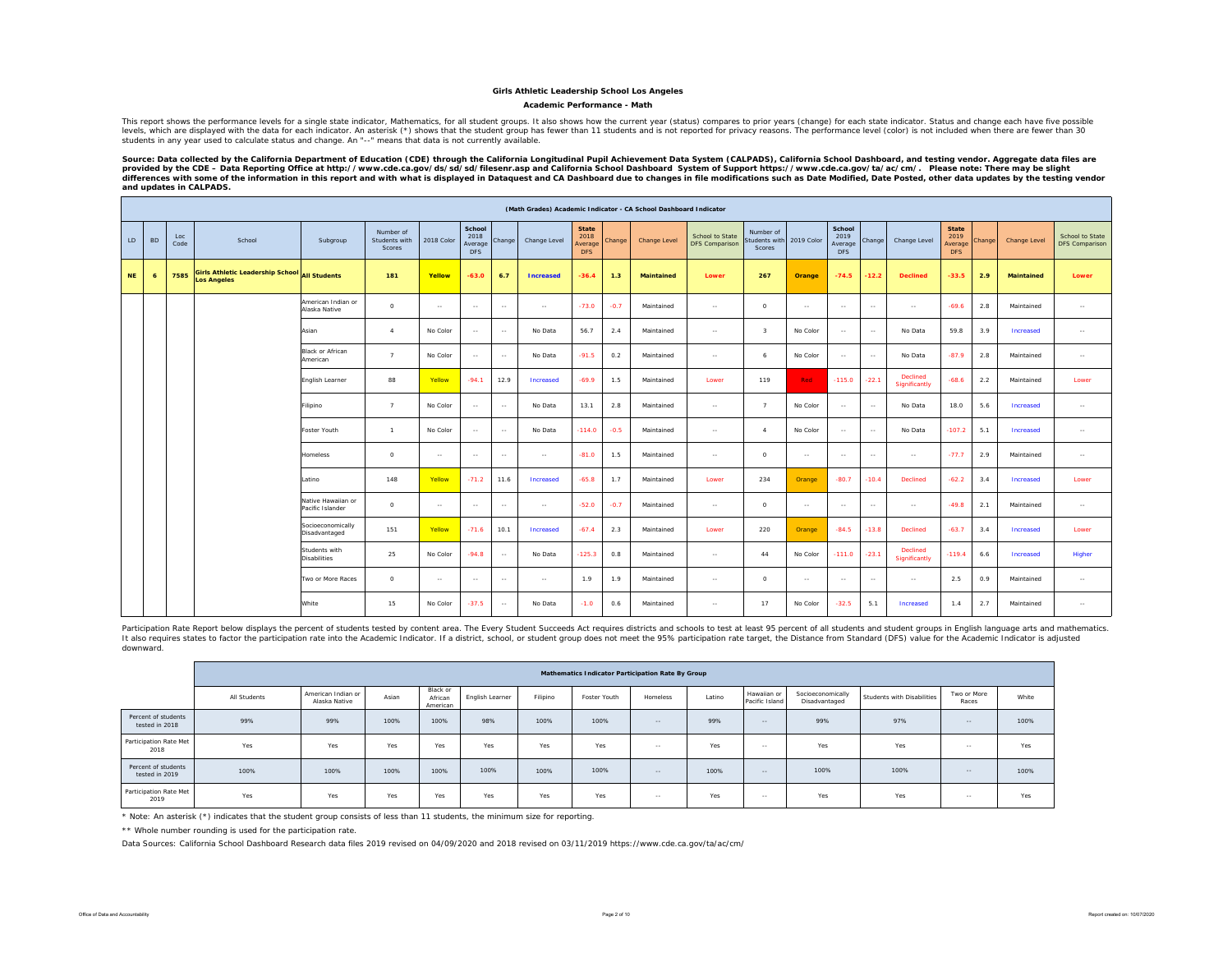#### **Girls Athletic Leadership School Los Angeles English Learner Progress Indicator**

This Reports shows the percentage of current EL students making progress towards English language proficiency or maintaining the highest level. ELs take the ELPAC exam to measure progress towards English language proficien ELPAC has 4 levels. The 4 ELPAC levels were divided into 6 ELPI levels to determine whether ELs made progress toward English language proficiency. English Learner Progress with the transition to a new assessment, the 2018 is unable to report a performance level (color) for this measure. However, the percent of students performing at each level on the new assessment is reported.

Source: Data collected by the California Department of Education (CDE) through the California Longitudinal Pupil Achievement Data System (CALPADS), California School Dashboard, and testing vendor. Aggregate data files are provided by the CDE – Data Reporting Office at http://www.cde.ca.gov/ds/sd/sd/filesenr.asp and California School Dashboard System of Support https://www.cde.ca.gov/ta/ac/cm/. Please note: There may be slight differences with some of the information in this report and with what is displayed in Dataquest and CA Dashboard due to changes in file modifications such as Date Modified, Date Posted, other *data updates by the testing vendor and updates in CALPADS.* 

|     | English Learner Progress Indicator - CA School Dashboard Indicator |             |                                                                 |          |                                                     |  |                                                                            |                                     |                                                                                               |                   |                                                |                 |                                                                                               |                   |                                                                                               |                   |
|-----|--------------------------------------------------------------------|-------------|-----------------------------------------------------------------|----------|-----------------------------------------------------|--|----------------------------------------------------------------------------|-------------------------------------|-----------------------------------------------------------------------------------------------|-------------------|------------------------------------------------|-----------------|-----------------------------------------------------------------------------------------------|-------------------|-----------------------------------------------------------------------------------------------|-------------------|
|     |                                                                    |             |                                                                 |          |                                                     |  | 2018 School                                                                |                                     |                                                                                               | 2018 State        |                                                |                 | 2019 School                                                                                   |                   |                                                                                               | 2019 State        |
| LD. | <b>BD</b>                                                          | Loc<br>Code | School                                                          | Subgroup | Number of<br>English Learner 2018 Color<br>Students |  | Percentage of<br><b>English Learners</b><br>towards English<br>proficiency | making progress   Performance Level | Percentage of<br><b>English Learners</b><br>making progress<br>towards English<br>proficiency | Performance Level | Number of<br><b>English Learne</b><br>Students | 2019 Color      | Percentage of<br><b>English Learners</b><br>making progress<br>towards English<br>proficiency | Performance Level | Percentage of<br><b>English Learners</b><br>making progress<br>towards English<br>proficiency | Performance Level |
| NE. |                                                                    | 7585        | Girls Athletic Leadership School English Learner<br>Los Angeles |          | 45                                                  |  |                                                                            |                                     |                                                                                               |                   | 51                                             | <b>No Color</b> | 54.9%                                                                                         | <b>Medium</b>     | 48.3                                                                                          | Medium            |

Note: LEAs and schools that did not test at least 95 percent of their English learner population on the English Language Proficiency Assessments for California (ELPAC) are assigned a "Low" Status, unless they have **<sup>a</sup>"Very Low" Status. Number of English Learners: '0 to 10'=Fewer than 11 EL students have an overall PL on ELPAC SA in both prior and current years (Status rate and level are suppressed) '11 to 29'=Number of EL students with overall PL on ELPAC SA in both prior and current years is 11 thru 29 (Status rate and level are reported but are not used for accountability) '30 and Up'=At least 30 EL students have an overall PL on ELPAC SA in both prior and current years (status rate and level are reported and will be used for accountability)** 

#### **Student English Language Acquisition Results**

The percentage of current EL students who progressed at least one ELPI level, maintained ELPI level 4, maintained lower ELPI levels (i.e, levels 1, 2L, 2H, 3L, or 3H), or decreased at least one ELPI Level.

|                                       | <b>ELPAC Participation Rate</b> |
|---------------------------------------|---------------------------------|
| Percent of students<br>tested in 2018 | N/A                             |
| Participation Rate Met<br>2018        | N/A                             |
| Percent of students<br>tested in 2019 | 96%                             |
| Participation Rate Met<br>2019        | Yes                             |

| 2018 Student English Language Acquisition Results |       |              |
|---------------------------------------------------|-------|--------------|
| Girls Athletic Leadership School Los Angeles      |       | <b>State</b> |
| Level 4 - Well Developed                          | 31.1% | 30.6%        |
| Level 3 - Moderately Developed                    | 40.0% | 34.6%        |
| Level 2 - Somewhat Developed                      | 20.0% | 20.2%        |
| Level 1 - Beginning Stage                         | 8.9%  | 14.6%        |

| 2018 Student English Language Acquisition Results |       |              | 2019 Student English Language Acquisition Results |       |              |
|---------------------------------------------------|-------|--------------|---------------------------------------------------|-------|--------------|
| Girls Athletic Leadership School Los Angeles      |       | <b>State</b> | Girls Athletic Leadership School Los Angeles      |       | <b>State</b> |
| ell Developed                                     | 31.1% | 30.6%        | ELs Who Progressed at Least One ELPI Level        | 49.0% | 42.9%        |
| derately Developed<br>40.0%                       |       | 34.6%        | ELs Who Maintained ELPI Level 4                   | 5.8%  | 5.3%         |
| newhat Developed                                  | 20.0% | 20.2%        | ELs Who Maintained ELPI Level 1, 2L, 2H, 3L, 3H   | 31.3% | 31.5%        |
| jinning Stage                                     | 8.9%  | 14.6%        | FLs Who Decreased at Least One FLPL Level         | 13.7% | 20.1%        |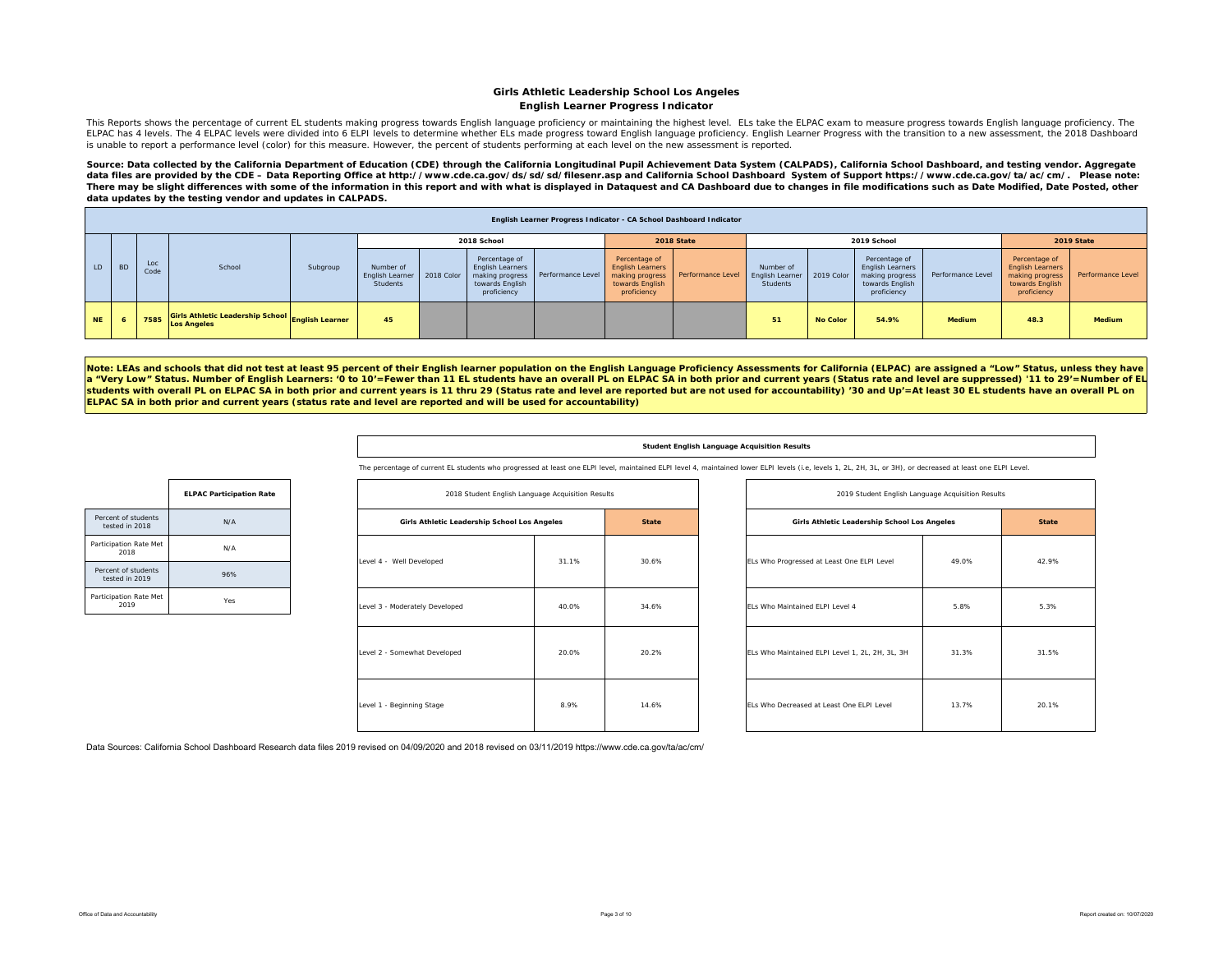#### **Chronic Absenteeism**

This report displays the percentage of students in Kindergarten through grade 8 who are absent 10 percent or more of the instructional days they were enrolled. Color: 1 = Red, 2 = Orange, 3 = Yellow, 4 = Green, 5 = Blue, 0

Source: Data collected by the California Department of Education (CDE) through the California Longitudinal Pupil Achievement Data System (CALPADS), California School Dashboard, and testing vendor. Aggregate data files are

|           |                |             |                                                               |                                        |                                                     |            |                                                     |         |              |                                                           |         | Chronic Absenteeism - CA School Dashboard Indicator |                                                         |                                                                |               |                                                     |         |                  |                                                           |        |                  |                                                         |
|-----------|----------------|-------------|---------------------------------------------------------------|----------------------------------------|-----------------------------------------------------|------------|-----------------------------------------------------|---------|--------------|-----------------------------------------------------------|---------|-----------------------------------------------------|---------------------------------------------------------|----------------------------------------------------------------|---------------|-----------------------------------------------------|---------|------------------|-----------------------------------------------------------|--------|------------------|---------------------------------------------------------|
| LD        | <b>BD</b>      | Loc<br>Code | School                                                        | Subgroup                               | Number of<br>students enrolled<br>who meet criteria | 2018 Color | School 2018<br>Chronic<br>Absenteeism<br>Percentage | Change  | Change Level | <b>State 2018</b><br>Chronic<br>Absenteeism<br>Percentage | Change  | Change Level                                        | School to State<br>Chronic<br>Absenteeism<br>Comparison | Number of<br>students enrolled 2019 Color<br>who meet criteria |               | School 2019<br>Chronic<br>Absenteeism<br>Percentage | Change  | Change Level     | <b>State 2019</b><br>Chronic<br>Absenteeism<br>Percentage | Change | Change Level     | School to State<br>Chronic<br>Absenteeism<br>Comparison |
| <b>NE</b> | $\overline{a}$ | 7585        | <b>Girls Athletic Leadership</b><br><b>School Los Angeles</b> | <b>All Students</b>                    | 208                                                 | Orange     | 6.7%                                                | 0.7%    | Increased    | 9.0%                                                      | 0.3%    | Maintained                                          | Lower                                                   | 300                                                            | Orange        | 8.7%                                                | 1.9%    | <b>Increased</b> | 10.1%                                                     | 1.1%   | <b>Increased</b> | Lower                                                   |
|           |                |             |                                                               | American Indian or<br>Alaska Native    | $\circ$                                             | No Color   | 0.0%                                                | 0.0%    | No Data      | 17.8%                                                     | $-0.3%$ | Maintained                                          | $\overline{\phantom{a}}$                                | $\circ$                                                        | No Color      | 0.0%                                                | 0.0%    | No Data          | 18.9%                                                     | 1.2%   | Increased        | $\sim$                                                  |
|           |                |             |                                                               | Asian                                  | $\overline{4}$                                      | No Color   | 0.0%                                                | 0.0%    | No Data      | 3.2%                                                      | 0.3%    | Maintained                                          | $\sim$                                                  | $\mathbf{d}$                                                   | No Color      | 0.0%                                                | 0.0%    | No Data          | 3.7%                                                      | 0.5%   | Increased        | $\sim$                                                  |
|           |                |             |                                                               | Black or African<br>American           | $\overline{7}$                                      | No Color   | 0.0%                                                | 0.0%    | No Data      | 17.9%                                                     | 1.0%    | Increased                                           | $\sim$                                                  | 10                                                             | No Color      | 0.0%                                                | 0.0%    | No Data          | 20.6%                                                     | 2.7%   | Increased        | $\sim$                                                  |
|           |                |             |                                                               | English Learner                        | 48                                                  | No Color   | 14.6%                                               | 11.0%   | Increased    | 8.6%                                                      | 0.6%    | Increased                                           | Higher                                                  | 57                                                             | Yellow        | 10.5%                                               | $-4.1%$ | Declined         | 9.9%                                                      | 1.4%   | Increased        | Higher                                                  |
|           |                |             |                                                               | ilipino                                | $\overline{7}$                                      | No Color   | 0.0%                                                | 0.0%    | No Data      | 4.3%                                                      | 0.2%    | Maintained                                          | $\overline{\phantom{a}}$                                | 8                                                              | No Color      | 0.0%                                                | 0.0%    | No Data          | 5.2%                                                      | 0.9%   | Increased        | $\sim$                                                  |
|           |                |             |                                                               | Foster Youth                           | $\overline{\mathbf{3}}$                             | No Color   | 0.0%                                                | 0.0%    | No Data      | 18.5%                                                     | 0.0%    | Maintained                                          | $\sim$                                                  | 5                                                              | No Color      | 0.0%                                                | 0.0%    | No Data          | 20.1%                                                     | 1.6%   | Increased        | $\sim$                                                  |
|           |                |             |                                                               | Homeless                               | $\circ$                                             | No Color   | 0.0%                                                | 0.0%    | No Data      | 19.4%                                                     | 1.2%    | Increased                                           | $\cdots$                                                | $\circ$                                                        | No Color      | 0.0%                                                | 0.0%    | No Data          | 21.1%                                                     | 1.7%   | Increased        | $\sim$                                                  |
|           |                |             |                                                               | Latino                                 | 174                                                 | Orange     | 6.9%                                                | 0.6%    | Increased    | 9.7%                                                      | 0.4%    | Maintained                                          | Lower                                                   | 260                                                            | <b>Orange</b> | 8.1%                                                | 1.2%    | Increased        | 11.0%                                                     | 1.4%   | Increased        | Lower                                                   |
|           |                |             |                                                               | Native Hawaiian or<br>Pacific Islander | $\circ$                                             | No Color   | 0.0%                                                | 0.0%    | No Data      | 16.1%                                                     | 2.0%    | Increased                                           | $\overline{\phantom{a}}$                                | $\circ$                                                        | No Color      | 0.0%                                                | 0.0%    | No Data          | 18.8%                                                     | 2.8%   | Increased        | $\sim$                                                  |
|           |                |             |                                                               | Socioeconomically<br>Disadvantaged     | 173                                                 | Yellow     | 6.9%                                                | $-0.4%$ | Maintained   | 11.4%                                                     | 0.4%    | Maintained                                          | Lower                                                   | 246                                                            | Orange        | 8.9%                                                | 2.0%    | Increased        | 12.9%                                                     | 1.5%   | Increased        | Lower                                                   |
|           |                |             |                                                               | Students with<br><b>Disabilities</b>   | 32                                                  | No Color   | 12.5%                                               | 0.0%    | No Data      | 15.1%                                                     | 0.4%    | Maintained                                          | Lower                                                   | 50                                                             | Yellow        | 12.0%                                               | $-0.5%$ | Declined         | 16.3%                                                     | 1.2%   | Increased        | Lower                                                   |
|           |                |             |                                                               | Two or More Races                      | $\circ$                                             | No Color   | 0.0%                                                | 0.0%    | No Data      | 9.3%                                                      | $-0.2%$ | Maintained                                          | $\sim$                                                  | $\circ$                                                        | No Color      | 0.0%                                                | 0.0%    | No Data          | 9.8%                                                      | 0.5%   | Increased        | $\sim$                                                  |
|           |                |             |                                                               | White                                  | 16                                                  | No Color   | 12.5%                                               | 12.5%   | Increased    | 7.7%                                                      | 0.0%    | Maintained                                          | $\sim$                                                  | 18                                                             | No Color      | 16.7%                                               | 4.2%    | Increased        | 8.1%                                                      | 0.3%   | Maintained       | $\sim$                                                  |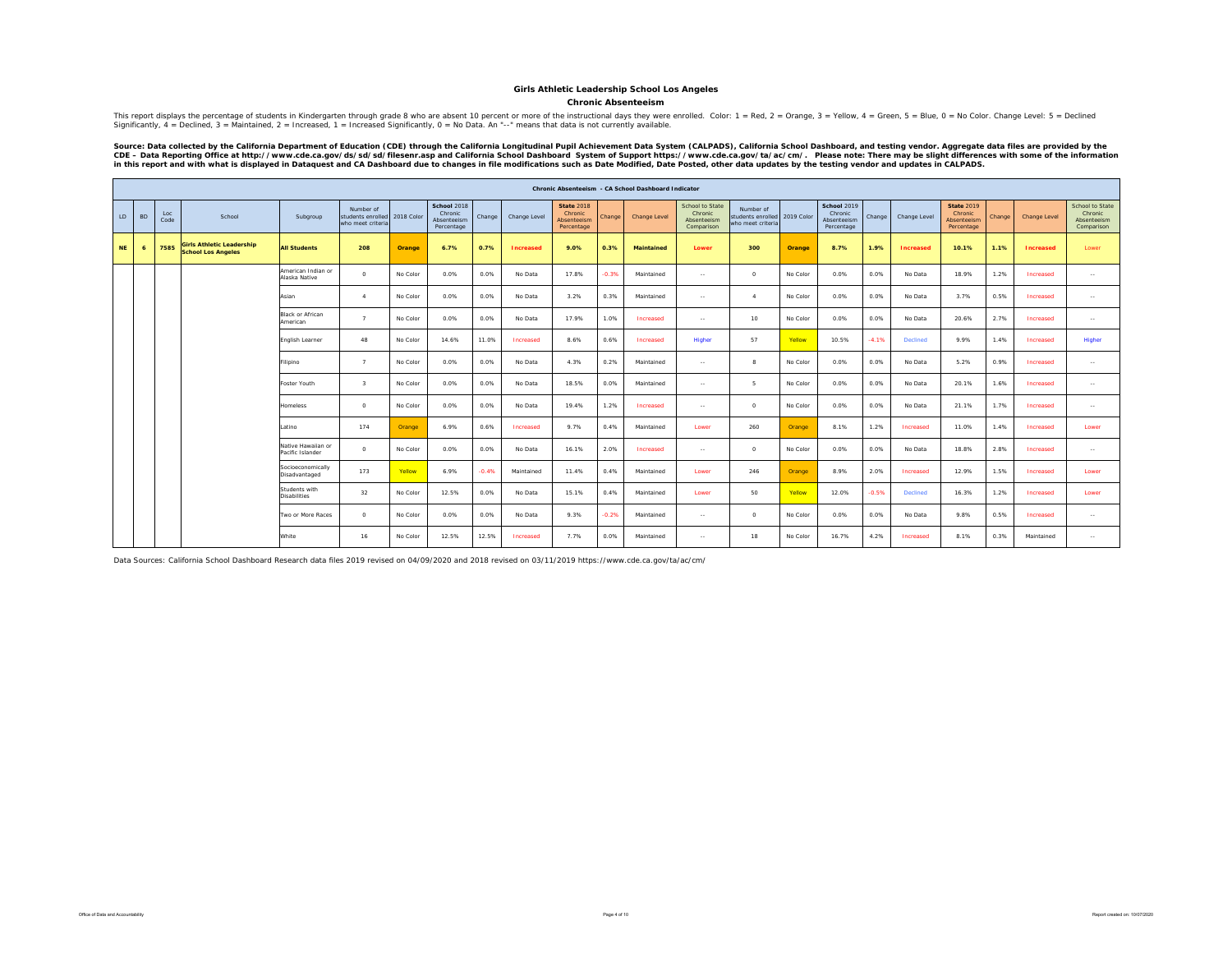**Suspension Rate Indicator**

Suspension Rate: The percentage of students in kindergarten through grade 12 who have been suspended at least once in a given school year. Students who are suspended multiple times are only counted once.

Source: Data collected by the California Department of Education (CDE) through the California Longitudinal Pupil Achievement Data System (CALPADS), California School Dashboard, and testing vendor. Aggregate data files are

|           |           |             |                                                               |                                        |                         |               |                                               |         |                 |                    |                                               |         | Suspension Rate Indicator - CA School Dashboard Indicator |                                                     |                       |               |                                               |               |               |                            |                                                     |         |                     |                                              |
|-----------|-----------|-------------|---------------------------------------------------------------|----------------------------------------|-------------------------|---------------|-----------------------------------------------|---------|-----------------|--------------------|-----------------------------------------------|---------|-----------------------------------------------------------|-----------------------------------------------------|-----------------------|---------------|-----------------------------------------------|---------------|---------------|----------------------------|-----------------------------------------------------|---------|---------------------|----------------------------------------------|
| LD        | <b>BD</b> | Loc<br>Code | School                                                        | Subgroup                               | Number of<br>Students   | 2018 Color    | Students<br>suspended at Change<br>least once |         | Change Level    | State 201<br>Color | Students<br>suspended at Change<br>least once |         | Change Level                                              | <b>School to State</b><br>Suspensions<br>Comparison | Number of<br>Students | 2019 Color    | Students<br>suspended at Change<br>least once |               | Change Level  | <b>State 2019</b><br>Color | <b>Students</b><br>ispended at Change<br>least once |         | <b>Change Level</b> | School to State<br>Suspensions<br>Comparison |
| <b>NE</b> | 6         | 7585        | <b>Girls Athletic Leadership</b><br><b>School Los Angeles</b> | <b>All Students</b>                    | 219                     | <b>Blue</b>   | 0.0%                                          | $-0.9%$ | <b>Declined</b> | Yellow             | 3.5%                                          | $-0.1%$ | Maintained                                                | Lower                                               | 311                   | <b>Blue</b>   | 0.0%                                          | 0.0%          | Maintained    | Yellow                     | 3.4%                                                | 0.1%    | Maintained          | Lower                                        |
|           |           |             |                                                               | American Indian or<br>Alaska Native    | $\Omega$                | $\sim$ $\sim$ | $\sim$                                        | $\sim$  | $\sim$          | Yellow             | 7.2%                                          | 0.3%    | Declined                                                  | $\sim$ $\sim$                                       | $\Omega$              | $\sim$ $\sim$ | $\sim$                                        | $\sim$        | $\sim$ $\sim$ | Orange                     | 7.2%                                                | 0.1%    | Maintained          | $\sim$                                       |
|           |           |             |                                                               | Asian                                  | $\mathbf{A}$            | No Color      | $\sim$                                        | $\sim$  | No Data         | Blue               | 1.0%                                          | 0.0%    | Maintained                                                | $\sim$                                              | $\mathbf{A}$          | No Color      | $\sim$                                        | $\sim$        | No Data       | Blue:                      | 1.0%                                                | $-0.1%$ | Maintained          | <b>Service</b>                               |
|           |           |             |                                                               | Black or African<br>American           |                         | No Color      | $\sim$                                        | $\sim$  | No Data         | Orange             | 9.4%                                          | 0.4%    | Declined                                                  | $\sim$ $\sim$                                       | 10                    | No Color      | $\sim$                                        | $\sim$        | No Data       | Orange                     | 8.8%                                                | 0.6%    | <b>Declined</b>     | $\sim$ $\sim$                                |
|           |           |             |                                                               | English Learner                        | 50                      | No Color      | 0.0%                                          | 0.0%    | Maintained      | Yellow             | 3.0%                                          | $-0.1%$ | Maintained                                                | Lower                                               | 60                    | Blue          | 0.0%                                          | 0.0%          | Maintained    | Yellow                     | 3.1%                                                | 0.1%    | Maintained          | Lower                                        |
|           |           |             |                                                               | Filipino                               | $\overline{7}$          | No Color      | $\cdots$                                      | $\sim$  | No Data         | Green              | 1.3%                                          | $-0.1%$ | Maintained                                                | $\cdots$                                            | $\mathbf{a}$          | No Color      | $\sim$                                        | $\sim$        | No Data       | Green                      | 1.3%                                                | 0.0%    | Maintained          | $\sim$                                       |
|           |           |             |                                                               | Foster Youth                           | $\overline{\mathbf{3}}$ | No Color      | $\sim$                                        | $\sim$  | No Data         | Red                | 15.2%                                         | 0.1%    | Maintained                                                | $\sim$                                              | 5                     | No Color      | $\sim$                                        | $\sim$        | No Data       | Orange                     | 14.6%                                               | 0.6%    | Declined            | $\sim$                                       |
|           |           |             |                                                               | <b>Homeless</b>                        | $^{\circ}$              | $\sim$        | $\sim$                                        | $\sim$  | $\sim$          | Orange             | 5.6%                                          | $-0.1%$ | Maintained                                                | $\sim$                                              | $\circ$               | $\sim$ $\sim$ | $\sim$                                        | $\sim$ $-$    | $\sim$        | Orange                     | 6.2%                                                | 0.5%    | Increased           | $\sim$                                       |
|           |           |             |                                                               | Latino                                 | 184                     | Blue          | 0.0%                                          | $-1.2%$ | <b>Declined</b> | Yellow             | 3.6%                                          | $-0.1%$ | Maintained                                                | Lower                                               | 270                   | Blue          | 0.0%                                          | 0.0%          | Maintained    | Yellow                     | 3.5%                                                | $-0.1%$ | Maintained          | Lower                                        |
|           |           |             |                                                               | Native Hawaiian or<br>Pacific Islander | $\Omega$                | $\sim$ $\sim$ | $\sim$                                        | $\sim$  | $\sim$ $\sim$   | Yellow             | 4.7%                                          | 0.3%    | Declined                                                  | $\sim$                                              | $\Omega$              | $\sim$        | $\sim$                                        | $\sim$ $\sim$ | $\sim$ $\sim$ | Yellow                     | 4.5%                                                | $-0.2%$ | Maintained          | <b>Service</b>                               |
|           |           |             |                                                               | Socioeconomically<br>Disadvantaged     | 183                     | Blue          | 0.0%                                          | $-1.2%$ | <b>Declined</b> | Yellow             | 4.4%                                          | $-0.2%$ | Maintained                                                | Lower                                               | 250                   | Blue          | 0.0%                                          | 0.0%          | Maintained    | Yellow                     | 4.3%                                                | $-0.1%$ | Maintained          | Lower                                        |
|           |           |             |                                                               | Students with<br><b>Disabilities</b>   | 32                      | No Color      | 0.0%                                          | $\sim$  | No Data         | Yellow             | 6.8%                                          | 0.3%    | Declined                                                  | Lower                                               | 53                    | Blue          | 0.0%                                          | 0.0%          | Maintained    | Yellow                     | 6.2%                                                | 0.6%    | Declined            | Lower                                        |
|           |           |             |                                                               | Two or More Races                      | $\Omega$                | $\sim$ $\sim$ | $\sim$                                        | $\sim$  | $\sim$          | Yellow             | 3.4%                                          | 0.0%    | Maintained                                                | $\sim$ $\sim$                                       | $\circ$               | $\sim$ $\sim$ | $\sim$                                        | $\sim$        | $\sim$        | Yellow                     | 3.3%                                                | $-0.1%$ | Maintained          | $\sim$                                       |
|           |           |             |                                                               | White                                  | 16                      | No Color      | 0.0%                                          | 0.0%    | Maintained      | Yellow             | 3.0%                                          | $-0.1%$ | Maintained                                                | $\sim$ $\sim$                                       | 19                    | No Color      | 0.0%                                          | 0.0%          | Maintained    | Yellow                     | 2.9%                                                | $-0.2%$ | Maintained          | $\sim$ $\sim$                                |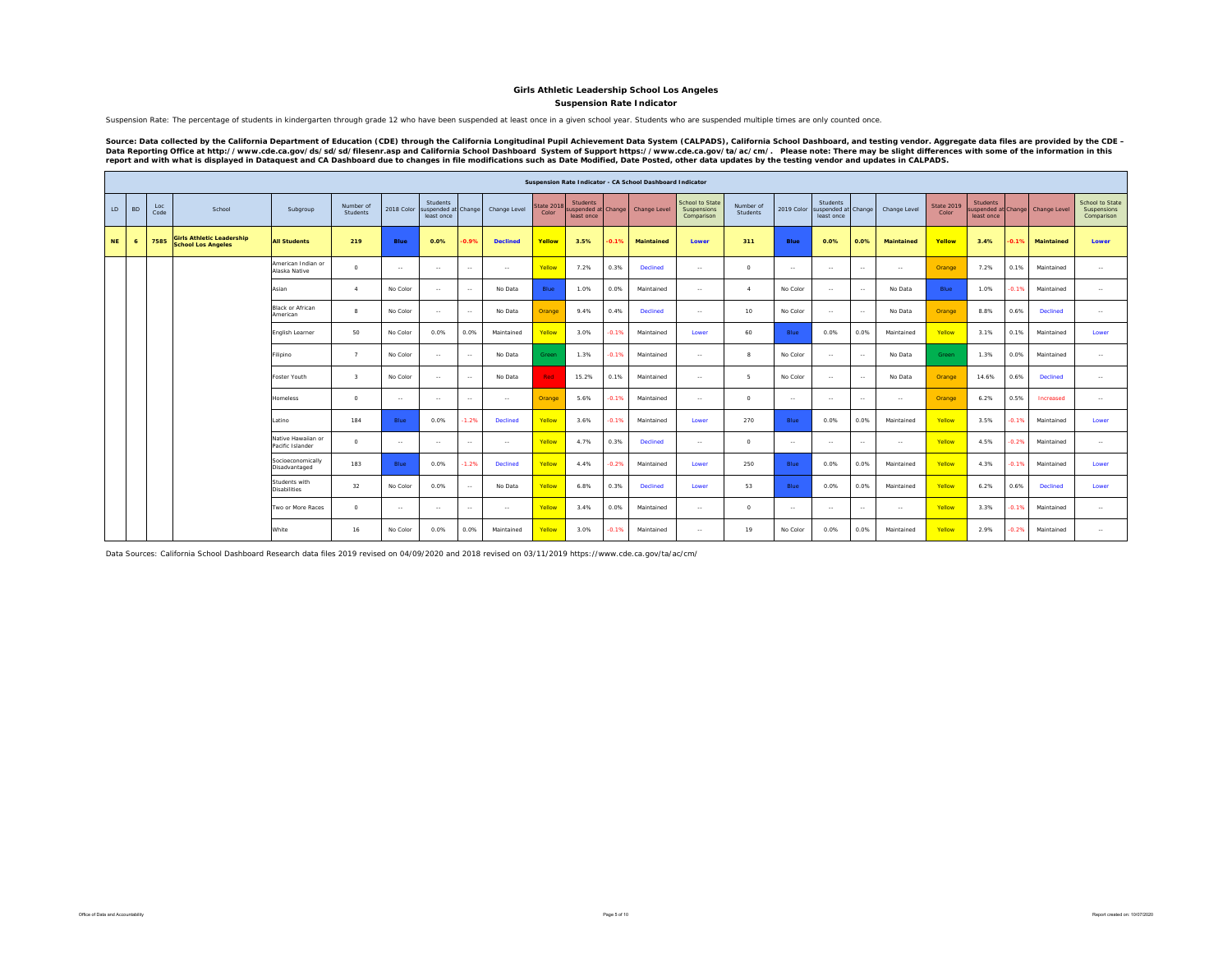#### **Enrollment Report Girls Athletic Leadership School Los Angeles**

This report displays CALPADS K-12 enrollment number and percentages of select subgroups. Annual enrollment consists of the number of students primarily enrolled on Census Day (the first Wednesday in October). This informat California Longitudinal Pupil Achievement Data System (CALPADS), California School Dashboard, and testing vendor. Aggregate data files are provided by the CDE – Data Reporting Office at http://www.cde.ca.gov/ds/sd/filesenr

#### **2019-20 Enrollment by Ethnicity and Subgroup**

| $\sim$ LD $\parallel$ | <b>BD</b> | Loc<br>Code                | School                                                        | <b>Enrollment</b> | F/R Meal | GATE  | American<br>Indian or<br>Alaska<br>Native | Asian | Black or<br>African<br>American | English<br>Learner | Filipino | Foster<br>Youth | <b>Homeless</b> | Latino | Migrant | Native<br>Hawaiian<br>Islander | <b>Not</b> | Socio-<br>economica Students<br>aged | with<br>Education or Pacific Reported Disadvant- Disabilities | Two or<br>More<br>Races | White |
|-----------------------|-----------|----------------------------|---------------------------------------------------------------|-------------------|----------|-------|-------------------------------------------|-------|---------------------------------|--------------------|----------|-----------------|-----------------|--------|---------|--------------------------------|------------|--------------------------------------|---------------------------------------------------------------|-------------------------|-------|
| NE.                   |           | 7585                       | <b>Girls Athletic Leadership School Los</b><br><b>Angeles</b> | 255               | 87.1%    | 0.0%  | 0.8%                                      | 0.8%  | 2.0%                            | 19.2%              | 2.4%     | 1.6%            | 0.0%            | 88.6%  | 0.0%    | 0.4%                           | 0.0%       | 88.2%                                | 13.7%                                                         | 0.0%                    | 5.1%  |
| Statewide             |           |                            |                                                               | 6,163,001         | 59.3%    | N/A   | 0.5%                                      | 9.3%  | 5.3%                            | 18.6%              | 2.4%     | 0.5%            | 3.2%            | 54.9%  | 0.8%    | 0.4%                           | 0.9%       | 60.7%                                | 11.7%                                                         | 3.9%                    | 22.4% |
|                       |           | <b>Los Angeles Unified</b> |                                                               | 596,937           | 80.3%    | 10.7% | $0.2\%$                                   | 3.6%  | 7.7%                            | 20.0%              | 1.9%     | $0.7\%$         | 1.3%            | 74.1%  | 0.1%    | 0.2%                           | 0.4%       | 81.5%                                | 11.4%                                                         | 1.6%                    | 10.3% |

| LD        | <b>BD</b> | Loc<br>Code                | School                                                 | <b>Enrollment</b> | F/R Meal | GATE  | American<br>Indian or<br>Alaska<br>Native | Asian | Black or<br>African<br>American | English<br>Learner | Filipino | Foster<br>Youth | Homeless | Latino | Migrant<br>Education | Native<br>Hawaiian<br>Islander | <b>Not</b><br>or Pacific   Reported | Socio-<br>IIv<br>aged | economica Students<br>with<br>Disadvant-Disabilities | Two or<br>More<br>Races | White |
|-----------|-----------|----------------------------|--------------------------------------------------------|-------------------|----------|-------|-------------------------------------------|-------|---------------------------------|--------------------|----------|-----------------|----------|--------|----------------------|--------------------------------|-------------------------------------|-----------------------|------------------------------------------------------|-------------------------|-------|
| <b>NE</b> |           | 7585                       | <b>Girls Athletic Leadership School Los</b><br>Angeles | 286               | 78.7%    | 0.0%  | 0.0%                                      | 1.0%  | 3.1%                            | 19.2%              | 2.8%     | 1.0%            | 0.0%     | 86.7%  | 0.0%                 | 0.0%                           | 0.0%                                | 81.1%                 | 14.7%                                                | 0.0%                    | 6.3%  |
| Statewide |           |                            |                                                        | 6,186,278         | 59.4%    | N/A   | 0.5%                                      | 9.3%  | 5.4%                            | 19.3%              | 2.4%     | 0.5%            | 3.4%     | 54.6%  | 0.8%                 | 0.5%                           | 0.9%                                | 60.9%                 | 11.7%                                                | 3.6%                    | 22.9% |
|           |           | <b>Los Angeles Unified</b> |                                                        | 607.723           | 79.3%    | 10.7% | 0.2%                                      | 4.0%  | 8.4%                            | 20.3%              | 2.0%     | 0.7%            | 2.8%     | 74.1%  | 0.1%                 | 0.3%                           | 0.3%                                | 80.8%                 | 13.0%                                                | 0.2%                    | 10.7% |

**2018-19 Enrollment by Ethnicity and Subgroup**

Data Source: Data Quest, Student and School Downloadable Data Files https://www.cde.ca.gov/ds/sd/sd/filesenr.asp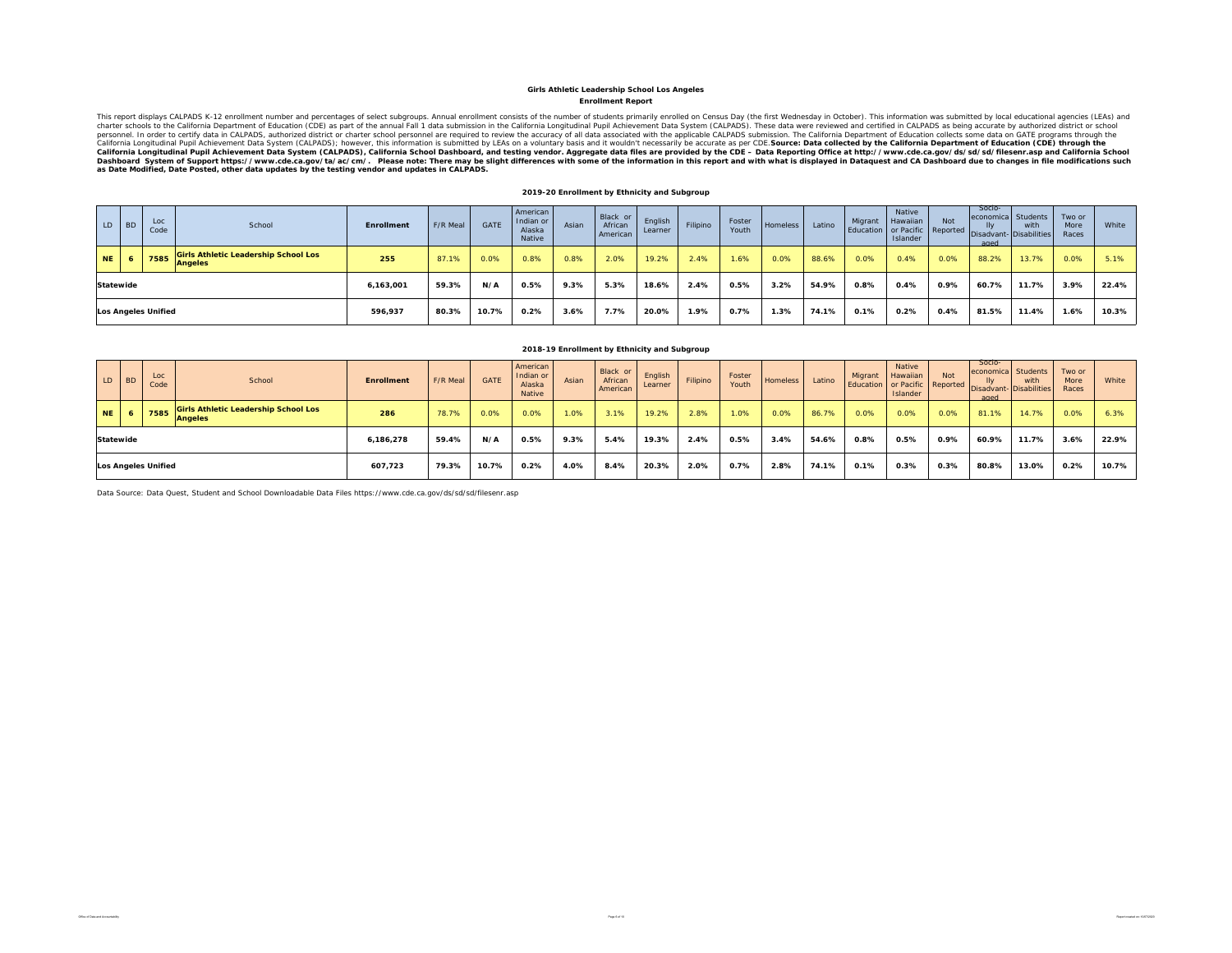### **Girls Athletic Leadership School Los Angeles RECLASSIFICATION RATES**

This reports shows a two year comparison of the number of English Learners (ELs) on Census Day, the number of students reclassified since the prior Census Day, and the reclassification rate for each specified year. The reclassification rate, displayed in percentage, is calculated by dividing the number reclassified by the number of prior year ELs.

*Source: Data collected by the California Department of Education (CDE) through the California Longitudinal Pupil Achievement Data System (CALPADS), California School Dashboard, and testing vendor. Aggregate data files are provided by the CDE – Data Reporting Office at http://www.cde.ca.gov/ds/sd/sd/filesenr.asp and California School Dashboard System of Support https://www.cde.ca.gov/ta/ac/cm/. Please note: There may be slight differences with some of the information in this report and with what is displayed in Dataquest and CA Dashboard due to changes in file modifications such as Date Modified, Date Posted, other data updates by the testing vendor and updates in CALPADS.* 

| LD.       | <b>BD</b> | <b>Loc</b><br>Code | <b>School</b>                                          | Year    | <b>Students Redesignated FEP</b> | <b>School</b> | <b>State</b> | School to State RFEP<br>Comparison |
|-----------|-----------|--------------------|--------------------------------------------------------|---------|----------------------------------|---------------|--------------|------------------------------------|
| <b>NE</b> | 6         | 7585               | <b>Girls Athletic Leadership School</b><br>Los Angeles |         | 17-18 EL $#$                     | 45            | 1,271,150    |                                    |
|           |           |                    |                                                        | 2018-19 | 18-19 Reclass $#$                | 13            | 175,746      | <b>Higher</b>                      |
|           |           |                    |                                                        |         | 18-19 Reclass Rate               | 28.9          | 13.8         |                                    |
|           |           |                    |                                                        |         | 18-19 EL #                       | 55            | 1,195,988    |                                    |
|           |           |                    |                                                        | 2019-20 | 19-20 Reclass $#$                | 15            | 164,653      | <b>Higher</b>                      |
|           |           |                    |                                                        |         | 19-20 Reclass Rate               | 27.3          | 13.8         |                                    |

Data Source: Data Quest, Student and School Downloadable Data Files https://www.cde.ca.gov/ds/sd/sd/filesreclass.asp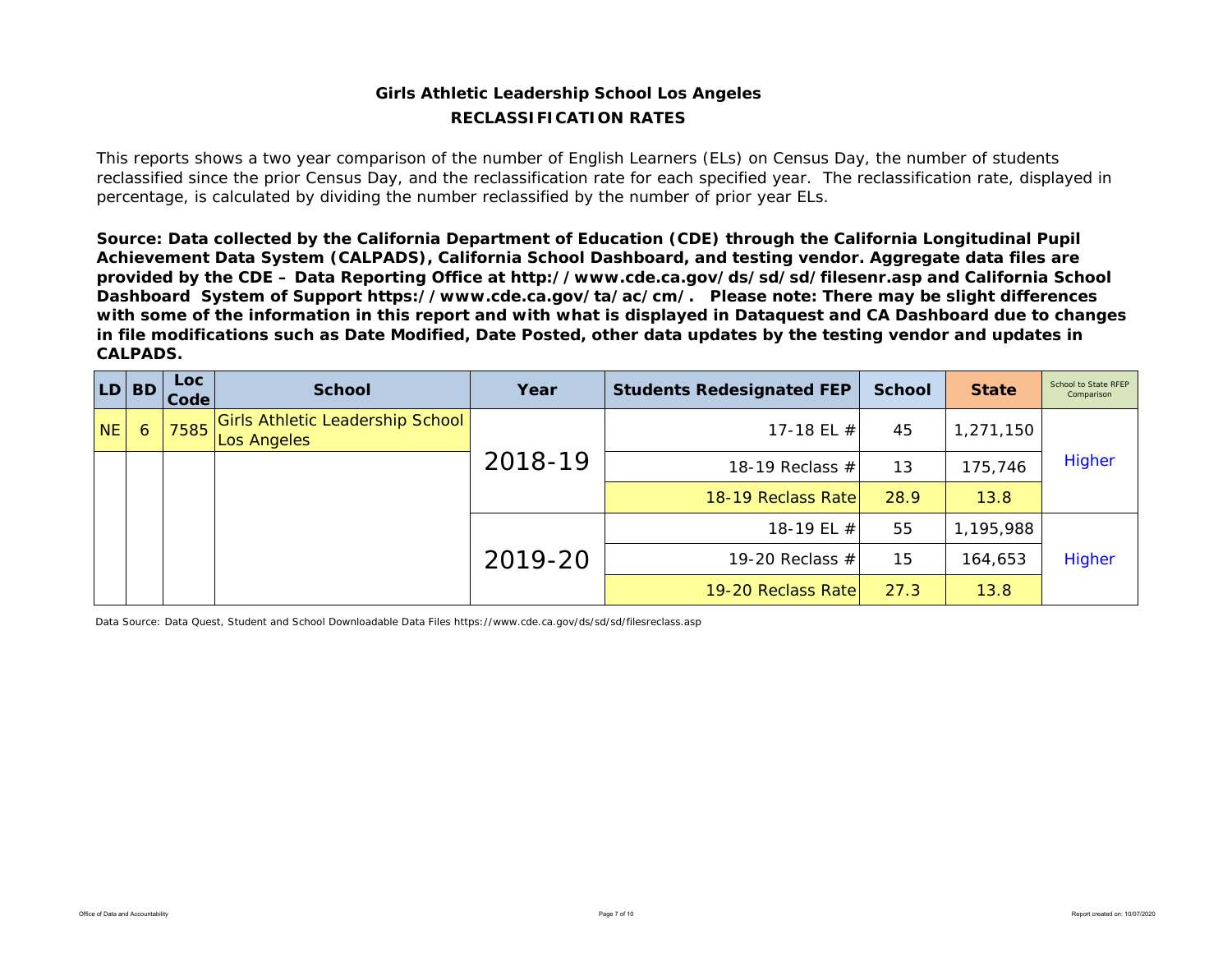#### **"At-Risk" and Long-Term English Learners (LTEL)**

Note: The "EL Total" column in this report displays the summed total of the disaggregated English Learner (EL) data in the four columns under the "English Learners" heading. The "Total (Ever-EL)" column displays the summed total of the data in the "RFEP" column plus the data in the four columns under the "English Learners" heading OR the data in the "EL Total" column, but not both. The percent values displayed in this report are calculated as a percent of the "Total (Ever-EL)" which fully and more accurately considers what happens to all EL students over time, including those who are Reclassified Fluent English Proficient (RFEP). *Source: Data collected by the California Department of Education (CDE) through the California Longitudinal Pupil Achievement Data System (CALPADS), California School Dashboard, and testing vendor. Aggregate data files are provided by the CDE – Data Reporting Office at* 

*http://www.cde.ca.gov/ds/sd/sd/filesenr.asp and California School Dashboard System of Support https://www.cde.ca.gov/ta/ac/cm/. Please note: There may be slight differences with some of the information in this report and with what is displayed in Dataquest and CA Dashboard due to changes in file modifications such as Date Modified, Date Posted, other data updates by the testing vendor and updates in CALPADS.* 

|           |           |             |                                |                                    |                | 2018-19       |                   |                |                |               | 2019-20           |                |
|-----------|-----------|-------------|--------------------------------|------------------------------------|----------------|---------------|-------------------|----------------|----------------|---------------|-------------------|----------------|
|           |           |             |                                |                                    |                | <b>School</b> | <b>State</b>      |                |                | <b>School</b> | <b>State</b>      |                |
| LD        | <b>BD</b> | Loc<br>Code | <b>School</b>                  | <b>English Learners</b>            | Enrollment     | Percent       | <b>Enrollment</b> | <b>Percent</b> | Enrollment     | Percent       | <b>Enrollment</b> | <b>Percent</b> |
| <b>NE</b> | 6         |             | 7585 Girls Athletic Leadership | EL 0-3 Years                       | 8              | 4.7%          | 607,888           | 26.1%          | 6              | 3.6%          | 576,805           | 25.3%          |
|           |           |             |                                | At-Risk 4-5 Years                  | $\overline{2}$ | 1.2%          | 220,738           | 9.5%           | $\overline{4}$ | 2.4%          | 130,783           | 5.7%           |
|           |           |             |                                | LTEL 6+ Years                      | 45             | 26.5%         | 342,983           | 14.7%          | 27             | 16.1%         | 204,042           | 8.9%           |
|           |           |             |                                | EL 4+ Years Not At-Risk or<br>LTEL | 0              | 0.0%          | 24,379            | 1.0%           | 12             | 7.1%          | 236,394           | 10.4%          |
|           |           |             |                                | EL total                           | 55             | 32.4%         | 1,195,988         | 51.4%          | 49             | 29.2%         | 1,148,024         | 50.3%          |
|           |           |             |                                | <b>RFEP</b>                        | 115            | 67.6%         | 1,131,988         | 48.6%          | 119            | 70.8%         | 1,133,977         | 49.7%          |
|           |           |             |                                | Total (Ever)                       | 170            | 100.0%        | 2,327,080         | 100.0%         | 168            | 100.0%        | 2,282,001         | 100.0%         |

Data Source: Data Quest, Student and School Downloadable Data Files https://www.cde.ca.gov/ds/sd/sd/filesltel.asp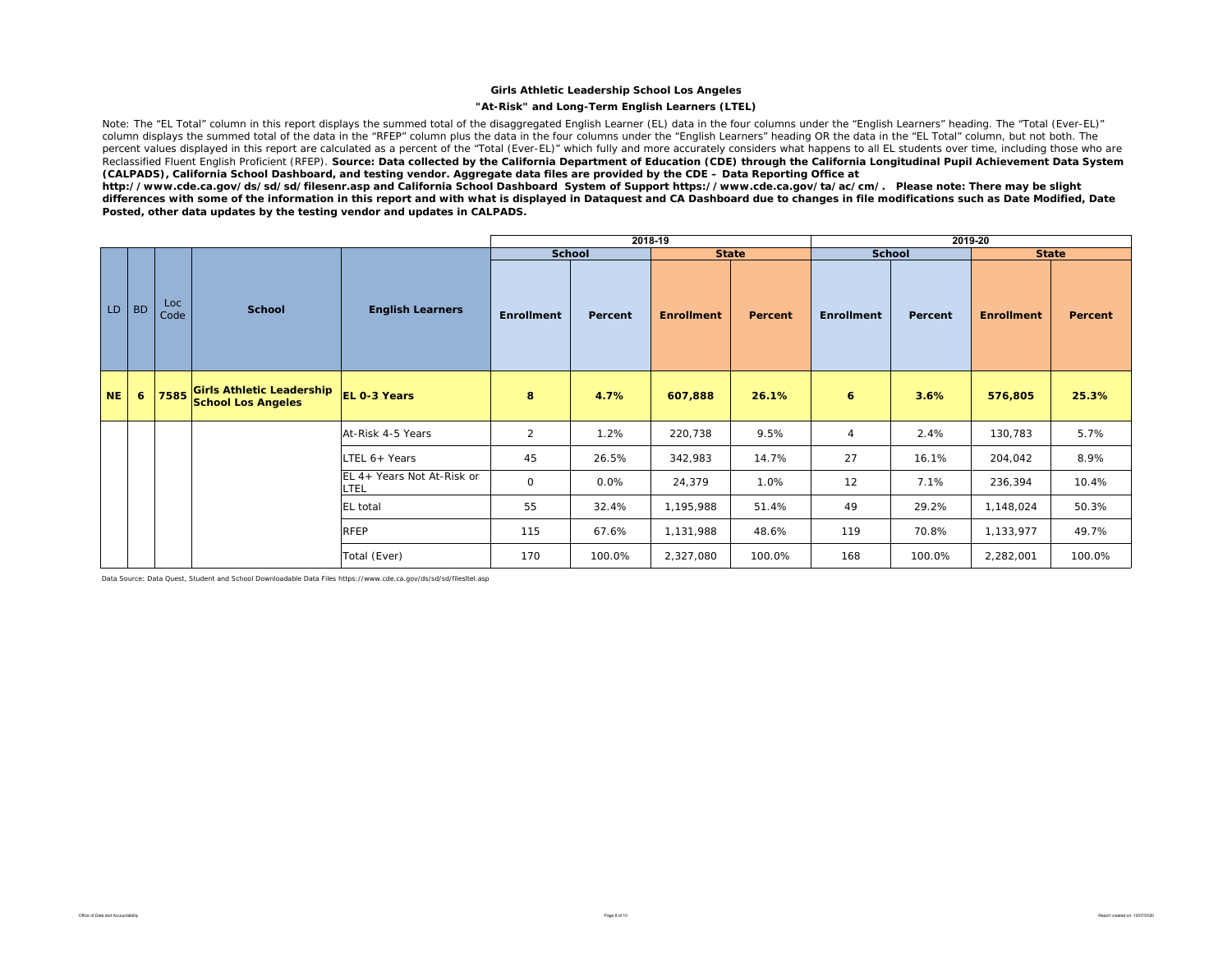#### **Students with Disabilities Report**

This report displays the K-12 enrollment and the number of K-12 students with disabilities total, by incidence category, and by eligibility as reported on the Census Day (First Wednesday in October) CALPADS Fall 1 Certifie (Report 8.1) submitted by LEAs (Local Education Agencies). LEAs are required to "certify" specified data during submission windows. The CDE uses certified data for state and federal reporting and to develop accountability by an LEA following the close of the Amendment Window, they are "frozen" and cannot be amended and allect Students with disabilities counts and percentages in this report may be higher or lower for some schools when compar Level-2 certification reserved for the district superintendents, charter school administrators, or their designees. High incidence eligibilities are indicated by an asterisk (\*). Source: Data collected by the California De *and with what is displayed in Dataquest and CA Dashboard due to changes in file modifications such as Date Modified, Date Posted, other data updates by the testing vendor and updates in CALPADS.* 

#### **2019-20 Enrollment by Disability**

|           | LD BD            | Loc<br>Code         | School                                                 | <b>OCT 2019</b><br>Enroll # | Sp Ed<br>Enroll $#$ | Sp Ed<br>Enroll %   Incidence   Incidence | % High | % Low | # AUT  | #DB      | # DEAF | # ED  | # EMD    | # HOH    | #ID   | # OHI* | $#$ OI  | # $SLD^*$ | $# SLI*$ | <b>TBI</b> | # VI |
|-----------|------------------|---------------------|--------------------------------------------------------|-----------------------------|---------------------|-------------------------------------------|--------|-------|--------|----------|--------|-------|----------|----------|-------|--------|---------|-----------|----------|------------|------|
| <b>NE</b> |                  | 7585                | <b>Girls Athletic Leadership School</b><br>Los Angeles | 255                         | 35                  | 13.7%                                     | 88.6%  | 11.4% |        | $\Omega$ |        |       | $\Omega$ | $\Omega$ |       |        | $\circ$ | 27        |          | O          |      |
|           | <b>Statewide</b> |                     |                                                        | 6,163,001 721,198           |                     | 11.7%                                     | N/A    | N/A   | N/A    | N/A      | N/A    | N/A   | N/A      | N/A      | N/A   | N/A    | N/A     | N/A       | N/A      | N/A        | N/A  |
|           |                  | Los Angeles Unified |                                                        | 607.723                     | 84.730              | 13.9%                                     | 69.1%  | 31.0% | 16,067 | 15       | 336    | 1,569 |          | 1,431    | 4,271 | 10,828 | 1,970   | 35,116    | 12,579   | 102        | 418  |

#### **2018-19 Enrollment by Disability**

|      | LD BD            | Loc.<br>Code               | School                                                        | <b>OCT 2018</b><br>Enroll $#$ | Sp Ed  | Sp Ed | % High | % Low<br>Enroll #   Enroll %   Incidence   Incidence | # AUT   | #DB     | # DEAF | # ED     | # EMD    | $#$ HOH | #ID    | $#$ OHI <sup>*</sup> | #OI      | $#$ SLD*        | # $SLI^*$ | $#$ TBI | # VI  |
|------|------------------|----------------------------|---------------------------------------------------------------|-------------------------------|--------|-------|--------|------------------------------------------------------|---------|---------|--------|----------|----------|---------|--------|----------------------|----------|-----------------|-----------|---------|-------|
| NE I |                  | 7585                       | <b>Girls Athletic Leadership School</b><br><b>Los Angeles</b> | 286                           | 42     | 14.7% | 88.1%  | 11.9%                                                |         | $\circ$ |        | $\Omega$ |          |         |        |                      | $\Omega$ | 28              |           | 0       |       |
|      | <b>Statewide</b> |                            |                                                               | 6,186,278 725,412             |        | 11.7% | 73.4%  | 26.6%                                                | 101,348 | 11      | 2,610  | 24,767   | $\Omega$ | 8,197   | 36,245 | 99,480               | 8,007    | 298,868 130,441 |           | 1,395   | 2,953 |
|      |                  | <b>Los Angeles Unified</b> |                                                               | 607.723                       | 79.187 | 13.0% | 69.1%  | 30.9%                                                | 15.224  | Δ       | 286    | 1,511    |          | 1,069   | 4,154  | 9,951                | 1,712    | 32,950          | 8,756     | 93      | 330   |

Data Source: Data Quest, Student and School Downloadable Data Files https://www.cde.ca.gov/ds/sd/sd/filesenr.asp and CALPADS County Authorizing LEA Report 1.1 Enrollment by Primary Status.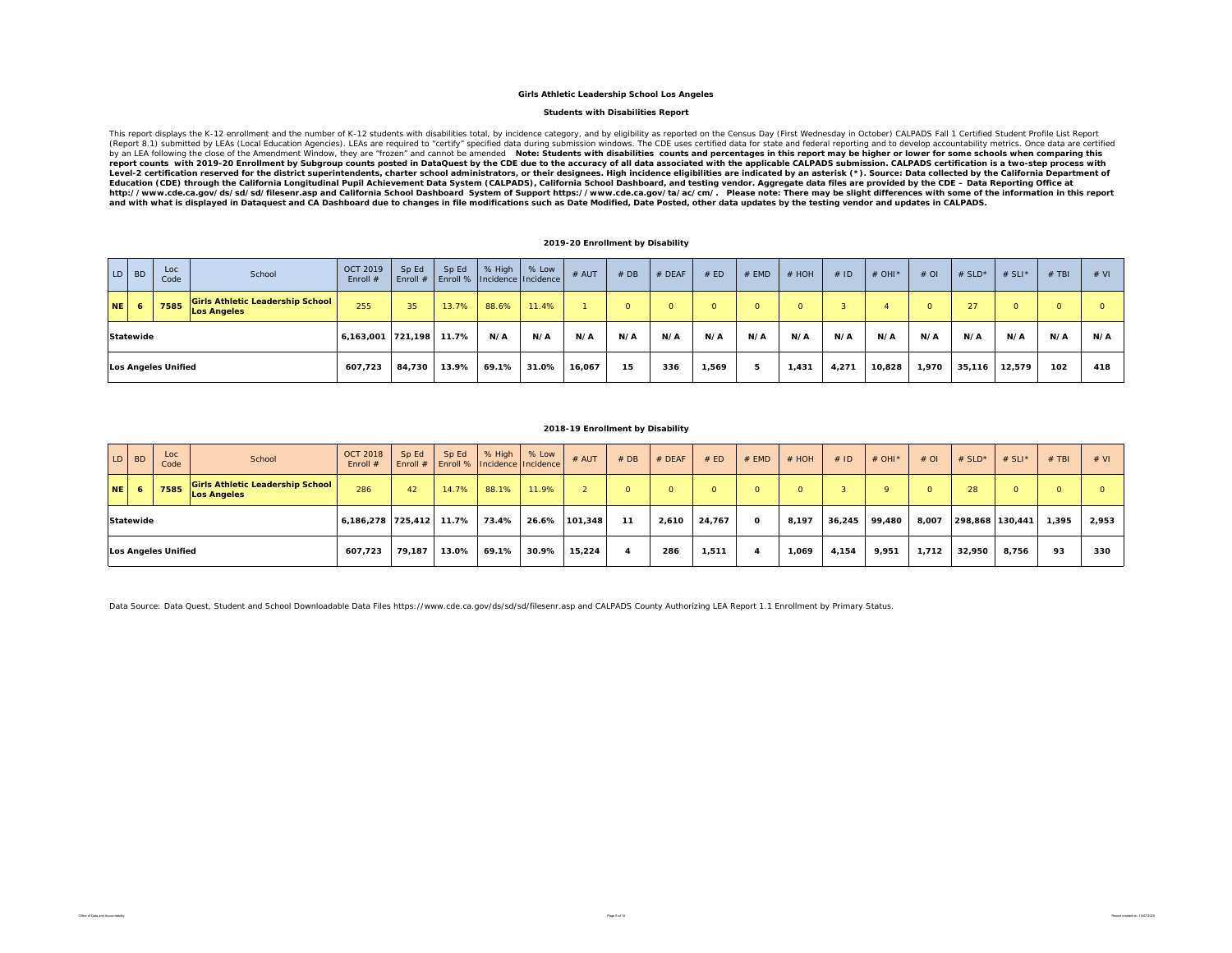#### **Girls Athletic Leadership School Los Angeles 2017-18 and 2018-19 SMARTER BALANCED ASSESSMENT ACHIEVEMENT DATA**

In order to protect student privacy, an asterisk (\*) will be displayed instead of a number on test results when students when students when students ubgroup views only, "--" will be displayed instead of the number of the n

|           |           |             |                                                                            |                                     |                                       | English Language Arts/Literacy          |                                       |                                         |                                       |                                         |                                       |                                         |                        |
|-----------|-----------|-------------|----------------------------------------------------------------------------|-------------------------------------|---------------------------------------|-----------------------------------------|---------------------------------------|-----------------------------------------|---------------------------------------|-----------------------------------------|---------------------------------------|-----------------------------------------|------------------------|
|           |           |             |                                                                            |                                     |                                       |                                         |                                       |                                         |                                       |                                         |                                       |                                         |                        |
|           |           |             |                                                                            |                                     |                                       |                                         | 2017-18                               |                                         |                                       |                                         | 2018-19                               |                                         |                        |
|           |           |             |                                                                            |                                     | <b>School</b>                         |                                         | <b>State</b>                          |                                         | School                                |                                         | <b>State</b>                          |                                         | School                 |
| LD        | <b>BD</b> | Loc<br>Code | School                                                                     | Subgroup                            | <b>Students with</b><br><b>Scores</b> | Met or<br><b>Exceeded</b><br>Percentage | <b>Students with</b><br><b>Scores</b> | Met or<br><b>Exceeded</b><br>Percentage | <b>Students with</b><br><b>Scores</b> | Met or<br><b>Exceeded</b><br>Percentage | <b>Students with</b><br><b>Scores</b> | Met or<br><b>Exceeded</b><br>Percentage | change from<br>2018-19 |
| <b>NE</b> | 6         | 7585        | <b>Girls Athletic Leadership All Students</b><br><b>School Los Angeles</b> |                                     | 194                                   | 35.05%                                  | 3,177,420                             | 49.88%                                  | 275                                   | 38.90%                                  | 3,162,910                             | 51.10%                                  | 3.85%                  |
|           |           |             |                                                                            | American Indian or Alaska Native    | $\sim$ $-$                            |                                         | 16.100                                | 37.42%                                  | $\sim$ $\sim$                         |                                         | 15.667                                | 38.41%                                  |                        |
|           |           |             |                                                                            | Asian                               | $\star$                               |                                         | 294,323                               | 76.41%                                  | $\overline{4}$                        |                                         | 294,155                               | 77.05%                                  |                        |
|           |           |             |                                                                            | Black or African American           | $\star$                               |                                         | 170,923                               | 32.27%                                  | 6                                     |                                         | 167,470                               | 33.19%                                  |                        |
|           |           |             |                                                                            | English Learner                     | 42                                    | 4.76%                                   | 530,808                               | 12.62%                                  | 49                                    | 4.08%                                   | 511.094                               | 12.81%                                  | $-0.68%$               |
|           |           |             |                                                                            | Filipino                            | $\star$                               |                                         | 71,470                                | 71.20%                                  | $\overline{7}$                        |                                         | 69,420                                | 71.57%                                  |                        |
|           |           |             |                                                                            | Foster Youth                        | $\sim$ $-$                            |                                         | $\sim$ $-$                            | $\sim$ $-$                              | $\sim$ $-$                            |                                         | $\frac{1}{2}$                         | $\sim$ $-$                              |                        |
|           |           |             |                                                                            | <b>Homeless</b>                     | $\sim$ $-$                            |                                         | $\sim$ $-$                            | $\sim$ $\sim$                           | $\sim$ $-$                            |                                         | 113,303                               | 32.86%                                  |                        |
|           |           |             |                                                                            | Latino                              | 161                                   | 31.68%                                  | 1,740,220                             | 39.16%                                  | 242                                   | 36.78%                                  | 1,742,382                             | 40.81%                                  | 5.10%                  |
|           |           |             |                                                                            | Native Hawaiian or Pacific Islander | $\sim$ $-$                            |                                         | 14,918                                | 43.16%                                  | $\sim$ $-$                            |                                         | 14,469                                | 43.64%                                  |                        |
|           |           |             |                                                                            | Socioeconomically Disadvantaged     | 158                                   | 31.65%                                  | 1,951,520                             | 37.69%                                  | 224                                   | 33.93%                                  | 1,928,948                             | 39.19%                                  | 2.28%                  |
|           |           |             |                                                                            | Students with Disabilities          | 27                                    |                                         | 354,484                               | 14.98%                                  | 37                                    | 8.11%                                   | 365,765                               | 16.35%                                  | $-6.70%$               |
|           |           |             |                                                                            | Two or More Races                   | $\sim$ $-$                            |                                         | 117.713                               | 64.75%                                  | $\sim$ $-$                            |                                         | 124,922                               | 65.74%                                  |                        |
|           |           |             |                                                                            | White                               | 15                                    |                                         | 728,987                               | 64.85%                                  | 16                                    |                                         | 713,484                               | 65.64%                                  |                        |

#### **Mathematics**

|           |           |             |                                                                            |                                     |                                       |                                         | 2017-18                               |                                         |                                       |                                         | 2018-19                               |                                         |             |
|-----------|-----------|-------------|----------------------------------------------------------------------------|-------------------------------------|---------------------------------------|-----------------------------------------|---------------------------------------|-----------------------------------------|---------------------------------------|-----------------------------------------|---------------------------------------|-----------------------------------------|-------------|
|           |           |             |                                                                            |                                     | <b>School</b>                         |                                         | <b>State</b>                          |                                         | <b>School</b>                         |                                         | <b>State</b>                          |                                         | Change from |
| LD.       | <b>BD</b> | Loc<br>Code | School                                                                     |                                     | <b>Students with</b><br><b>Scores</b> | Met or<br><b>Exceeded</b><br>Percentage | <b>Students with</b><br><b>Scores</b> | Met or<br><b>Exceeded</b><br>Percentage | <b>Students with</b><br><b>Scores</b> | Met or<br><b>Exceeded</b><br>Percentage | <b>Students with</b><br><b>Scores</b> | Met or<br><b>Exceeded</b><br>Percentage | 2018-19     |
| <b>NE</b> | 6         | 7585        | <b>Girls Athletic Leadership All Students</b><br><b>School Los Angeles</b> |                                     | 192                                   | 27.60%                                  | 3,184,720                             | 38.65%                                  | 276                                   | 19.56%                                  | 3,170,971                             | 39.73%                                  | $-8.04%$    |
|           |           |             |                                                                            | American Indian or Alaska Native    | $\sim$ $-$                            |                                         | 16,082                                | 25.68%                                  | $\sim$ $\sim$                         |                                         | 15,629                                | 26.58%                                  |             |
|           |           |             |                                                                            | Asian                               | $\ddot{}$                             |                                         | 297,422                               | 73.54%                                  | $\overline{4}$                        |                                         | 296.878                               | 74.37%                                  |             |
|           |           |             |                                                                            | Black or African American           | $\ddot{}$                             |                                         | 170.417                               | 19.74%                                  | 6                                     |                                         | 166.870                               | 20.55%                                  |             |
|           |           |             |                                                                            | English Learner                     | 42                                    | 2.38%                                   | 541,399                               | 12.57%                                  | 49                                    | 2.04%                                   | 523,959                               | 12.58%                                  | $-0.34%$    |
|           |           |             |                                                                            | Filipino                            | $\star$                               |                                         | 71,722                                | 58.45%                                  | $\overline{7}$                        |                                         | 69,665                                | 59.52%                                  |             |
|           |           |             |                                                                            | Foster Youth                        | $\sim$ $-$                            |                                         | $\sim$ $-$                            | $\sim$ $-$                              | $\sim$ $-$                            |                                         | $\sim$ $\sim$                         | $\sim$ $-$                              |             |
|           |           |             |                                                                            | <b>Homeless</b>                     | $\sim$ $-$                            |                                         | $\sim$ $-$                            | $\sim$ $-$                              | $\sim$ $-$                            |                                         | 114,801                               | 22.69%                                  |             |
|           |           |             |                                                                            | Latino                              | 159                                   | 23.27%                                  | 1,744,154                             | 26.65%                                  | 242                                   | 17.36%                                  | 1,748,298                             | 28.05%                                  | $-5.91%$    |
|           |           |             |                                                                            | Native Hawaiian or Pacific Islander | $\sim$ $-$                            |                                         | 14,925                                | 31.98%                                  | $\sim$ $-$                            |                                         | 14,430                                | 32.60%                                  |             |
|           |           |             |                                                                            | Socioeconomically Disadvantaged     | 156                                   | 22.44%                                  | 1,956,639                             | 26.23%                                  | 224                                   | 15.63%                                  | 1,934,051                             | 27.48%                                  | $-6.81%$    |
|           |           |             |                                                                            | Students with Disabilities          | 26                                    |                                         | 353,174                               | 11.89%                                  | 37                                    | 5.41%                                   | 364,341                               | 12.61%                                  | $-9.97%$    |
|           |           |             |                                                                            | Two or More Races                   | $\sim$ $-$                            |                                         | 117,518                               | 54.41%                                  | $- -$                                 |                                         | 124.685                               | 55.26%                                  |             |
|           |           |             |                                                                            | White                               | 15                                    |                                         | 729.186                               | 53.57%                                  | 16                                    |                                         | 713.168                               | 54.23%                                  |             |

Data Source: California Assessment of Student Performance and Progress (CAASPP) Research Data Files. https://caaspp-eipac.cde.ca.gov/caaspp/ResearchFileList?ps=true&IstTestYear=2019&IstTestType=B&IstCounty=00&IstDistrict=0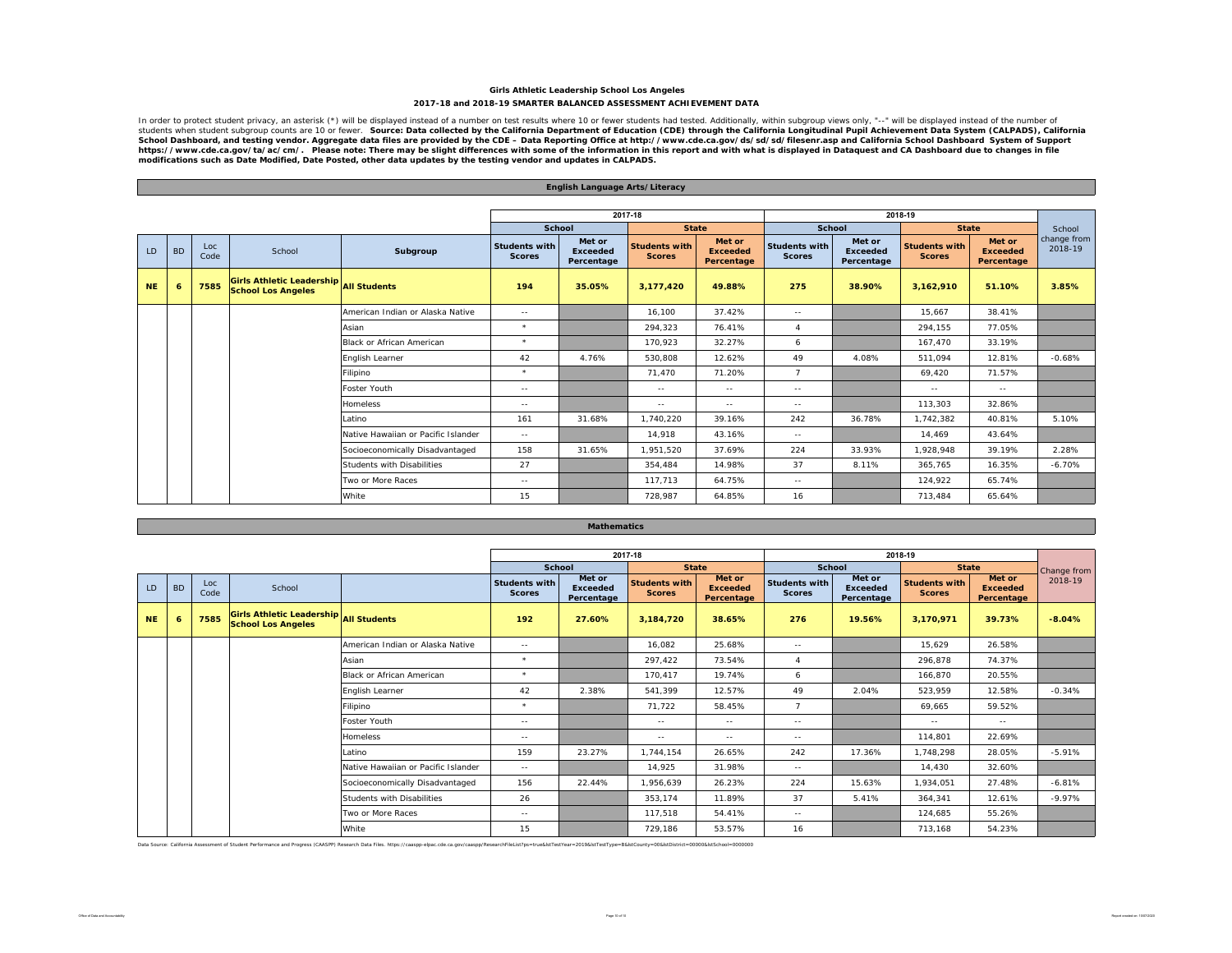#### **Academic Performance - English Language Arts**

This report shows the performance levels for a single state indicator, English Language Arts, for all student groups. It also shows how the current year (status) compares to prior years (change) for each state indicator. Status and change each have five possible levels, which are displayed with the data for each indicator. An asterisk (\*) shows that the student group has fewer than 11 students and is not reported for privacy reasons. The performance level (color) is not included when there are fewer than 30 students in any year used to calculate status and change. Color:  $1 = \text{Red}$ ,  $2 =$ Orange,  $3$  = Yellow,  $4$  = Green,  $5$  = Blue,  $0$  = No Color. Change Level:  $1$  = Decline Significantly,  $2$  = Declined,  $3$  = Maintained,  $4$  = Increased,  $5$  = Increased Significantly,  $0$  = No Data. An "--" means that data is not currently available. *Source: Data collected by the California Department of Education (CDE) through the California Longitudinal Pupil Achievement Data System (CALPADS), California School Dashboard, and testing vendor. Aggregate data files are provided by the CDE – Data Reporting Office at* 

*http://www.cde.ca.gov/ds/sd/sd/filesenr.asp and California School Dashboard System of Support https://www.cde.ca.gov/ta/ac/cm/. Please note: There may be slight differences with some of the information in this report and with what is displayed in Dataquest and CA Dashboard due to changes in file modifications such as Date Modified, Date Posted, other data updates by the testing vendor and updates in CALPADS.* 

|           |           |                            |                                                               |                     | (ELA Grades) Academic Indicator - CA School Dashboard Indicator |                         |                                                |         |              |                                             |                         |                                                |        |                |
|-----------|-----------|----------------------------|---------------------------------------------------------------|---------------------|-----------------------------------------------------------------|-------------------------|------------------------------------------------|---------|--------------|---------------------------------------------|-------------------------|------------------------------------------------|--------|----------------|
|           |           |                            |                                                               |                     |                                                                 |                         | 2018                                           |         |              |                                             |                         | 2019                                           |        |                |
| LD        | <b>BD</b> | Loc<br>Code                | School                                                        | Subgroup            | Number of<br>Students with<br><b>Scores</b>                     | 2018 Color              | <b>School</b><br>2018<br>Average<br><b>DFS</b> | Change  | Change Level | Number of<br>Students with<br><b>Scores</b> | 2019 Color              | <b>School</b><br>2019<br>Average<br><b>DFS</b> | Change | Change Level   |
| <b>NE</b> | 6         | 7585                       | <b>Girls Athletic Leadership</b><br><b>School Los Angeles</b> | <b>All Students</b> | 183                                                             | $\overline{\mathbf{3}}$ | $-25.2$                                        | 5.6     | 4            | 267                                         | $\overline{\mathbf{3}}$ | $-20.2$                                        | 4.7    | 4              |
|           |           | <b>Resident Schools</b>    |                                                               |                     |                                                                 |                         |                                                |         |              |                                             |                         |                                                |        |                |
| <b>NW</b> | 6         |                            | 8363 Francisco Sepulveda Middle                               | <b>All Students</b> | 1,168                                                           | $\mathbf{1}$            | $-87.1$                                        | 2.4     | 3            | 1,082                                       | $\overline{2}$          | $-71.0$                                        | 14.9   | $\overline{4}$ |
| <b>NE</b> | 6         | 8321                       | Pacoima Middle                                                | All Students        | 1,129                                                           | $\overline{2}$          | $-52.9$                                        | $-1.2$  | 3            | 1,040                                       | $\overline{3}$          | $-42.8$                                        | 10.0   | 4              |
| <b>NE</b> | 6         |                            | 8080 Richard E. Byrd Middle                                   | All Students        | 1,367                                                           | $\overline{2}$          | $-55.5$                                        | $-6.5$  | 2            | 1,309                                       | $\overline{3}$          | $-39.8$                                        | 15.3   | 5              |
| <b>NE</b> | 6         | 8142                       | Robert Fulton College<br>Preparatory                          | All Students        | 871                                                             | $\mathbf{1}$            | $-74.4$                                        | $-13.7$ | 2            | 812                                         | $\overline{3}$          | $-64.7$                                        | 9.7    | 4              |
| <b>NE</b> | 6         | 8117                       | Vista Middle                                                  | All Students        | 1,079                                                           | $\overline{2}$          | $-74.1$                                        | 17.6    | 5            | 1,053                                       | $\overline{3}$          | $-53.1$                                        | 20.8   | 5              |
|           |           |                            | <b>Resident Schools Median</b>                                |                     | 1,129                                                           | $\overline{2}$          | $-74.1$                                        | $-1.2$  | 3            | 1,053                                       | 3 <sup>2</sup>          | $-53.1$                                        | 14.9   | 4              |
|           |           | <b>Los Angeles Unified</b> |                                                               |                     | 226,587                                                         | 3 <sup>1</sup>          | $-29.2$                                        | 5.6     | 4            | 223,502                                     | $\overline{\mathbf{3}}$ | $-23.7$                                        | 5.5    | 4              |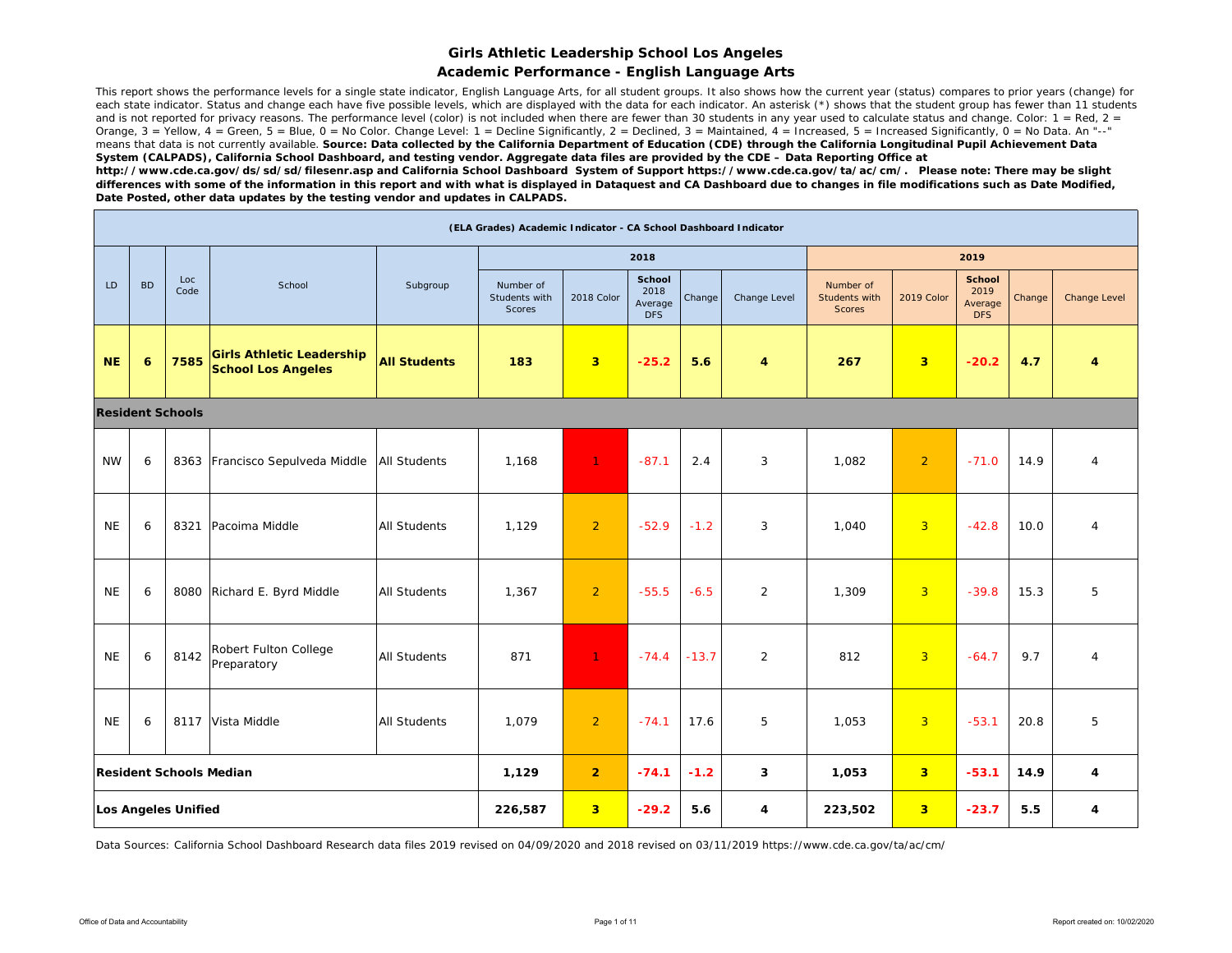**Academic Performance - Math**

Ihis report shows the performance levels for a single state indicator, Mathematics, for all student groups. It also shows how the current year (status) compares to prior years (change) for each state indicator. Status and change each have five possible levels, which are displayed with the data for each indicator. An asterisk (\*) shows that the student group has fewer than 11 students and is not reported for privacy reasons. The performance level (color) is not included when there are fewer than 30 students in any year used to calculate status and change. Color: 1 = Red, 2 = Orange, 3 = Yellow, 4 = Green, 5 = Blue, 0 = No Color. Change Level: 1 = Decline Significantly, 2 = Declined, 3 = Maintained, 4 = Increased, 5 = Increased Significantly, 0 = No Data. An "--" means that data is not currently available. Source: Data collected by the California Department of Education (CDE) through the California Longitudinal Pupil Achievement Data *System (CALPADS), California School Dashboard, and testing vendor. Aggregate data files are provided by the CDE – Data Reporting Office at* 

*http://www.cde.ca.gov/ds/sd/sd/filesenr.asp and California School Dashboard System of Support https://www.cde.ca.gov/ta/ac/cm/. Please note: There may be slight differences with some of the information in this report and with what is displayed in Dataquest and CA Dashboard due to changes in file modifications such as Date*  Modified. Date Posted, other data undates by the testing vendor and undates in CAI PADS.

|           |           |                            |                                                               |                     | (MATH Grades) Academic Indicator - CA School Dashboard Indicator |                |                                                |         |                |                                             |                |                                                |         |                     |
|-----------|-----------|----------------------------|---------------------------------------------------------------|---------------------|------------------------------------------------------------------|----------------|------------------------------------------------|---------|----------------|---------------------------------------------|----------------|------------------------------------------------|---------|---------------------|
|           |           |                            |                                                               |                     |                                                                  |                | 2018                                           |         |                |                                             |                | 2019                                           |         |                     |
| LD        | <b>BD</b> | Loc<br>Code                | School                                                        | Subgroup            | Number of<br>Students with<br>Scores                             | 2018 Color     | <b>School</b><br>2018<br>Average<br><b>DFS</b> | Change  | Change Level   | Number of<br>Students with<br><b>Scores</b> | 2019 Color     | <b>School</b><br>2019<br>Average<br><b>DFS</b> | Change  | <b>Change Level</b> |
| <b>NE</b> | 6         | 7585                       | <b>Girls Athletic Leadership</b><br><b>School Los Angeles</b> | <b>All Students</b> | 181                                                              | 3 <sup>2</sup> | $-63.0$                                        | 6.7     | $\overline{4}$ | 267                                         | $\overline{2}$ | $-74.5$                                        | $-12.2$ | $\overline{2}$      |
|           |           | <b>Resident Schools</b>    |                                                               |                     |                                                                  |                |                                                |         |                |                                             |                |                                                |         |                     |
| <b>NW</b> | 6         |                            | 8363 Francisco Sepulveda Middle                               | <b>All Students</b> | 1.168                                                            | $\mathbf{1}$   | $-124.8$                                       | $-2.2$  | 3              | 1.077                                       | $\overline{2}$ | $-115.7$                                       | 8.0     | $\overline{4}$      |
| <b>NE</b> | 6         |                            | 8321 Pacoima Middle                                           | <b>All Students</b> | 1,134                                                            | 2              | $-97.3$                                        | 5.5     | $\overline{4}$ | 1,040                                       | 1 <sup>1</sup> | $-102.5$                                       | $-5.2$  | $\overline{2}$      |
| <b>NE</b> | 6         |                            | 8080 Richard E. Byrd Middle                                   | <b>All Students</b> | 1,365                                                            | $\overline{2}$ | $-88.9$                                        | $-4.6$  | 2              | 1,294                                       | $\overline{3}$ | $-76.4$                                        | 11.8    | $\overline{4}$      |
| <b>NE</b> | 6         | 8142                       | Robert Fulton College<br>Preparatory                          | All Students        | 871                                                              | $\mathbf{1}$   | $-142.9$                                       | $-21.2$ | $\mathbf{1}$   | 811                                         | $\overline{2}$ | $-124.5$                                       | 18.4    | 5                   |
| <b>NE</b> | 6         |                            | 8117 Vista Middle                                             | All Students        | 1,076                                                            | 3 <sup>2</sup> | $-93.4$                                        | 39.9    | 5              | 1,040                                       | $\overline{3}$ | $-84.7$                                        | 8.6     | $\overline{4}$      |
|           |           |                            | <b>Resident Schools Median</b>                                |                     | 1,134                                                            | $\overline{2}$ | $-97.3$                                        | $-2.2$  | 3              | 1040                                        | $\overline{2}$ | $-102.5$                                       | 8.6     | 4                   |
|           |           | <b>Los Angeles Unified</b> |                                                               |                     | 226,587                                                          | 3 <sup>2</sup> | $-29.2$                                        | 5.6     | 4              | 223,082                                     | 3 <sup>1</sup> | $-54.1$                                        | 5.2     | 4                   |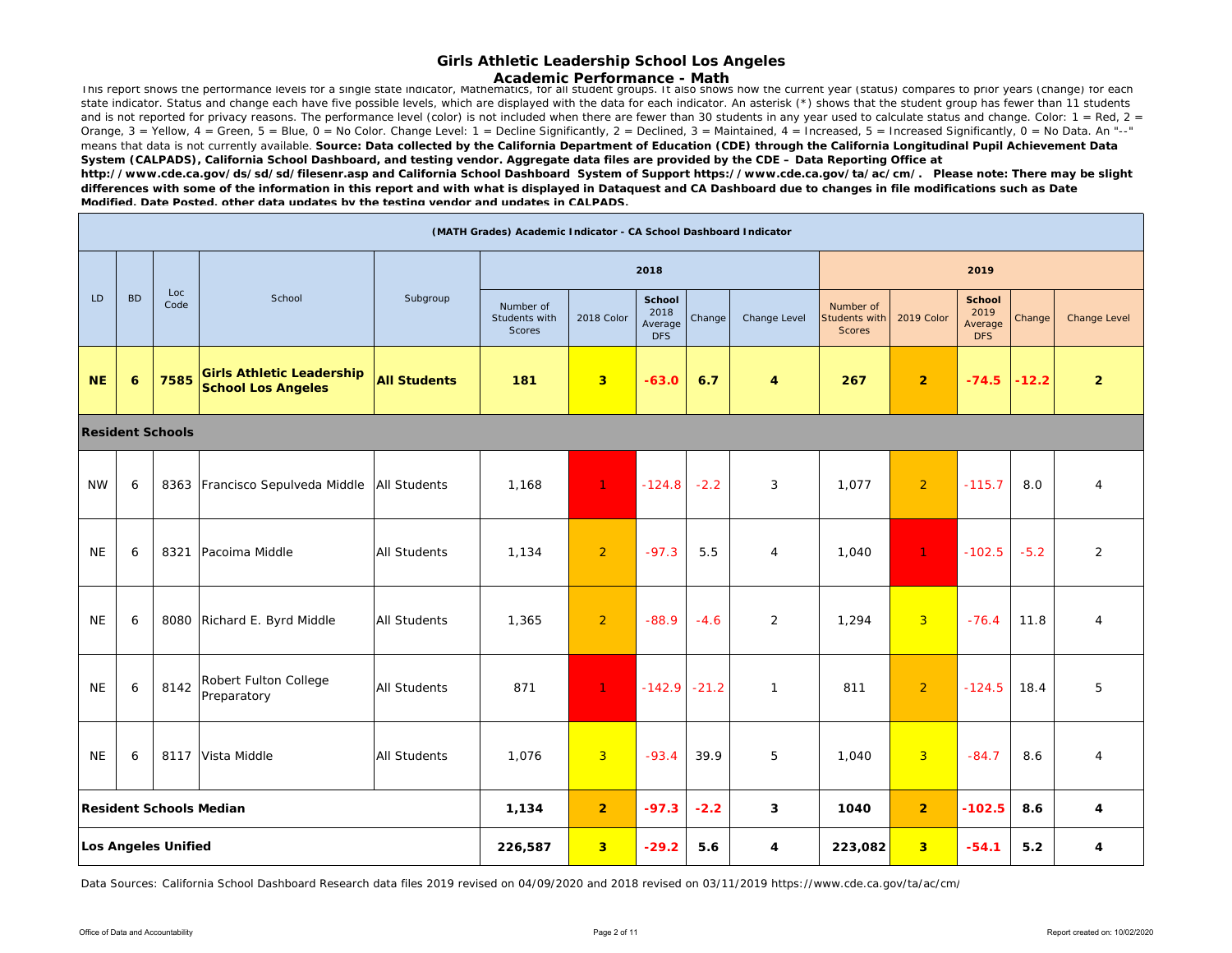#### **English Learner Progress Indicator**

This Reports shows the percentage of current EL students making progress towards English language proficiency or maintaining the highest level. ELs take the ELPAC exam to measure progress towards English language proficiency. The ELPAC has 4 levels. The 4 ELPAC levels were divided into 6 ELPI levels to determine whether ELs made progress toward English language proficiency. English Learner Progress with the transition to a new assessment, the 2018 Dashboard is unable to report a performance level (color) for this measure. However, the percent of students performing at each level on the new assessment is reported. Status Level: 1 = Very Low, 2 = Low, 3 = Medium, 4 = High, 5 = Very High, 0 = No Data. **Source: Data collected by** *the California Department of Education (CDE) through the California Longitudinal Pupil Achievement Data System (CALPADS), California School Dashboard, and testing vendor. Aggregate data files are provided by the CDE – Data Reporting Office at http://www.cde.ca.gov/ds/sd/sd/filesenr.asp and California School Dashboard System of Support https://www.cde.ca.gov/ta/ac/cm/. Please note: There may be slight differences with some of the information in this report and with what is displayed in Dataquest and CA Dashboard due to changes in file modifications such as Date Modified, Date Posted, other data updates by the testing vendor and updates in CALPADS.* 

|           | English Learner Progress Indicator - CA School Dashboard Indicator |                         |                                                               |                        |                                          |                      |                                                                                               |                   |                                          |                      |                                                                                        |                   |  |  |
|-----------|--------------------------------------------------------------------|-------------------------|---------------------------------------------------------------|------------------------|------------------------------------------|----------------------|-----------------------------------------------------------------------------------------------|-------------------|------------------------------------------|----------------------|----------------------------------------------------------------------------------------|-------------------|--|--|
|           |                                                                    |                         |                                                               |                        |                                          |                      | 2018 School                                                                                   |                   |                                          |                      | 2019 School                                                                            |                   |  |  |
| LD.       | <b>BD</b>                                                          | Loc<br>Code             | School                                                        | Subgroup               | Number of<br>English Learner<br>Students | 2018 Status<br>Level | Percentage of<br><b>English Learners</b><br>making progress<br>towards English<br>proficiency | Performance Level | Number of<br>English Learner<br>Students | 2019 Status<br>Level | Percentage of<br>English Learners<br>making progress<br>towards English<br>proficiency | Performance Level |  |  |
| <b>NE</b> | 6                                                                  | 7585                    | <b>Girls Athletic Leadership</b><br><b>School Los Angeles</b> | <b>English Learner</b> | 45                                       |                      |                                                                                               |                   | 51                                       | $\mathbf{3}$         | 54.9%                                                                                  | <b>Medium</b>     |  |  |
|           |                                                                    | <b>Resident Schools</b> |                                                               |                        |                                          |                      |                                                                                               |                   |                                          |                      |                                                                                        |                   |  |  |
| <b>NW</b> | 6                                                                  |                         | 8363 Francisco Sepulveda Middle                               | English Learner        | 289                                      |                      |                                                                                               |                   | 205                                      | $\overline{2}$       | 39.0%                                                                                  | Low               |  |  |
| <b>NE</b> | 6                                                                  | 8321                    | Pacoima Middle                                                | English Learner        | 116                                      |                      |                                                                                               |                   | 120                                      | $\overline{2}$       | 36.7%                                                                                  | Low               |  |  |
| <b>NE</b> | 6                                                                  |                         | 8080 Richard E. Byrd Middle                                   | English Learner        | 140                                      |                      |                                                                                               |                   | 141                                      | $\overline{2}$       | 51.8%                                                                                  | Low               |  |  |
| <b>NE</b> | 6                                                                  | 8142                    | Robert Fulton College<br>Preparatory                          | English Learner        | 319                                      |                      |                                                                                               |                   | 277                                      | 3                    | 47.7%                                                                                  | Medium            |  |  |
| <b>NE</b> | 6                                                                  |                         | 8117 Vista Middle                                             | English Learner        | 274                                      |                      |                                                                                               |                   | 240                                      | $\overline{2}$       | 37.9%                                                                                  | Low               |  |  |
|           | <b>Resident Schools Median</b>                                     |                         |                                                               |                        | 274                                      |                      |                                                                                               |                   | 205                                      | $\overline{2}$       | 39.0%                                                                                  | Low               |  |  |
|           | <b>Los Angeles Unified</b>                                         |                         |                                                               |                        | 100,639                                  |                      |                                                                                               |                   | 68,139                                   | 3                    | 45.0%                                                                                  | Medium            |  |  |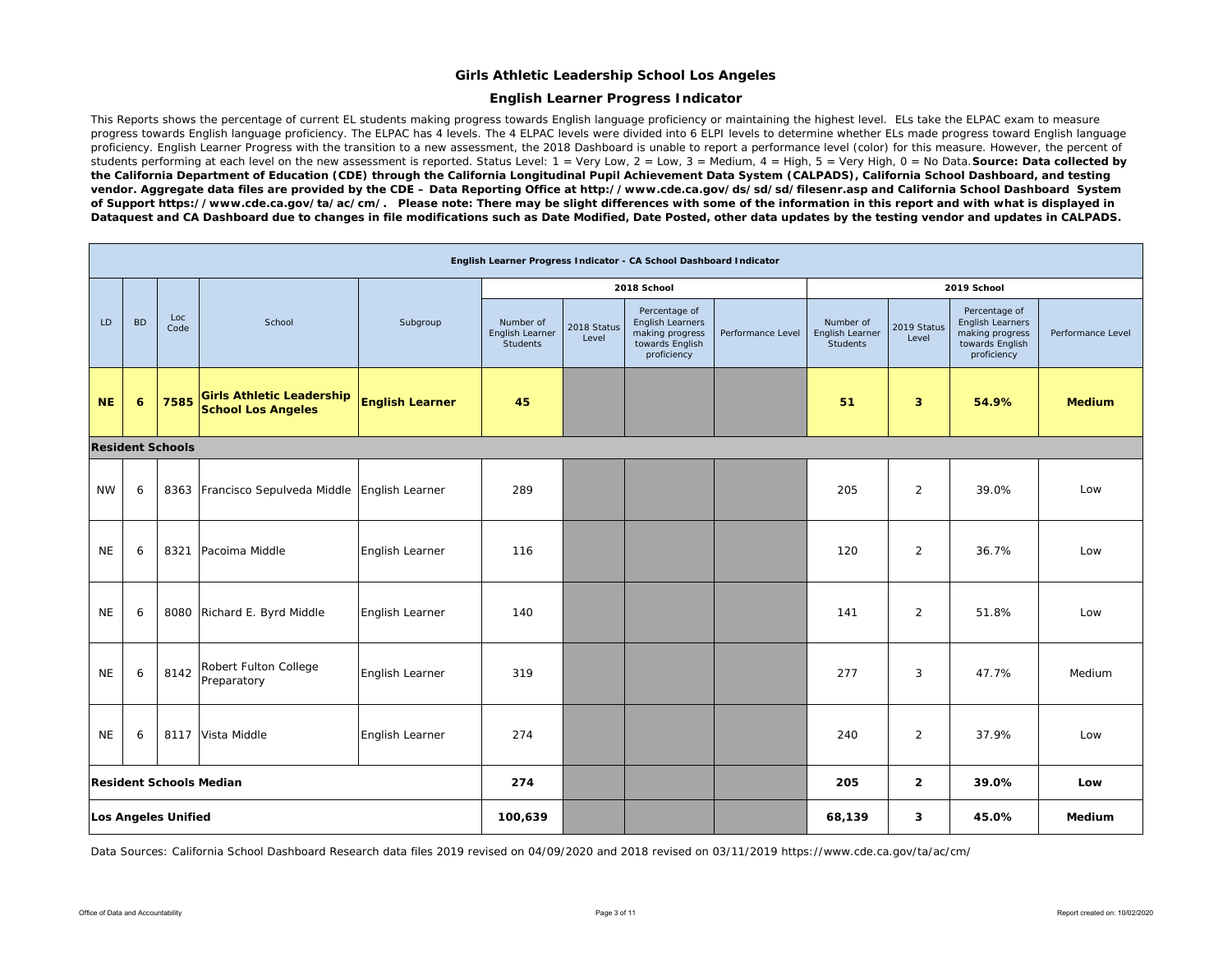#### **Chronic Absenteeism**

This report displays the percentage of students in Kindergarten through grade 8 who are absent 10 percent or more of the instructional days they were enrolled. Color: 1 = Red, 2 = Orange, 3 = Yellow, 4 = Green, 5 = Blue, 0 = No Color. Change Level: 5 = Declined Significantly, 4 = Declined, 3 = Maintained, 2 = Increased, 1 = Increased Significantly, 0 = No Data. An "--" means that data is not currently available. *Source: Data collected by the California Department of Education (CDE) through the California Longitudinal Pupil Achievement Data System (CALPADS), California School Dashboard, and testing vendor. Aggregate data files are provided by the CDE – Data Reporting Office at http://www.cde.ca.gov/ds/sd/sd/filesenr.asp and California School Dashboard System of Support https://www.cde.ca.gov/ta/ac/cm/. Please note: There may be slight differences with some of the information in this report and with what is displayed in Dataquest and CA Dashboard due to changes in file modifications such as Date Modified, Date Posted, other data updates by the testing vendor and updates in CALPADS.* 

|           |                            |             |                                                               |                     |                                                     |                | Chronic Absenteeism - CA School Dashboard Indicator |         |                |                                                    |                |                                                     |        |                |
|-----------|----------------------------|-------------|---------------------------------------------------------------|---------------------|-----------------------------------------------------|----------------|-----------------------------------------------------|---------|----------------|----------------------------------------------------|----------------|-----------------------------------------------------|--------|----------------|
|           |                            |             |                                                               |                     |                                                     |                | 2018                                                |         |                |                                                    |                | 2019                                                |        |                |
| LD        | <b>BD</b>                  | Loc<br>Code | School                                                        | Subgroup            | Number of<br>students enrolled<br>who meet criteria | 2018 Color     | School 2018<br>Chronic<br>Absenteeism<br>Percentage | Change  | Change Level   | Number of<br>students enrolled<br>who met criteria | 2019 Color     | School 2019<br>Chronic<br>Absenteeism<br>Percentage | Change | Change Level   |
| <b>NE</b> | 6                          | 7585        | <b>Girls Athletic Leadership</b><br><b>School Los Angeles</b> | <b>All Students</b> | 208                                                 | $\overline{2}$ | 6.7%                                                | 0.7%    | $\overline{2}$ | 300                                                | $\overline{2}$ | 8.7%                                                | 1.9%   | $\overline{2}$ |
|           | <b>Resident Schools</b>    |             |                                                               |                     |                                                     |                |                                                     |         |                |                                                    |                |                                                     |        |                |
| <b>NW</b> | 6                          |             | 8363 Francisco Sepulveda Middle   All Students                |                     | 1,380                                               | $\overline{2}$ | 11.2%                                               | 2.6%    | $\overline{2}$ | 1,293                                              | $\mathbf{1}$   | 17.4%                                               | 6.2%   | $\overline{1}$ |
| <b>NE</b> | 6                          | 8321        | Pacoima Middle                                                | <b>All Students</b> | 1,225                                               | $\overline{2}$ | 9.9%                                                | 3.4%    | $\mathbf{1}$   | 1,155                                              | $\mathbf{1}$   | 16.3%                                               | 6.4%   | $\overline{1}$ |
| <b>NE</b> | 6                          |             | 8080 Richard E. Byrd Middle                                   | <b>All Students</b> | 1,498                                               | $\overline{2}$ | 9.0%                                                | 1.8%    | $\overline{2}$ | 1,444                                              | $\overline{2}$ | 11.6%                                               | 2.6%   | $\overline{2}$ |
| <b>NE</b> | 6                          | 8142        | Robert Fulton College<br>Preparatory                          | <b>All Students</b> | 856                                                 | 3 <sup>2</sup> | 12.3%                                               | $-0.7%$ | $\overline{4}$ | 774                                                | $\mathbf{1}$   | 17.3%                                               | 5.0%   | $\overline{1}$ |
| <b>NE</b> | 6                          |             | 8117 Vista Middle                                             | <b>All Students</b> | 1,231                                               | $\overline{2}$ | 13.2%                                               | 0.0%    | 3              | 1,230                                              | $\mathbf{1}$   | 18.5%                                               | 5.3%   | $\overline{1}$ |
|           |                            |             | <b>Resident Schools Median</b>                                |                     | 1,231                                               | $\overline{2}$ | 11.2%                                               | 1.8%    | $\overline{2}$ | 1230                                               | 1.             | 17.3%                                               | 5.3%   | $\mathbf{1}$   |
|           | <b>Los Angeles Unified</b> |             |                                                               |                     | 346,238                                             | $\overline{2}$ | 10.3%                                               | $-0.1%$ | 3              | 337,845                                            | 1.             | 18.2%                                               | 8.0%   | $\overline{2}$ |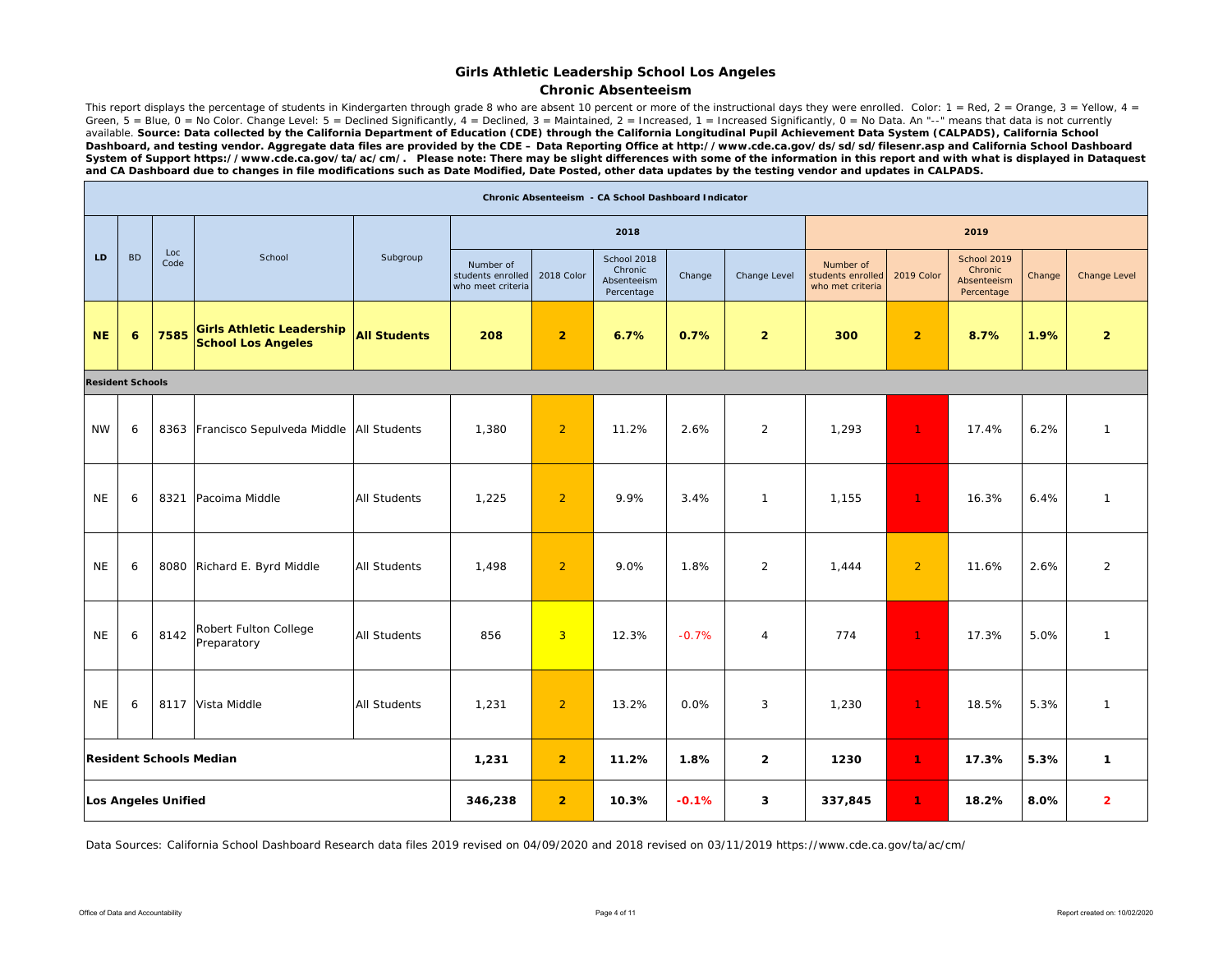#### **Girls Athletic Leadership School Los Angeles Suspension Rate Indicator**

Suspension Rate: The percentage of students in kindergarten through grade 12 who have been suspended at least once in a given school year. Students who are suspended multiple times are only counted once. Color:  $1 = \text{Red}$ ,  $2 = \text{Orange}$ ,  $3 = \text{Yellow}$ ,  $4 = \text{Green}$ ,  $5 = \text{Blue}$ ,  $0 = \text{No Color}$ . Change Level:  $1 = \text{Decimal}$  Significantly,  $2 = \text{Decimal}$ ,  $3 = \text{maintained}$ ,  $4 = \text{Increasing}$ ,  $5 = \text{Rel}$ = Increased Significantly, 0 = No Data. An "--" means that data is not currently available. *Source: Data collected by the California Department of Education (CDE) through the California Longitudinal Pupil Achievement Data System (CALPADS), California School Dashboard, and testing vendor. Aggregate data files are provided by the CDE – Data Reporting Office at http://www.cde.ca.gov/ds/sd/sd/filesenr.asp and California School Dashboard System of Support https://www.cde.ca.gov/ta/ac/cm/. Please note: There may be slight differences with some of the information in this report and with what is displayed in Dataquest and CA Dashboard due to changes in file modifications such as Date Modified, Date Posted, other data updates by the testing vendor and updates in CALPADS.* 

|                         |                                         |                            |                                                               |                     | Suspension Rate Indicator - CA School Dashboard Indicator |                |                                               |         |                |                              |                |                                               |         |                |
|-------------------------|-----------------------------------------|----------------------------|---------------------------------------------------------------|---------------------|-----------------------------------------------------------|----------------|-----------------------------------------------|---------|----------------|------------------------------|----------------|-----------------------------------------------|---------|----------------|
|                         |                                         |                            |                                                               |                     |                                                           |                | 2018                                          |         |                |                              |                | 2019                                          |         |                |
| LD                      | <b>BD</b>                               | Loc<br>Code                | School                                                        | Subgroup            | Number of<br><b>Students</b>                              | 2018 Color     | <b>Students</b><br>suspended at<br>least once | Change  | Change Level   | Number of<br><b>Students</b> | 2019 Color     | <b>Students</b><br>suspended at<br>least once | Change  | Change Level   |
| <b>NE</b>               | 6                                       | 7585                       | <b>Girls Athletic Leadership</b><br><b>School Los Angeles</b> | <b>All Students</b> | 219                                                       | 5              | 0.0%                                          | $-0.9%$ | $\overline{4}$ | 311                          | 5 <sup>1</sup> | 0.0%                                          | 0.0%    | 5              |
| <b>Resident Schools</b> |                                         |                            |                                                               |                     |                                                           |                |                                               |         |                |                              |                |                                               |         |                |
| <b>NW</b>               | 6                                       |                            | 8363 Francisco Sepulveda Middle                               | <b>All Students</b> | 1,422                                                     | $\overline{4}$ | 2.0%                                          | $-0.2%$ | 3              | 1,327                        | $\overline{4}$ | 1.7%                                          | $-0.3%$ | $\overline{4}$ |
| <b>NE</b>               | 6                                       | 8321                       | Pacoima Middle                                                | <b>All Students</b> | 1,255                                                     | 5              | 0.0%                                          | $-0.8%$ | $\overline{4}$ | 1,178                        | 5 <sup>1</sup> | 0.0%                                          | 0.0%    | 5              |
| <b>NE</b>               | 6                                       | 8080                       | Richard E. Byrd Middle                                        | All Students        | 1,538                                                     | $\overline{3}$ | 1.8%                                          | 1.2%    | $\overline{2}$ | 1,476                        | 5 <sup>1</sup> | 0.3%                                          | $-1.5%$ | 5              |
| <b>NE</b>               | 6                                       | 8142                       | Robert Fulton College<br>Preparatory                          | <b>All Students</b> | 1,682                                                     | $\overline{4}$ | 0.8%                                          | 0.3%    | 2              | 1,544                        | 5 <sup>1</sup> | 0.6%                                          | $-0.2%$ | 5              |
| <b>NE</b>               | 6                                       |                            | 8117 Vista Middle                                             | <b>All Students</b> | 1,273                                                     | 5 <sup>1</sup> | 0.1%                                          | 0.0%    | 3              | 1,265                        | 5 <sup>1</sup> | 0.3%                                          | 0.2%    | 5              |
|                         | 1,422<br><b>Resident Schools Median</b> |                            |                                                               |                     |                                                           | 4              | 0.8%                                          | 0.0%    | 3              | 1327                         | 5 <sub>1</sub> | 0.3%                                          | $-0.2%$ | 5              |
|                         |                                         | <b>Los Angeles Unified</b> |                                                               | 488,944             | 5                                                         | 0.5%           | $-0.1%$                                       | 3       | 475,140        | 5 <sup>1</sup>               | 0.4%           | $-0.1%$                                       | 3       |                |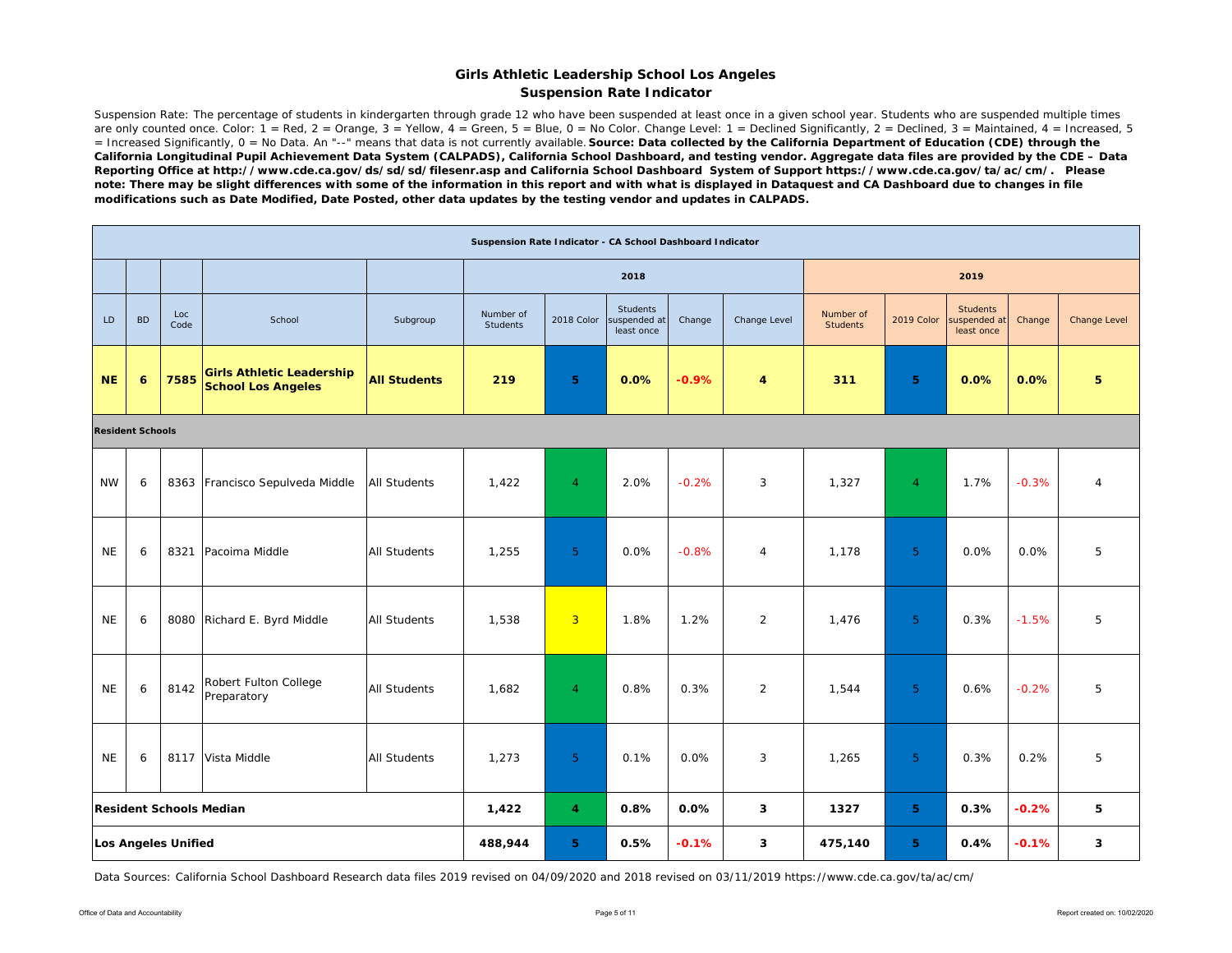#### **2019-20 Enrollment Report**

This report displays CALPADS K-12 enrollment number and percentages of select subgroups. Annual enrollment consists of the number of students primarily enrolled on Census Day (the first Wednesday in October). This informat some of the information in this report and with what is displayed in Dataquest and CA Dashboard due to changes in file modifications such as Date Modified, Date Posted, other data updates by the testing vendor and updates

| LD.                     | <b>BD</b> | Loc<br>Code                | School                                                        | <b>Enrollment</b>                                                                                                                  | F/R Meal | GATE  | American<br>Indian or<br>Alaska<br>Native | Asian | Black or<br>African<br>American | English<br>Learner                                                               | Filipino | Foster<br>Youth | <b>Homeless</b> | Latino | Migrant<br>Education | Native<br>Hawaiian<br>or Pacific Reported<br>Islander | Not  | Socio-<br>economic<br>ally<br>aged | Students<br>with<br>Disadvant Disabilities | Two or<br>More<br>Races | White |
|-------------------------|-----------|----------------------------|---------------------------------------------------------------|------------------------------------------------------------------------------------------------------------------------------------|----------|-------|-------------------------------------------|-------|---------------------------------|----------------------------------------------------------------------------------|----------|-----------------|-----------------|--------|----------------------|-------------------------------------------------------|------|------------------------------------|--------------------------------------------|-------------------------|-------|
| <b>NE</b>               | 6         | 7585                       | <b>Girls Athletic Leadership School Los</b><br><b>Angeles</b> | 255                                                                                                                                | 87.1%    | 0.0%  | 0.8%                                      | 0.8%  | 2.0%                            | 19.2%                                                                            | 2.4%     | 1.6%            | 0.0%            | 88.6%  | 0.0%                 | 0.4%                                                  | 0.0% | 88.2%                              | 13.7%                                      | 0.0%                    | 5.1%  |
| <b>Resident Schools</b> |           |                            |                                                               |                                                                                                                                    |          |       |                                           |       |                                 |                                                                                  |          |                 |                 |        |                      |                                                       |      |                                    |                                            |                         |       |
| <b>NW</b>               | 6         | 8363                       | Francisco Sepulveda Middle                                    | 1,197                                                                                                                              | 92.1%    | 13.5% | 0.3%                                      | 3.2%  | 2.9%                            | 23.4%                                                                            | 3.3%     | 0.2%            | 4.4%            | 87.5%  | 0.0%                 | 0.3%                                                  | 0.0% | 93.1%                              | 15.8%                                      | 0.9%                    | 1.7%  |
| <b>NE</b>               | -6        | 8321                       | Pacoima Middle                                                | 1,114                                                                                                                              | 89.7%    | 8.5%  | 0.1%                                      | 0.1%  | 0.9%                            | 16.9%                                                                            | 0.2%     | 0.8%            | 2.5%            | 96.9%  | 0.1%                 | 0.2%                                                  | 0.3% | 91.7%                              | 13.4%                                      | 0.4%                    | 1.0%  |
| <b>NE</b>               | -6        | 8080                       | Richard E. Byrd Middle                                        | 1,380                                                                                                                              | 86.0%    | 10.1% | 0.0%                                      | 2.8%  | 0.7%                            | 15.4%                                                                            | 1.4%     | 0.7%            | 0.5%            | 91.8%  | 0.1%                 | 0.4%                                                  | 0.0% | 88.3%                              | 14.4%                                      | 0.1%                    | 2.9%  |
| <b>NE</b>               | -6        | 8142                       | Robert Fulton College Preparatory                             | 1,366                                                                                                                              | 96.1%    | 8.9%  | 0.2%                                      | 2.0%  | 2.3%                            | 24.7%                                                                            | 3.8%     | 0.6%            | 0.7%            | 87.4%  | 0.1%                 | 0.4%                                                  | 0.0% | 96.8%                              | 11.6%                                      | 0.2%                    | 3.7%  |
| <b>NE</b>               | 6         | 8117                       | Vista Middle                                                  | 1,214                                                                                                                              | 97.4%    | 7.9%  | 0.2%                                      | 1.5%  | 0.9%                            | 27.1%                                                                            | 2.1%     | 0.6%            | 0.6%            | 93.1%  | 0.0%                 | 0.3%                                                  | 0.1% | 97.8%                              | 15.7%                                      | 0.3%                    | 1.6%  |
| <b>Resident Schools</b> |           |                            |                                                               | 0.2%<br>2.1%<br>0.6%<br>0.7%<br>0.1%<br>0.3%<br>0.0%<br>93.1%<br>1,214<br>92.1%<br>8.9%<br>2.0%<br>0.9%<br>91.8%<br>14.4%<br>23.4% |          |       |                                           |       | 0.3%                            | 1.7%                                                                             |          |                 |                 |        |                      |                                                       |      |                                    |                                            |                         |       |
|                         |           | <b>Los Angeles Unified</b> |                                                               | 596,937                                                                                                                            | 80.3%    | 10.7% | 0.2%                                      | 3.6%  | 7.7%                            | 1.9%<br>81.5%<br>0.7%<br>1.3%<br>74.1%<br>0.1%<br>0.2%<br>0.4%<br>20.0%<br>11.4% |          |                 | 1.6%            | 10.3%  |                      |                                                       |      |                                    |                                            |                         |       |

Data Source: Data Quest, Student and School Downloadable Data Files https://www.cde.ca.gov/ds/sd/sd/filesenr.asp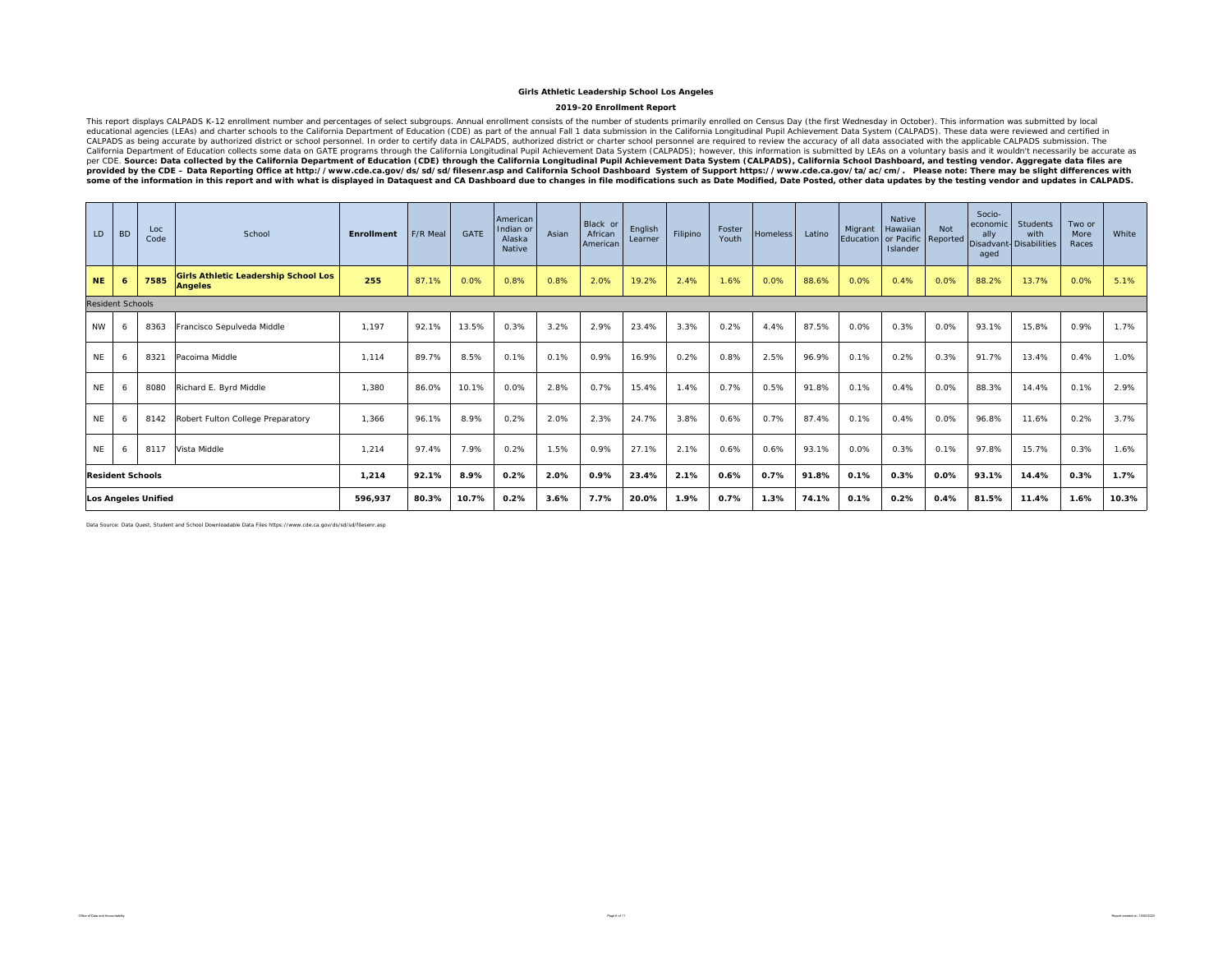#### **RECLASSIFICATION RATESGirls Athletic Leadership School Los Angeles**

This reports shows a two year comparison of the number of English Learners (ELs) on Census Day, the number of students reclassified since the prior Census Day, and the reclassification rate for each specified year. The reclassification rate, displayed in percentage, is calculated by dividing the number reclassified by the number of prior year ELs. *Source: Data collected by the California Department of Education (CDE) through the California Longitudinal Pupil Achievement Data System (CALPADS), California School Dashboard, and testing vendor. Aggregate data files are provided by the CDE – Data Reporting Office at http://www.cde.ca.gov/ds/sd/sd/filesenr.asp and California School Dashboard System of Support https://www.cde.ca.gov/ta/ac/cm/. Please note: There may be slight differences with some of the information in this report and with what is displayed in Dataquest and CA Dashboard due to changes in file modifications such as Date Modified, Date Posted, other data updates by the testing vendor and updates in CALPADS.* 

| <b>LD</b> | <b>BD</b>               | Loc Code                       | <b>School</b>                                                 | $17 - 18$<br>EL# | $18 - 19$<br>Reclass # | $18 - 19$<br><b>Reclass Rate</b> | $18 - 19$<br>EL# | $19 - 20$<br>Reclass # | $19 - 20$<br><b>Reclass Rate</b> |
|-----------|-------------------------|--------------------------------|---------------------------------------------------------------|------------------|------------------------|----------------------------------|------------------|------------------------|----------------------------------|
| <b>NE</b> | 6                       | 7585                           | <b>Girls Athletic Leadership School Los</b><br><b>Angeles</b> | 45               | 13                     | 28.9                             | 55               | 15                     | 27.3                             |
|           | <b>Resident Schools</b> |                                |                                                               |                  |                        |                                  |                  |                        |                                  |
| <b>NW</b> | 6                       | 8363                           | Francisco Sepulveda Middle                                    | 325              | 54                     | 16.6                             | 246              | 60                     | 24.4                             |
| <b>NE</b> | 6                       | 8321                           | Pacoima Middle                                                | 168              | 51                     | 30.4                             | 153              | 29                     | 19.0                             |
| <b>NE</b> | 6                       | 8080                           | Richard E. Byrd Middle                                        | 188              | 58                     | 30.9                             | 177              | 39                     | 22.0                             |
| <b>NE</b> | 6                       | 8142                           | Robert Fulton College Preparatory                             | 380              | 83                     | 21.8                             | 332              | 61                     | 18.4                             |
| <b>NE</b> | 6                       | 8117                           | Vista Middle                                                  | 349              | 99                     | 28.4                             | 339              | 115                    | 33.9                             |
|           |                         | <b>Resident Schools Median</b> |                                                               | 325              | 58                     | 28.4                             | 246              | 60                     | 22.0                             |
|           |                         | <b>Los Angeles Unified</b>     |                                                               | 143,196          | 32,647                 | 22.8                             | 123,579          | 19,510                 | 15.8                             |

Data Source: Data Quest, Student and School Downloadable Data Files https://www.cde.ca.gov/ds/sd/sd/filesreclass.asp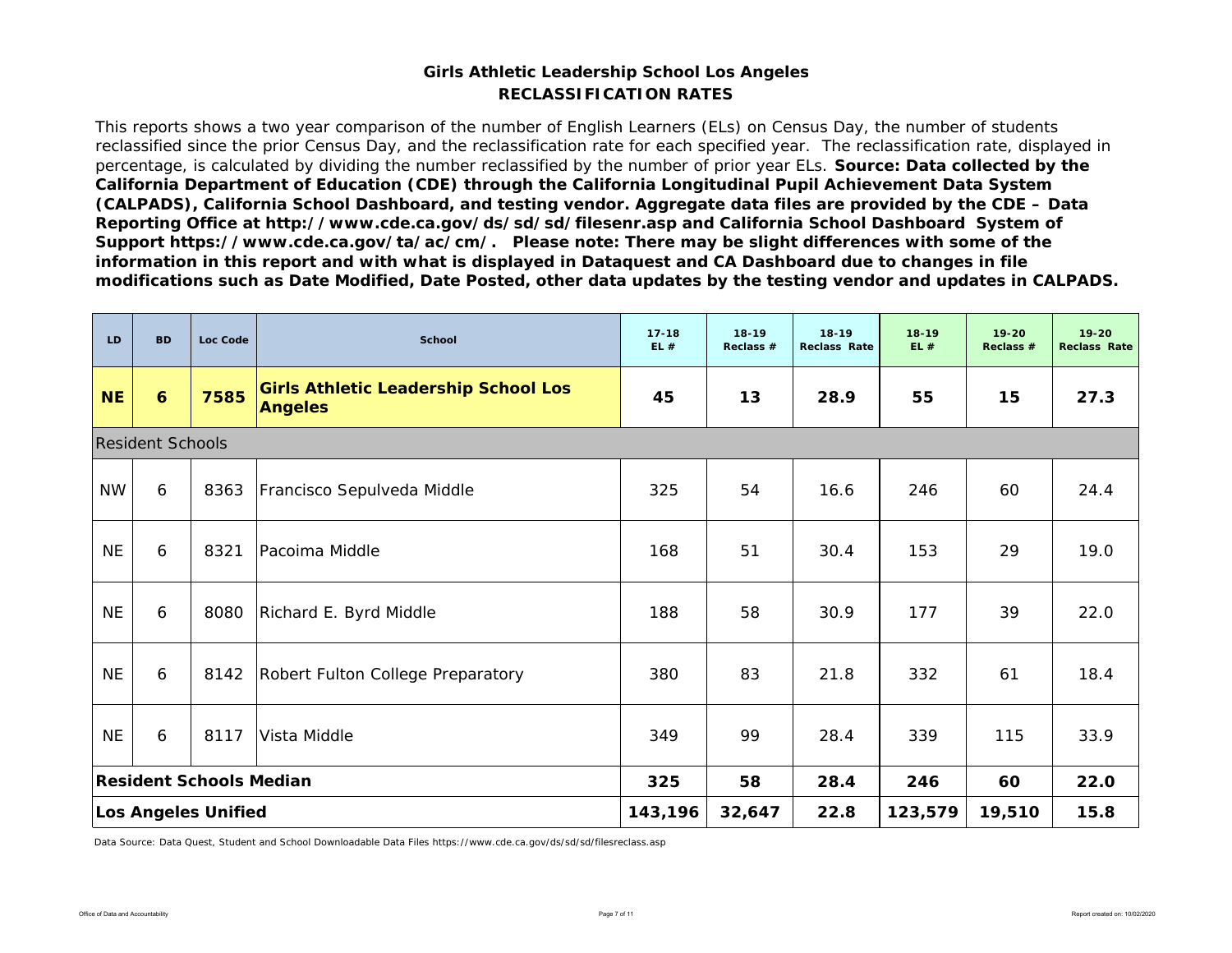#### **2019-20 "At-Risk" and Long-Term English Learners (LTEL)**

Note: The "EL Total" column in this report displays the summed total of the disaggregated English Learner (EL) data in the four columns under the "English Learners" heading. The "Total (Ever-EL)" column displays the summed total of the data in the "RFEP" column plus the data in the four columns under the "English Learners" heading OR the data in the "EL Total" column, but not both. The percent values displayed in this report are calculated as a percent of the "Total (Ever-EL)" which fully and more accurately considers what happens to all EL students over time, including those who are Reclassified Fluent English Proficient (RFEP). *Source: Data collected by the California Department of Education (CDE) through the California Longitudinal Pupil Achievement Data System (CALPADS), California School Dashboard, and testing vendor. Aggregate data files are provided by the CDE – Data Reporting Office at http://www.cde.ca.gov/ds/sd/sd/filesenr.asp and California School*  Dashboard System of Support https://www.cde.ca.gov/ta/ac/cm/. Please note: There may be slight differences with some of the information in this report and with what is displayed in *Dataquest and CA Dashboard due to changes in file modifications such as Date Modified, Date Posted, other data updates by the testing vendor and updates in CALPADS.* 

|           |                         |                                |                                                               |                     |                                             |                                |                                 | <b>English Learners</b>      |                               |                                               |                                                                         |                 |                      |             |                        |                    |
|-----------|-------------------------|--------------------------------|---------------------------------------------------------------|---------------------|---------------------------------------------|--------------------------------|---------------------------------|------------------------------|-------------------------------|-----------------------------------------------|-------------------------------------------------------------------------|-----------------|----------------------|-------------|------------------------|--------------------|
| LD        | <b>BD</b>               | Loc.<br>Code                   | School                                                        | <b>EL</b><br>Number | <b>EL</b><br>0-3 Years 0-3 Years<br>Percent | At-Risk<br>4-5 Years<br>Number | At-Risk<br>4-5 Years<br>Percent | LTEL<br>$6+$ Years<br>Number | LTEL<br>$6+$ Years<br>Percent | $EL4+$<br>Years<br>Not At-<br>Risk or<br>LTEL | $EL$ 4+<br>Years<br>Not At-<br><b>Risk or</b><br><b>LTFL</b><br>Percent | <b>EL Total</b> | <b>EL</b><br>Percent | <b>RFEP</b> | <b>RFEP</b><br>Percent | Total<br>(Ever-EL) |
| <b>NE</b> | $\ddot{\mathbf{6}}$     | 7585                           | <b>Girls Athletic Leadership School Los</b><br><b>Angeles</b> | 6                   | 3.6%                                        | $\overline{4}$                 | 2.4%                            | 27                           | 16.1%                         | 12                                            | 7.1%                                                                    | 49              | 29.2%                | 119         | 70.8%                  | 168                |
|           | <b>Resident Schools</b> |                                |                                                               |                     |                                             |                                |                                 |                              |                               |                                               |                                                                         |                 |                      |             |                        |                    |
| <b>NW</b> | 6                       | 8363                           | Francisco Sepulveda Middle                                    | 77                  | 8.9%                                        | 8                              | 0.9%                            | 133                          | 15.3%                         | 62                                            | 7.1%                                                                    | 280             | 32.3%                | 588         | 67.7%                  | 868                |
| <b>NE</b> | 6                       | 8321                           | Pacoima Middle                                                | 37                  | 5.8%                                        | $\overline{4}$                 | 0.6%                            | 95                           | 14.8%                         | 52                                            | 8.1%                                                                    | 188             | 29.4%                | 452         | 70.6%                  | 640                |
| <b>NE</b> | 6                       | 8080                           | Richard E. Byrd Middle                                        | 36                  | 4.5%                                        | 11                             | 1.4%                            | 106                          | 13.2%                         | 60                                            | 7.5%                                                                    | 213             | 26.6%                | 588         | 73.4%                  | 801                |
| <b>NE</b> | 6                       | 8142                           | Robert Fulton College Preparatory                             | 145                 | 14.9%                                       | 41                             | 4.2%                            | 104                          | 10.7%                         | 48                                            | 4.9%                                                                    | 338             | 34.8%                | 632         | 65.2%                  | 970                |
| <b>NE</b> | 6                       | 8117                           | Vista Middle                                                  | 95                  | 10.1%                                       | 28                             | 3.0%                            | 110                          | 11.7%                         | 96                                            | 10.2%                                                                   | 329             | 34.9%                | 613         | 65.1%                  | 942                |
|           |                         | <b>Resident Schools Median</b> |                                                               | 77                  | 8.9%                                        | 11                             | 1.4%                            | 106                          | 13.2%                         | 60                                            | 7.5%                                                                    | 280             | 32.3%                | 588         | 67.7%                  | 868                |
|           | Los Angeles Unified     |                                |                                                               |                     | 24.3%                                       | 15,980                         | 5.5%                            | 18,011                       | 6.2%                          | 15,631                                        | 5.4%                                                                    | 119,626         | 41.5%                | 168,945     | 58.5%                  | 288,571            |

Data Source: Data Quest, Student and School Downloadable Data Files https://www.cde.ca.gov/ds/sd/sd/filesltel.asp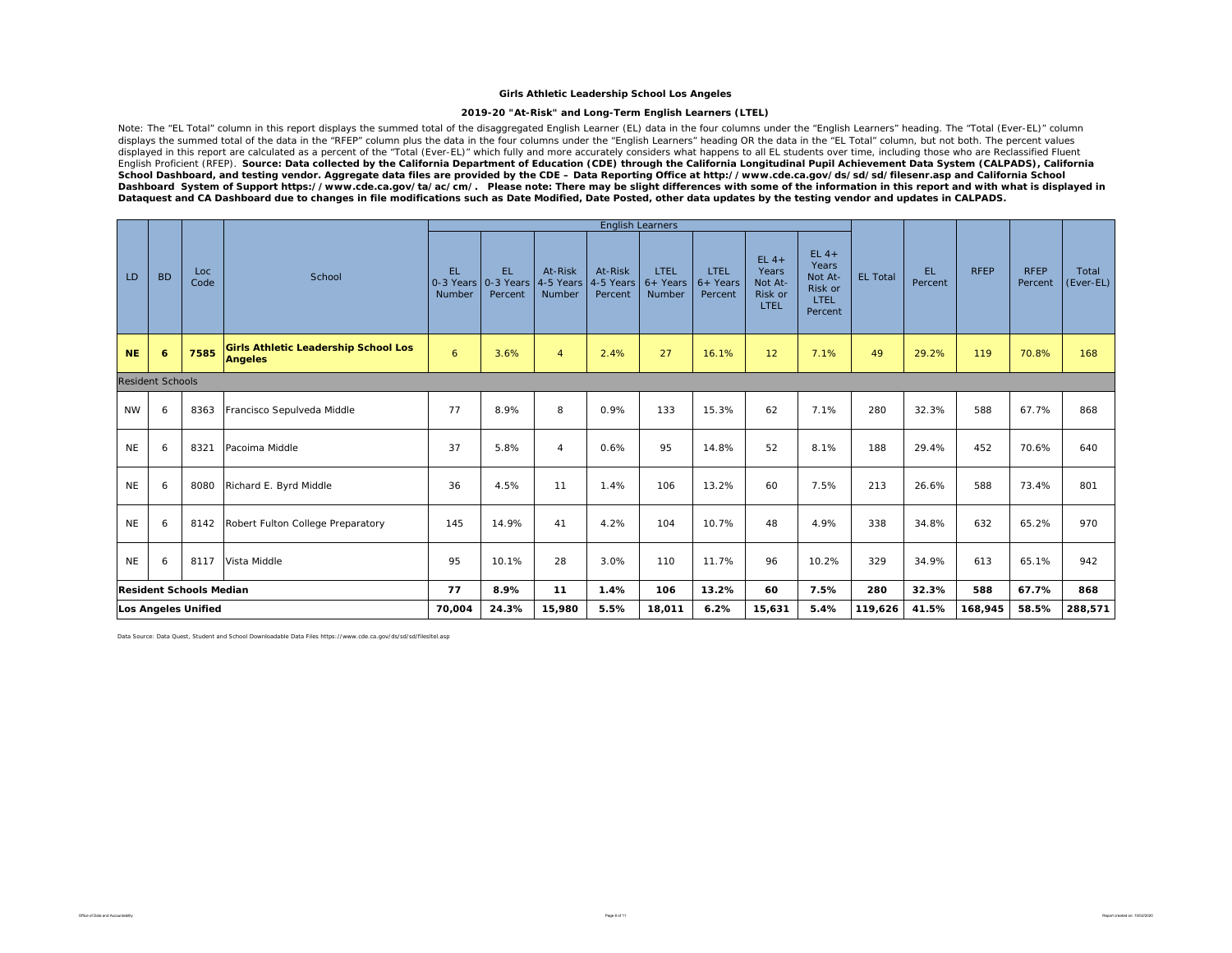#### **Students with Disabilities Report**

This report displays the K-12 enrollment and the number of K-12 students with disabilities total, by incidence category, and by eligibility as reported on the Census Day (First Wednesday in October) CALPADS Fall 1 Certifie submitted by LEAs (Local Education Agencies). LEAs are required to "certify" specified data during submission windows. The CDE uses certified data for state and federal reporting and to develop accountability metrics. Once *Modified, Date Posted, other data updates by the testing vendor and updates in CALPADS.* 

| LD                                             | <b>BD</b>               | Loc<br>Code | <b>School</b>                                                 | OCT<br>2019<br>Enroll # | Sp Ed  | Sp Ed<br>Enroll # Enroll % | % High<br>e | % Low<br>Incidenc Incidenc | # AUT  | #DB          | # DEAF   | # ED         | # EMD    | # HOH   | #ID            | # OHI * | $#$ OI         | # $SLD*$ | # SLI $*$      | $#$ TBI        | # VI     |
|------------------------------------------------|-------------------------|-------------|---------------------------------------------------------------|-------------------------|--------|----------------------------|-------------|----------------------------|--------|--------------|----------|--------------|----------|---------|----------------|---------|----------------|----------|----------------|----------------|----------|
| <b>NE</b>                                      | 6                       | 7585        | <b>Girls Athletic Leadership School Los</b><br><b>Angeles</b> | 255                     | 35     | 13.7%                      | 88.6%       | 11.4%                      |        | $\circ$      | $\circ$  | $\circ$      | $\circ$  | $\circ$ | $\overline{3}$ |         | $\circ$        | 27       | $\circ$        | $\circ$        |          |
|                                                | <b>Resident Schools</b> |             |                                                               |                         |        |                            |             |                            |        |              |          |              |          |         |                |         |                |          |                |                |          |
| <b>NW</b>                                      | 6                       | 8363        | Francisco Sepulveda Middle                                    | 1,197                   | 189    | 15.8%                      | 80.4%       | 19.6%                      | 10     | $\circ$      | $\Omega$ | $\Omega$     | 0        | 5       | 16             | 23      | $\overline{2}$ | 128      |                | $\overline{2}$ |          |
| <b>NE</b>                                      | 6                       | 8321        | Pacoima Middle                                                | 1.114                   | 149    | 13.4%                      | 90.6%       | 9.4%                       | 8      | $\Omega$     | $\Omega$ | $\mathbf{z}$ | $\circ$  |         | $\overline{2}$ | 25      | $\circ$        | 106      |                | $\circ$        | $\Omega$ |
| <b>NE</b>                                      | 6                       | 8080        | Richard E. Byrd Middle                                        | 1,380                   | 199    | 14.4%                      | 75.9%       | 24.1%                      | 35     | $\Omega$     | $\Omega$ | $\Omega$     | $\Omega$ | 5       |                | 31      |                | 117      |                |                | $\Omega$ |
| <b>NE</b>                                      | 6                       | 8142        | Robert Fulton College Preparatory                             | 1,366                   | 158    | 11.6%                      | 76.6%       | 23.4%                      | 24     | $\Omega$     | $\Omega$ |              | $\Omega$ | 3       | 6              | 28      |                | 91       | $\mathcal{P}$  | $\Omega$       | $\Omega$ |
| <b>NE</b>                                      | 6                       | 8117        | Vista Middle                                                  | 1,214                   | 191    | 15.7%                      | 75.4%       | 24.6%                      | 18     | $\Omega$     | 8        |              | $\Omega$ | 12      | $\Omega$       | 20      | $\Delta$       | 122      | $\overline{2}$ | $\circ$        | $\Omega$ |
| <b>Resident Schools Median</b><br>1,214<br>189 |                         |             |                                                               |                         |        | 14.4%                      | 76.6%       | 23.4%                      | 18     | $\mathbf{o}$ | $\Omega$ | з            | O        | 5       | 3              | 25      | $\overline{2}$ | 117      | $\overline{2}$ | $\mathbf{o}$   | $\Omega$ |
| <b>Los Angeles Unified</b>                     |                         |             |                                                               | 607,723                 | 84,730 | 13.9%                      | 69.1%       | 31.0%                      | 16,067 | 15           | 336      | 1,569        |          | 1,431   | 4,271          | 10,828  | 1,970          | 35,116   | 12,579         | 102            | 418      |

Data Source: Data Quest, Student and School Downloadable Data Files https://www.cde.ca.gov/ds/sd/sd/filesenr.asp and CALPADS County Authorizing LEA Report 1.1 Enrollment by Primary Status.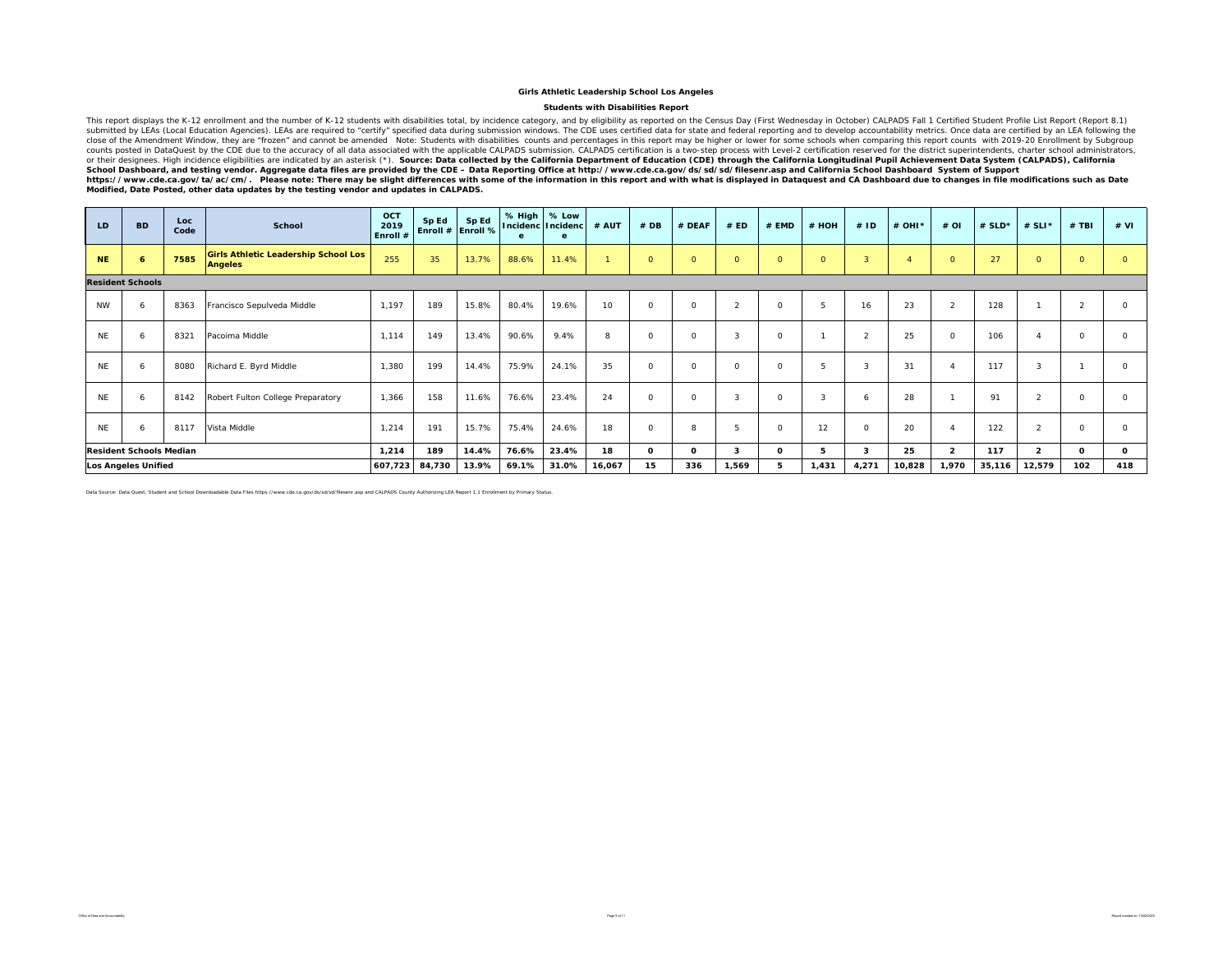#### **2017-18 and 2018-19 SMARTER BALANCED ASSESSMENT ACHIEVEMENT DATA**

In order to protect student privacy, an asterisk (\*) will be displayed instead of a number on test results where 10 or fewer students had tested. Additionally, within subgroup views only, "--" will be displayed instead of the number of students when student subgroup counts are 10 or fewer. *Source: Data collected by the California Department of Education (CDE) through the California Longitudinal Pupil Achievement Data System (CALPADS), California School Dashboard, and testing vendor. Aggregate data files are provided by the CDE – Data Reporting Office at http://www.cde.ca.gov/ds/sd/sd/filesenr.asp and California School Dashboard System of Support https://www.cde.ca.gov/ta/ac/cm/. Please note: There may be slight differences with some of the information in this report and with what is displayed in Dataquest and CA Dashboard due to changes in file modifications such as Date Modified, Date Posted, other data updates by the testing vendor and updates in CALPADS.* 

#### **English Language Arts/Literacy**

|                            |                         |                                |                                                           |                     | 2017-18                               |                                         | 2018-19                               |                                         |                        |
|----------------------------|-------------------------|--------------------------------|-----------------------------------------------------------|---------------------|---------------------------------------|-----------------------------------------|---------------------------------------|-----------------------------------------|------------------------|
|                            |                         |                                |                                                           |                     | School                                |                                         | <b>School</b>                         |                                         | School                 |
| LD                         | <b>BD</b>               | Loc Code                       | School                                                    | Subgroup            | <b>Students with</b><br><b>Scores</b> | Met or<br><b>Exceeded</b><br>Percentage | <b>Students with</b><br><b>Scores</b> | Met or<br><b>Exceeded</b><br>Percentage | change from<br>2018-19 |
| <b>NE</b>                  | 6                       | 7585                           | Girls Athletic Leadership School Los Angeles All Students |                     | 194                                   | 35.05%                                  | 275                                   | 38.90%                                  | 3.85%                  |
|                            | <b>Resident Schools</b> |                                |                                                           |                     |                                       |                                         |                                       |                                         |                        |
| <b>NW</b>                  | 6                       | 8363                           | Francisco Sepulveda Middle                                | All Students        | 1,220                                 | 20.98%                                  | 1,150                                 | 22.96%                                  | 1.98%                  |
| <b>NE</b>                  | 6                       | 8321                           | Pacoima Middle                                            | All Students        | 1,164                                 | 30.76%                                  | 1,072                                 | 35.17%                                  | 4.41%                  |
| <b>NE</b>                  | 6                       | 8080                           | Richard E. Byrd Middle                                    | All Students        | 1,408                                 | 28.48%                                  | 1,331                                 | 33.28%                                  | 4.80%                  |
| <b>NE</b>                  | 6                       | 8142                           | Robert Fulton College Preparatory                         | All Students        | 922                                   | 22.89%                                  | 839                                   | 28.01%                                  | 5.12%                  |
| <b>NE</b>                  | 6                       | 8117                           | Vista Middle                                              | All Students        | 1,122                                 | 23.26%                                  | 1,115                                 | 29.33%                                  | 6.07%                  |
|                            |                         | <b>Resident Schools Median</b> |                                                           | <b>All Students</b> | 1,164                                 | 23.26%                                  | 1,115                                 | 29.33%                                  | 6.07%                  |
| <b>Los Angeles Unified</b> |                         |                                |                                                           | <b>All Students</b> | 225,279                               | 42.31%                                  | 248,161                               | 44.11%                                  | 1.80%                  |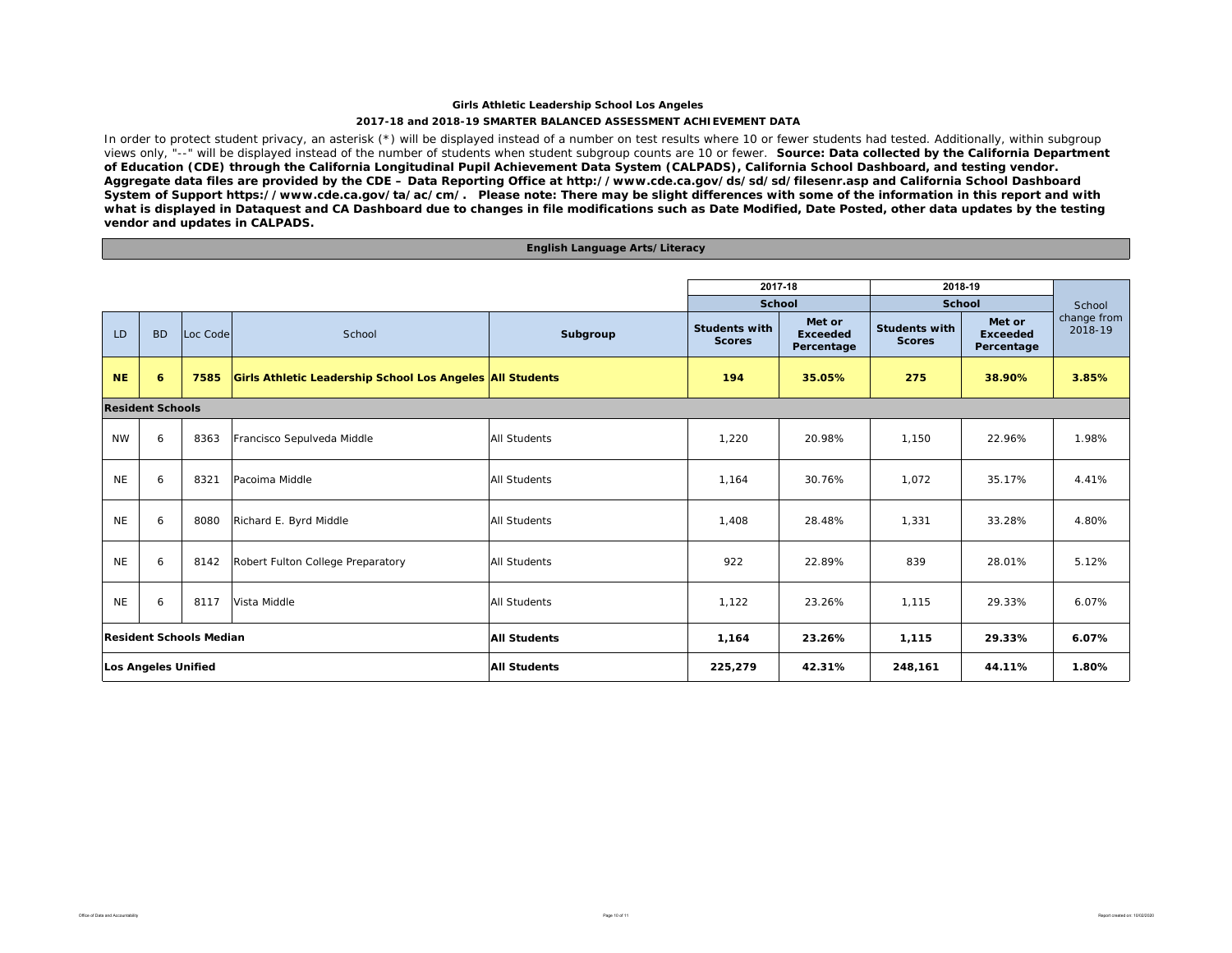#### **Mathematics**

|           |                                |          |                                                           |                     | 2017-18                               |                                         | 2018-19                               |                                         |             |
|-----------|--------------------------------|----------|-----------------------------------------------------------|---------------------|---------------------------------------|-----------------------------------------|---------------------------------------|-----------------------------------------|-------------|
|           |                                |          |                                                           |                     | <b>School</b>                         |                                         | <b>School</b>                         |                                         | Change from |
| LD        | <b>BD</b>                      | Loc Code | School                                                    |                     | <b>Students with</b><br><b>Scores</b> | Met or<br><b>Exceeded</b><br>Percentage | <b>Students with</b><br><b>Scores</b> | Met or<br><b>Exceeded</b><br>Percentage | 2018-19     |
| <b>NE</b> | $\boldsymbol{6}$               | 7585     | Girls Athletic Leadership School Los Angeles All Students |                     | 192                                   | 27.60%                                  | 276                                   | 19.56%                                  | $-8.04%$    |
|           | <b>Resident Schools</b>        |          |                                                           |                     |                                       |                                         |                                       |                                         |             |
| <b>NW</b> | 6                              | 8363     | Francisco Sepulveda Middle                                | <b>All Students</b> | 1,238                                 | 14.14%                                  | 1,153                                 | 15.61%                                  | 1.47%       |
| <b>NE</b> | 6                              | 8321     | Pacoima Middle                                            | <b>All Students</b> | 1.176                                 | 17.26%                                  | 1.085                                 | 16.04%                                  | $-1.22%$    |
| <b>NE</b> | 6                              | 8080     | Richard E. Byrd Middle                                    | <b>All Students</b> | 1,412                                 | 19.69%                                  | 1,329                                 | 22.27%                                  | 2.58%       |
| <b>NE</b> | 6                              | 8142     | Robert Fulton College Preparatory                         | <b>All Students</b> | 947                                   | 8.03%                                   | 861                                   | 10.92%                                  | 2.89%       |
| <b>NE</b> | 6                              | 8117     | Vista Middle                                              | <b>All Students</b> | 1,141                                 | 17.27%                                  | 1,112                                 | 19.87%                                  | 2.60%       |
|           | <b>Resident Schools Median</b> |          |                                                           | <b>All Students</b> | 1,176                                 | 17.26%                                  | 1,112                                 | 16.04%                                  | $-1.22%$    |
|           | Los Angeles Unified            |          |                                                           | <b>All Students</b> | 256,285                               | 31.62%                                  | 249,763                               | 33.47%                                  | 1.85%       |

Data Source: California Assessment of Student Performance and Progress (CAASPP) Research Data Files. https://caaspp-elpac.cde.ca.gov/caaspp/ResearchFileList?ps=true&IstTestYear=2019&IstTestType=B&IstCounty=00&IstDistrict=0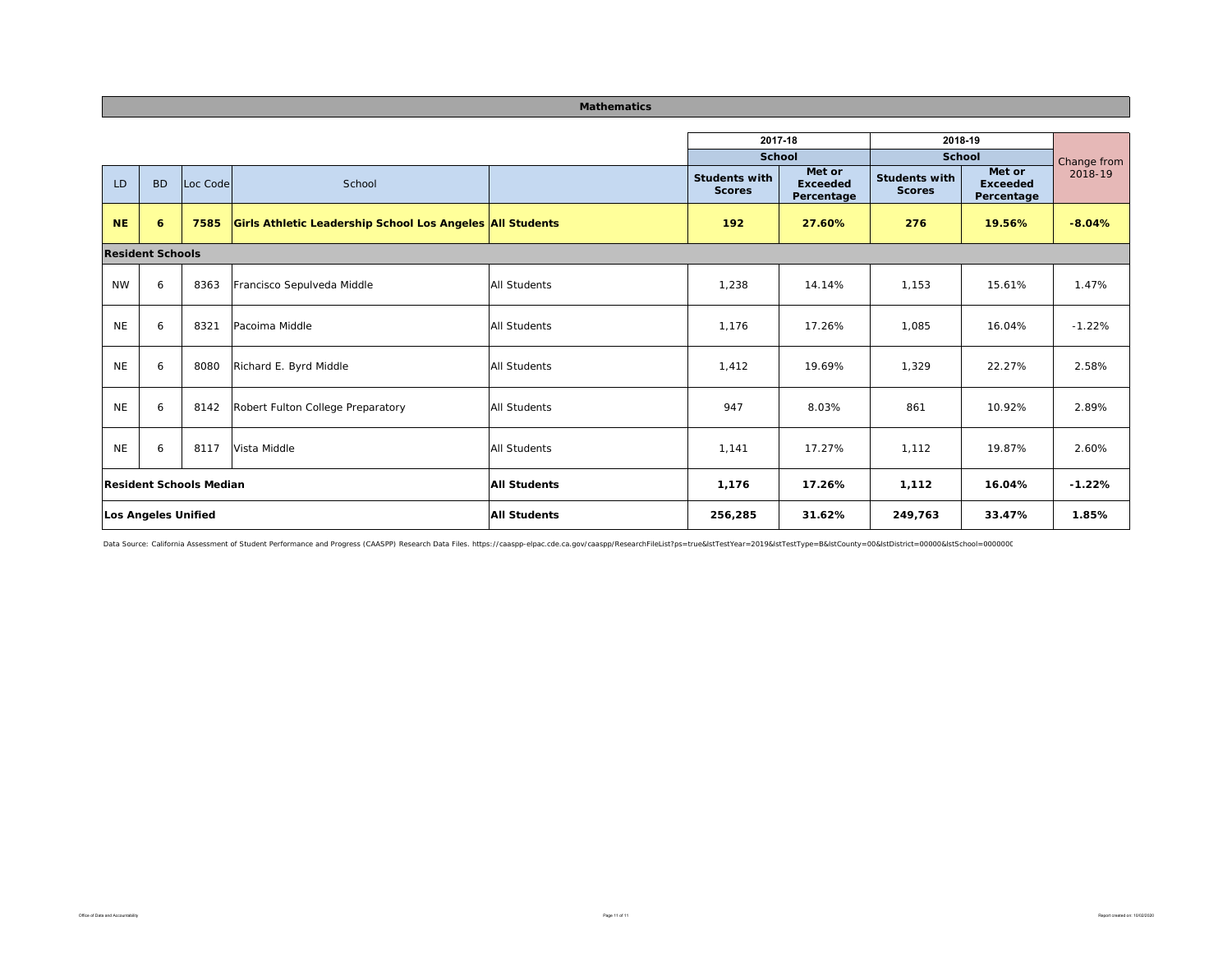#### AB 1505 **Renewal Criteria Analysis** - "**High Performing**" or "**Low Performing**" School

|                     | <b>KEY</b>                                                                                                                                                                                                   |
|---------------------|--------------------------------------------------------------------------------------------------------------------------------------------------------------------------------------------------------------|
|                     | CA Dashboard Indicator rating.                                                                                                                                                                               |
| Color               | For student groups, colors represent numerically significant subgroups [i.e. 30 or more, (15+ for Foster Youth and Homeless students)].<br>ELPI use status level as a proxy for color on the 2019 Dashboard. |
| <b>NPC</b>          | No Performance Color when student groups are not numerically significant.                                                                                                                                    |
| $- -$               |                                                                                                                                                                                                              |
| <b>Missing Data</b> | CALPADS error; Test Irregularities; or No CDE data                                                                                                                                                           |
| N/A                 | Not Applicable (e.g., elementary school not needing to have CCI data or Graduation Rate data)                                                                                                                |

CRITERIA TO QUALIFY AS "**HIGH PERFORMING" (HP) or "LOW PERFORMING" (LP)**

**HP1a [LP1a]** - *Does the charter school have schoolwide performance levels on at least two measurements of academic performance per year in each of the two consecutive years immediately preceding renewal?* 

That is, a charter school must have been assigned a color (performance level) for at least two of the four measurements of academic performance (ELA, Math, EL Progress, College/Career) in each of the two years preceding renewal. **YES** – **NO**

|       |            |      | Girls Athletic Leadership School Los Angeles |                  |
|-------|------------|------|----------------------------------------------|------------------|
|       |            | Math |                                              | College / Career |
| Years | <b>ELA</b> |      | EL Progress Indicator *                      | Indicator        |
| 2018  | 3          | 3    | <b>NPC</b>                                   | N/A              |
| 2019  |            |      |                                              | N/A              |

1. If **"YES"** - proceed to **HP1b [LP1b]** below.

2. If **"No"** - you cannot do an analysis for "High Performing" or "Low Performing." Proceed to the "Middle Performing" analysis.

**HP1b [LP1b]** - *Did the charter school receive the two highest [ LP1b – two lowest ] performance levels schoolwide on all state indicators included on the California*  Dashboard (all blue and/or green) [LP1b - all red and/or orange] for which it receives performance levels in each of the two consecutive years immediately *preceding renewal?* **YES** – **NO**

|       | Girls Athletic Leadership School Los Angeles |      |                         |                               |                 |                        |                        |  |  |  |  |  |  |  |
|-------|----------------------------------------------|------|-------------------------|-------------------------------|-----------------|------------------------|------------------------|--|--|--|--|--|--|--|
| Years | <b>ELA</b>                                   | Math | EL Progress Indicator * | College / Career<br>Indicator | Chronic Absent. | <b>Graduation Rate</b> | <b>Suspension Rate</b> |  |  |  |  |  |  |  |
| 2018  |                                              |      | <b>NPC</b>              | N/A                           |                 | N/A                    |                        |  |  |  |  |  |  |  |
| 2019  |                                              |      |                         | N/A                           |                 | N/A                    |                        |  |  |  |  |  |  |  |

1. ☐ If **"YES"** to **HP1b (two highest performance levels)** - the school is "High Performing" and may be recommended for a 7-year renewal after a full analysis is done on all performance areas (e.g., governance, operations, fiscal, etc.). No additional review is needed.

**2.** ☐ If **"YES"** to **LP1b (two lowest performance levels)** - the school is "Low Performing" and may be recommended for a 0 or 2 - year renewal after a full analysis is done on all performance areas (e.g., governance, operations, fiscal, etc.). No additional review is needed.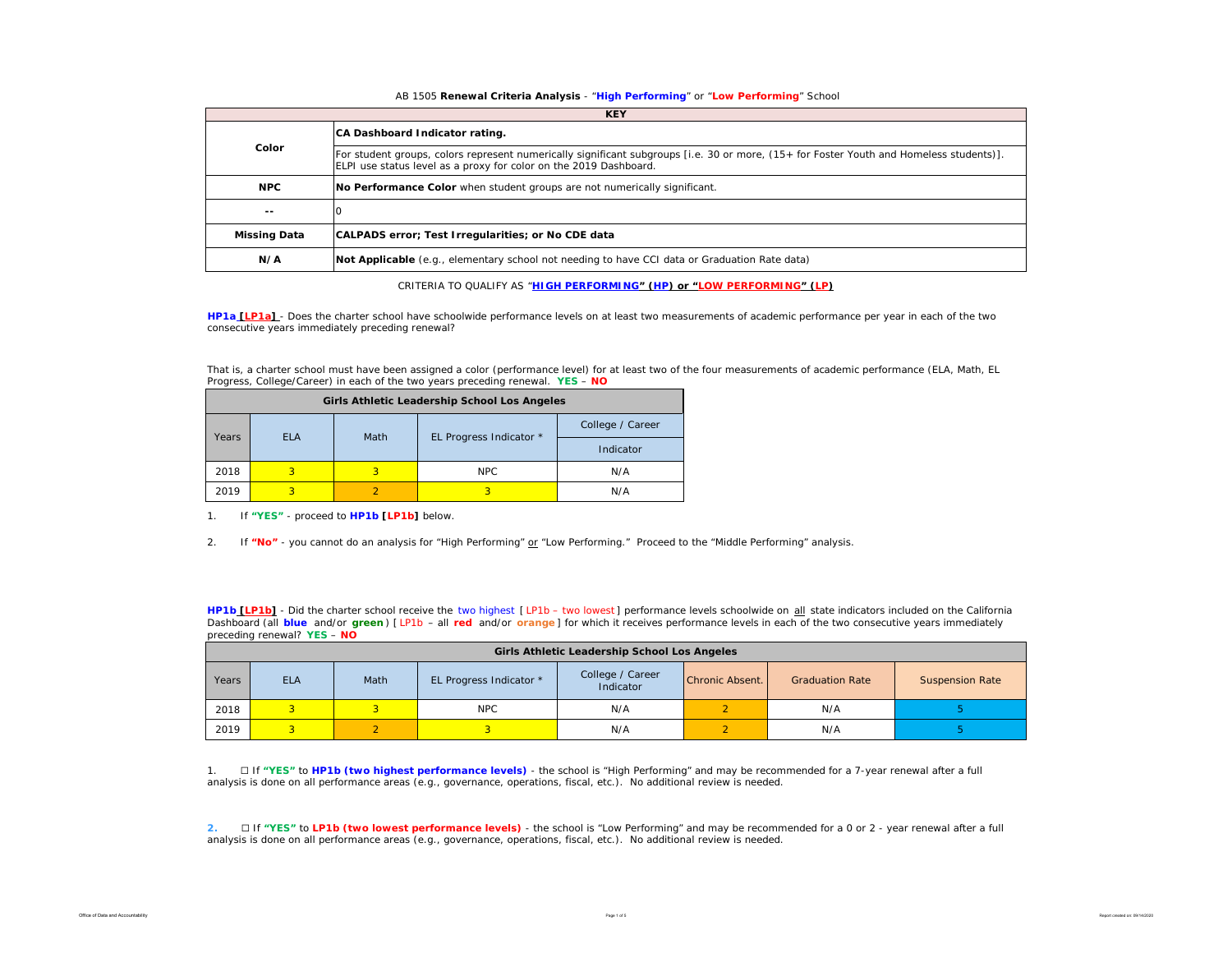**However, MAY RENEW ONLY upon making both of the following written factual findings:**

**1) The charter school is taking meaningful steps to address the underlying cause(s) of low performance, which are or will be written in a plan adopted by the governing body of the charter school;** 

**AND**

**2) There is clear and convincing evidence, demonstrated by verified data, showing either:**

**a. The school achieved measurable increases in academic achievement, as defined by at least one year's progress for each year in school; OR**

- **b. Strong postsecondary outcomes equal to similar peers.**
- **3.** ☐ **If "NO" then proceed to HP2a [LP2a] below**

**a. If the charter school receives a combination of performance colors (red, orange, yellow, green, and blue) proceed to HP2a [LP2a] below.** 

**\*** *HP1b -* 

*\* LP1b -* 

| <b>HP2a [LP2a]</b> - Does the charter school have performance levels on at least two of the four measurements of academic performance for at least two subgroups in |                     |          |  |  |  |  |  |  |  |  |
|---------------------------------------------------------------------------------------------------------------------------------------------------------------------|---------------------|----------|--|--|--|--|--|--|--|--|
| each of the two consecutive years immediately preceding renewal? YES - NO                                                                                           |                     |          |  |  |  |  |  |  |  |  |
| Indicator                                                                                                                                                           | Number of Subgroups | Subroups |  |  |  |  |  |  |  |  |

| Indicator           | Number of Subgroups | Subroups                                                     |
|---------------------|---------------------|--------------------------------------------------------------|
| <b>ELA 2018</b>     | 3                   | English Learners; Socioeconomically Disadvantaged<br>Latino; |
| <b>ELA 2019</b>     | 3                   | English Learners; Socioeconomically Disadvantaged<br>Latino; |
| Math 2018           | 3                   | English Learners; Socioeconomically Disadvantaged<br>Latino; |
| Math 2019           | 3                   | English Learners; Socioeconomically Disadvantaged<br>Latino; |
| EL Progress 2018    | N/A                 | N/A                                                          |
| EL Progress 2019 *  | 1                   | English Learner                                              |
| College/Career 2018 | N/A                 | N/A                                                          |
| College/Career 2019 | N/A                 | N/A                                                          |

1. ☐ If **"YES"** – proceed to **HP2b [LP2b]** below.

2. ☐ If **"No"** – A charter school without *performance levels on at least two of the four measurements of academic performance for at least two subgroups in each of the two consecutive years immediately preceding renewal* cannot be considered within the "High Performing" or "Low Performing" renewal criteria. Proceed to the "Middle Performing" analysis.

\*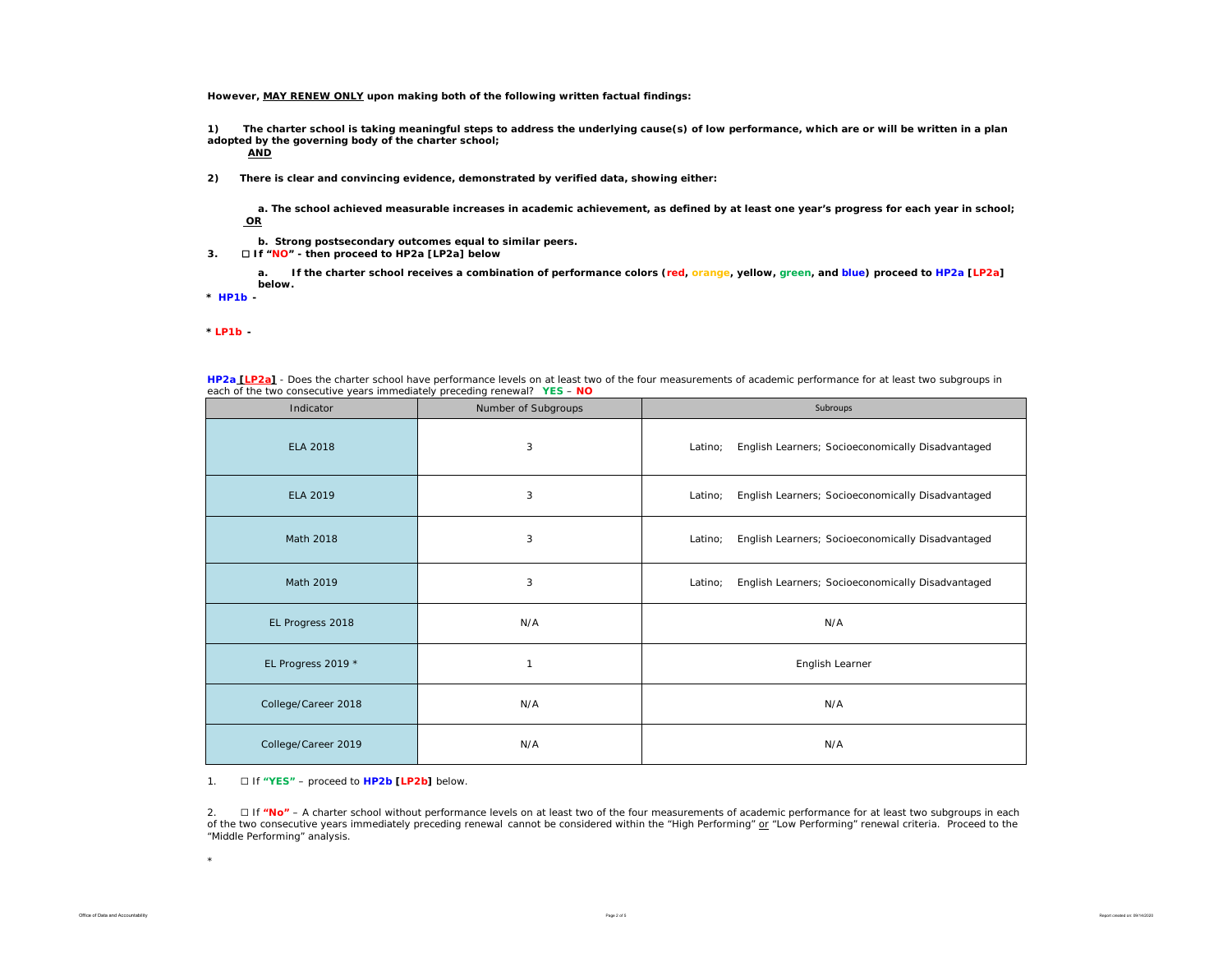| Indicator           |                      | Girls Athletic Leadership School<br><b>Los Angeles</b> | <b>State</b>         |               |                                           |  |  |  |
|---------------------|----------------------|--------------------------------------------------------|----------------------|---------------|-------------------------------------------|--|--|--|
|                     | Performance<br>Level | <b>Status</b>                                          | Performance<br>Level | <b>Status</b> | <b>Status Comparison to State Average</b> |  |  |  |
| <b>ELA 2018</b>     | 3                    | $-25.2$                                                | $\overline{2}$       | $-6.0$        | Lower                                     |  |  |  |
| <b>ELA 2019</b>     | 3                    | $-20.2$                                                | 4                    | $-2.5$        | Lower                                     |  |  |  |
| <b>Math 2018</b>    | 3                    | $-63.0$                                                | $\overline{2}$       | $-36.4$       | Lower                                     |  |  |  |
| Math 2019           | $\overline{2}$       | $-74.5$                                                | $\overline{2}$       | $-33.5$       | Lower                                     |  |  |  |
| EL Progress 2018    | <b>NPC</b>           | N/A                                                    | <b>NPC</b>           | N/A           | $- -$                                     |  |  |  |
| EL Progress 2019 *  | 3                    | 54.9%                                                  | 3                    | 48.3%         | Higher                                    |  |  |  |
| College/Career 2018 | N/A                  | N/A                                                    | 3                    | 42.2%         | N/A                                       |  |  |  |
| College/Career 2019 | N/A                  | N/A                                                    | 3                    | 44.1%         | N/A                                       |  |  |  |

**HP2b [LP2b]** - *Did the charter school receive performance levels schoolwide (all students) that are the same or higher [ LP2b – same or lower ] than the state average for all four measurements of academic performance?* **YES** – **NO**

1. ☐ If **"YES"** to **HP2b (received performance levels schoolwide that are the same or higher than the state average for all four measurements)**  the school meets the criteria in the first part of section 47607 (c)(2)(A)(ii). Proceed to the subgroup comparison analysis pursuant to the latter half of section 47607 (c)(2)(A)(ii). Move on to **HP2c.**

2. ☐ If **"YES"** to **LP2c (received performance levels schoolwide that are the same or lower than the state average for all four measurements)** the school meets the criteria in the first part of section 47607.2 (a)(1)(B). Proceed to the subgroup comparison analysis pursuant to the latter half of section 47607.2 (a)(1)(B). Move on to **LP2c.**

3. □ If "No" – If all of the performance levels schoolwide are the "Same" or a combination of "Higher" and "Lower" proceed to the "Middle Performing" analysis. \* *HP2b -* 

\**LP2b -* 

**HP2c [LP2c]** - For the state subgroups that are performing below the state average in each of the four measurements of academic performance in each respective year, did the majority of the school's subgroups receive performance levels that are higher [lower] than the state average? **YES** – **NO**

| <b>ELA</b>          |       |                |               |                |              |               |       |                |               |                |              |                                          |  |  |
|---------------------|-------|----------------|---------------|----------------|--------------|---------------|-------|----------------|---------------|----------------|--------------|------------------------------------------|--|--|
|                     |       |                | 2018          |                |              | Status        |       |                |               |                |              |                                          |  |  |
| Subgroup            | # of  |                | <b>School</b> |                | <b>State</b> | Comparison to | # of  |                | School        |                | <b>State</b> | Status<br>Comparison to<br>State Average |  |  |
|                     | Stud. | Perf.<br>Level | Status        | Perf.<br>Level | Status       | State Average | Stud. | Perf.<br>Level | Status        | Perf.<br>Level | Status       |                                          |  |  |
| <b>All Students</b> | 183   | 3              | $-25.2$       | $\overline{2}$ | $-6.0$       | Lower         | 267   | 3              | $-20.2$       |                | $-2.5$       | Lower                                    |  |  |
| English Learner     | 89    | 3              | $-55.3$       | 3 <sup>1</sup> | $-47.1$      | Lower         | 119   | $\overline{2}$ | $-55.7$       | 3              | $-45.1$      | Lower                                    |  |  |
| Foster Youth        |       | <b>NPC</b>     | $\sim$ $-$    |                | $-79.2$      |               | 4     | <b>NPC</b>     | $\frac{1}{2}$ | $\sim$         | $-71.9$      |                                          |  |  |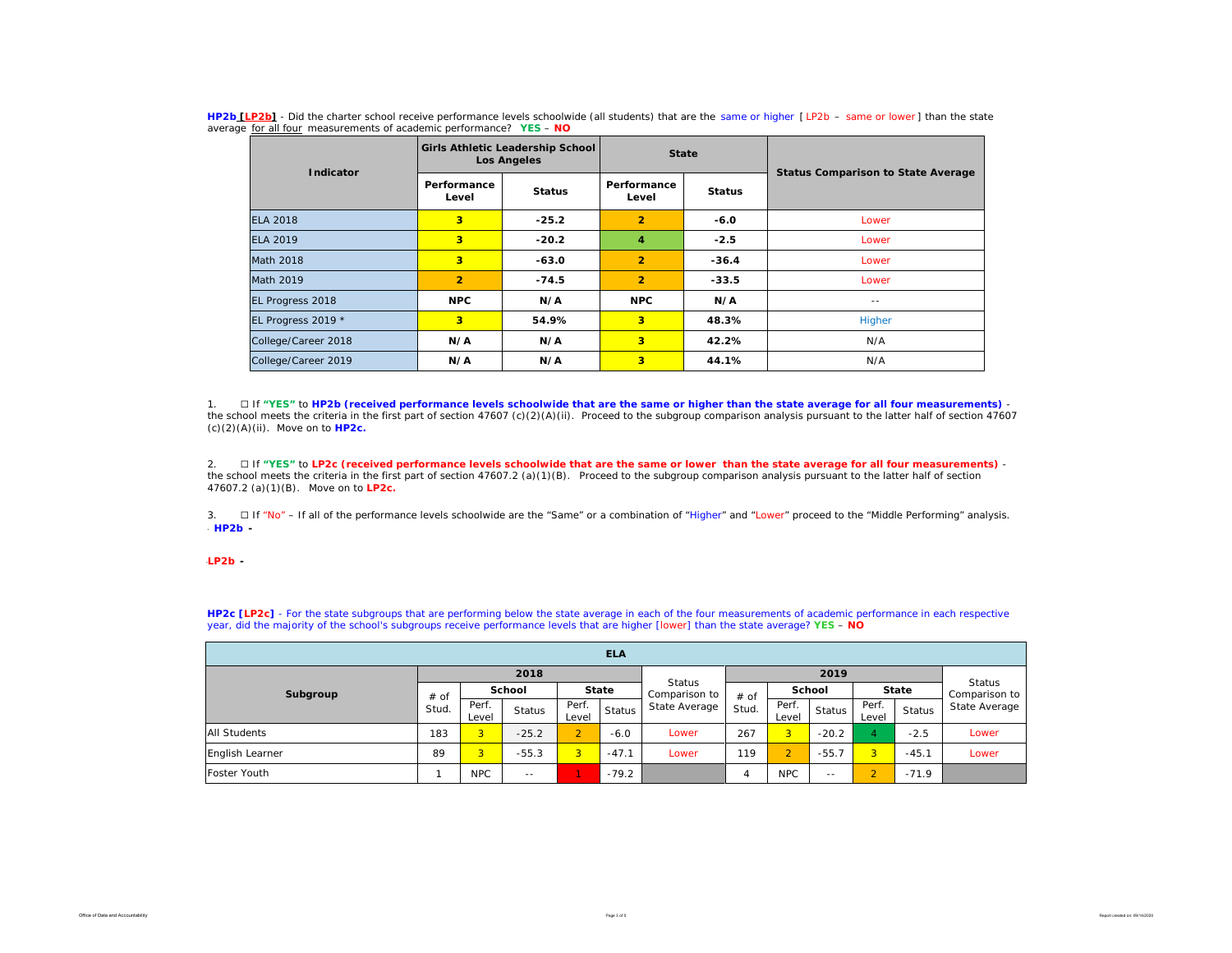| <b>ELA</b>                          |                |                |               |                |               |               |                |                |               |                |               |                                |
|-------------------------------------|----------------|----------------|---------------|----------------|---------------|---------------|----------------|----------------|---------------|----------------|---------------|--------------------------------|
|                                     |                |                | 2018          |                |               | <b>Status</b> |                |                |               |                |               |                                |
| Subgroup                            | # of           |                | School        |                | <b>State</b>  | Comparison to | # of           |                | School        | <b>State</b>   |               | <b>Status</b><br>Comparison to |
|                                     | Stud.          | Perf.<br>Level | <b>Status</b> | Perf.<br>Level | <b>Status</b> | State Average | Stud.          | Perf.<br>Level | <b>Status</b> | Perf.<br>Level | <b>Status</b> | State Average                  |
| Homeless                            | $-$            | $- -$          | $-$           | $\overline{3}$ | $-51.0$       |               | $\frac{1}{2}$  | $= -$          | $= -$         | 3 <sup>1</sup> | $-46.7$       |                                |
| Socioeconomically Disadvantaged     | 153            | 3              | $-33.2$       | $\overline{3}$ | $-34.7$       | Higher        | 220            | 3              | $-29.4$       | $\overline{3}$ | $-30.1$       | Higher                         |
| Students with Disabilities          | 26             | <b>NPC</b>     | $-76.3$       | $\mathbf{1}$   | $-95.5$       |               | 44             | <b>NPC</b>     | $-71.0$       | $\overline{2}$ | $-88.1$       | Higher                         |
| African American                    | $\overline{7}$ | <b>NPC</b>     | $\frac{1}{2}$ | $\overline{2}$ | $-51.8$       |               | 6              | <b>NPC</b>     | $\sim$ $-$    | $\overline{3}$ | $-47.6$       |                                |
| American Indian or Alaska Native    | $\frac{1}{2}$  | $- -$          | $- -$         | $\overline{2}$ | $-36.8$       |               | $- -$          | $\frac{1}{2}$  | $\frac{1}{2}$ | $\overline{2}$ | $-34.1$       |                                |
| Asian                               | $\overline{4}$ | <b>NPC</b>     | $\sim$ $-$    | 5              | 62.4          |               | 3              | <b>NPC</b>     | $\sim$ $-$    | 5.             | 64.8          |                                |
| Filipino                            | $\overline{7}$ | <b>NPC</b>     | $- -$         | $\overline{4}$ | 44.0          |               | $\overline{7}$ | NPC.           | $\frac{1}{2}$ | 5              | 46.7          |                                |
| Latino                              | 150            | $\overline{3}$ | $-31.1$       | $\overline{3}$ | $-31.3$       | <b>Higher</b> | 234            | $\overline{3}$ | $-25.9$       | 3 <sup>1</sup> | $-26.6$       | Higher                         |
| Native Hawaiian or Pacific Islander | $-$            | $- -$          | $-$           | $\overline{2}$ | $-21.3$       |               | $=$ $-$        | $= -$          | $= -$         | $\overline{2}$ | $-19.5$       |                                |
| White                               | 15             | <b>NPC</b>     | $-5.9$        | $\overline{4}$ | 27.7          |               | 17             | <b>NPC</b>     | 28.2          | $\overline{4}$ | 30.7          |                                |
| Two or More Races                   | $\frac{1}{2}$  | $\frac{1}{2}$  | $\frac{1}{2}$ | $\overline{4}$ | 28.6          |               | $\frac{1}{2}$  | $\frac{1}{2}$  | $\frac{1}{2}$ | 4              | 30.3          |                                |

| <b>MATH</b>                         |                |                |               |                |               |                                |                |                |               |                |               |                                |
|-------------------------------------|----------------|----------------|---------------|----------------|---------------|--------------------------------|----------------|----------------|---------------|----------------|---------------|--------------------------------|
|                                     |                |                | 2018          |                |               |                                |                |                |               |                |               |                                |
| Subgroup                            | # of           |                | School        |                | <b>State</b>  | <b>Status</b><br>Comparison to | # of           |                | School        |                | <b>State</b>  | <b>Status</b><br>Comparison to |
|                                     | Stud.          | Perf.<br>Level | <b>Status</b> | Perf.<br>Level | <b>Status</b> | State Average                  | Stud.          | Perf.<br>Level | <b>Status</b> | Perf.<br>Level | <b>Status</b> | State Average                  |
| <b>All Students</b>                 | 181            | $\overline{3}$ | $-63.0$       | $\overline{2}$ | $-36.4$       | Lower                          | 267            | $\overline{2}$ | $-74.5$       | $\overline{2}$ | $-33.5$       | Lower                          |
| English Learner                     | 88             | $\overline{3}$ | $-94.1$       | $\overline{2}$ | $-69.9$       | Lower                          | 119            | 1.             | $-115.0$      | $\overline{2}$ | $-68.6$       | Lower                          |
| <b>Foster Youth</b>                 | $\mathbf{1}$   | <b>NPC</b>     | $-$           | 1.             | $-114.0$      |                                | $\overline{4}$ | <b>NPC</b>     | $\sim$ $-$    | $\overline{2}$ | $-107.2$      |                                |
| Homeless                            | $-$            | $- -$          | $-$           | $\overline{2}$ | $-81.0$       |                                | $\frac{1}{2}$  | $\frac{1}{2}$  | $\frac{1}{2}$ | $\overline{2}$ | $-77.7$       |                                |
| Socioeconomically Disadvantaged     | 151            | $\overline{3}$ | $-71.6$       | $\overline{2}$ | $-67.4$       | Lower                          | 220            | $\overline{2}$ | $-84.5$       | 3 <sup>1</sup> | $-63.7$       | Lower                          |
| Students with Disabilities          | 25             | <b>NPC</b>     | $-94.8$       | $\mathbf{1}$   | $-125.3$      |                                | 44             | <b>NPC</b>     | $-111.0$      | $\overline{2}$ | $-119.4$      |                                |
| African American                    | $\overline{7}$ | <b>NPC</b>     | $\sim$ $-$    | $\overline{2}$ | $-91.5$       |                                | 6              | <b>NPC</b>     | $\sim$ $-$    | $\overline{2}$ | $-87.9$       |                                |
| American Indian or Alaska Native    | $-$            | $\frac{1}{2}$  | $-$           | $\overline{2}$ | $-73.0$       |                                | $\frac{1}{2}$  | $\frac{1}{2}$  | $\frac{1}{2}$ | $\overline{2}$ | $-69.6$       |                                |
| Asian                               | 4              | NPC.           | $-$           | 5              | 56.7          |                                | 3              | NPC.           | $- -$         | 5.             | 59.8          |                                |
| Filipino                            | $\overline{7}$ | <b>NPC</b>     | $-$           | $\overline{4}$ | 13.1          |                                | $\overline{7}$ | <b>NPC</b>     | $- -$         | 4              | 18.0          |                                |
| Latino                              | 148            | $\overline{3}$ | $-71.2$       | $\overline{2}$ | $-65.8$       | Lower                          | 234            | $\overline{2}$ | $-80.7$       | 3 <sup>1</sup> | $-62.2$       | Lower                          |
| Native Hawaiian or Pacific Islander | $-$            | $\frac{1}{2}$  | $-$           | $\overline{2}$ | $-52.0$       |                                | $\frac{1}{2}$  | $\frac{1}{2}$  | $\frac{1}{2}$ | $2^+$          | $-49.8$       |                                |
| White                               | 15             | <b>NPC</b>     | $-37.5$       | $\overline{3}$ | $-1.0$        |                                | 17             | <b>NPC</b>     | $-32.5$       | 4              | 1.4           |                                |
| Two or More Races                   | $- -$          | $\frac{1}{2}$  | --            | 4              | 1.9           |                                | $\frac{1}{2}$  | $- -$          | $- -$         | 4              | 2.5           |                                |